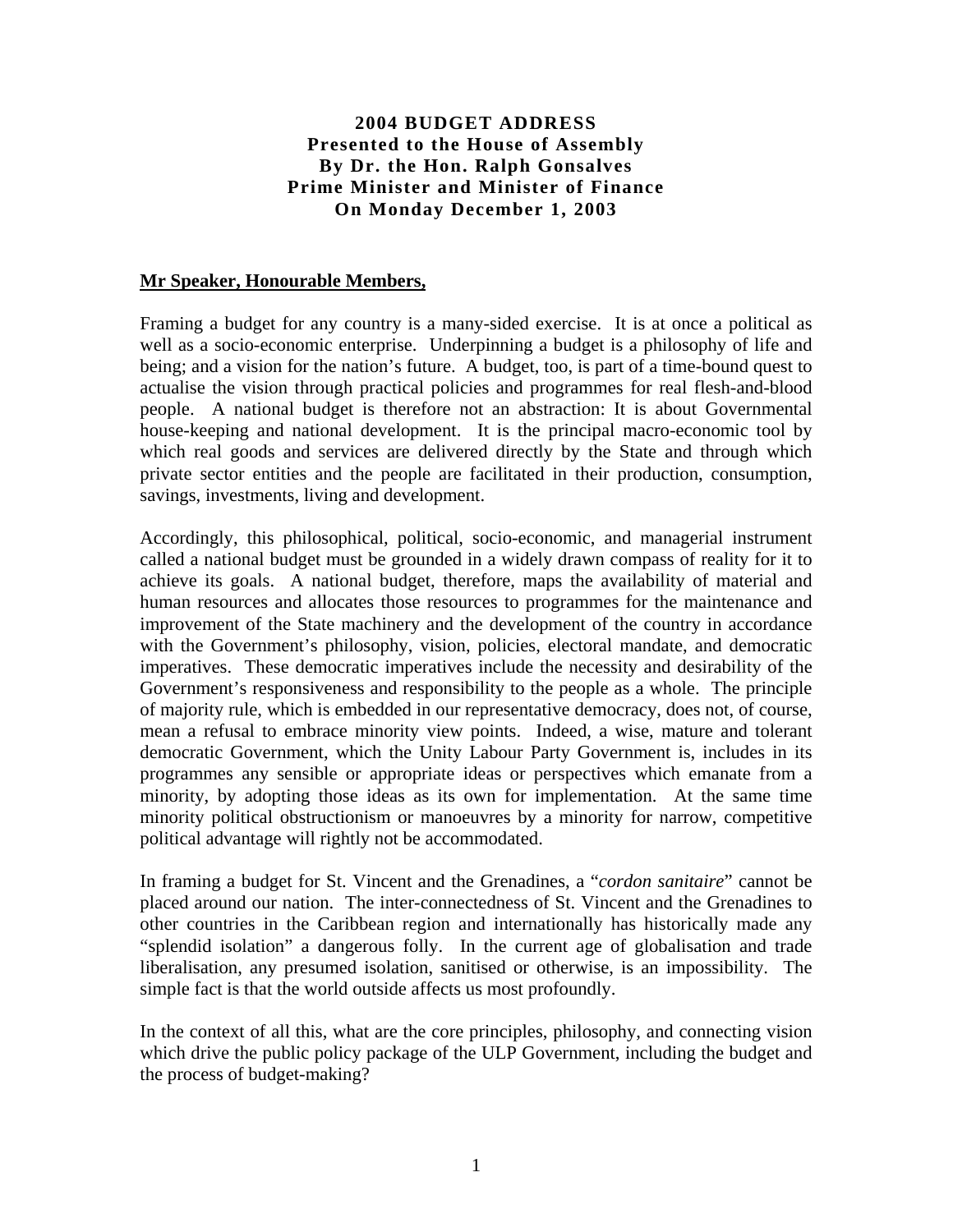First, we affirm that the nation is founded on the belief in the supremacy of God and the freedom and dignity of man. Secondly, we desire that our society be so ordered as to express our people's recognition of the principles of democracy, free institutions, social justice and equality before the law. Thirdly, we are of the realisation that the maintenance of human dignity presupposes safe-guarding the rights of privacy, of family life, of property and the fostering of just economic rewards for labour. These fundamental tenets, which constitute the kernel of social democracy, are contained in the Preamble to our country's Constitution which our Founding Fathers have bequeathed to us and upon which we are currently seeking to reform and improve.

Drawing upon our principles and philosophy, and through analysis of our material and human condition, this ULP Government has determined that its two central priorities are education and poverty reduction. In two and one-half years, so far, this Government has embarked upon a veritable revolution in education in terms of access, range and quality. What others, including international organisations, thought could only be achieved well beyond the year 2020, this Government is already on its way to accomplishing in two and a half years. It has been most remarkable. Yet, much more remains to be done.

Similarly, the poverty reduction strategy, which has been devised in a most fruitful partnership between the Government, civil society and external agencies, is being implemented apace through every Ministry and state-owned entity in St. Vincent and the Grenadines.

One aspect of the Government's fight against poverty has been its phenomenal contribution, directly and indirectly, to increasing employment. Over 2,000 new jobs, net, have been created in St. Vincent and the Grenadines over the past two and one-half years. The State has been the leader in this regard through its Public Sector Investment Programme (PSIP) and other targeted, strategic actions, but the private sector has also made a solid contribution.

Since the public policies of the ULP Government are focused on people, it follows that it will emphasize public health in its overall quest for the people's healthy living and production. The investments by the Government in the significantly improved delivery of water supplies, garbage collection and disposal, immunisation programmes, efficacious interventions in the war against HIV/AIDS, and preventative medicine are already paying huge dividends for the people as a whole. A multi-faceted sports development programme has further strengthened the public health focus of the Government.

A more healthy population with increased access to education and more job opportunities, quite properly demand improved housing. The ULP Government has responded well with an array of housing programmes: increased expenditure on its "building materials" programme for the poor; the special 100-per cent mortgage initiative at low-interest rates over 30 years, for public servants through the State-owned National Commercial Bank and now the Development Bank; the 1,000 low-income housing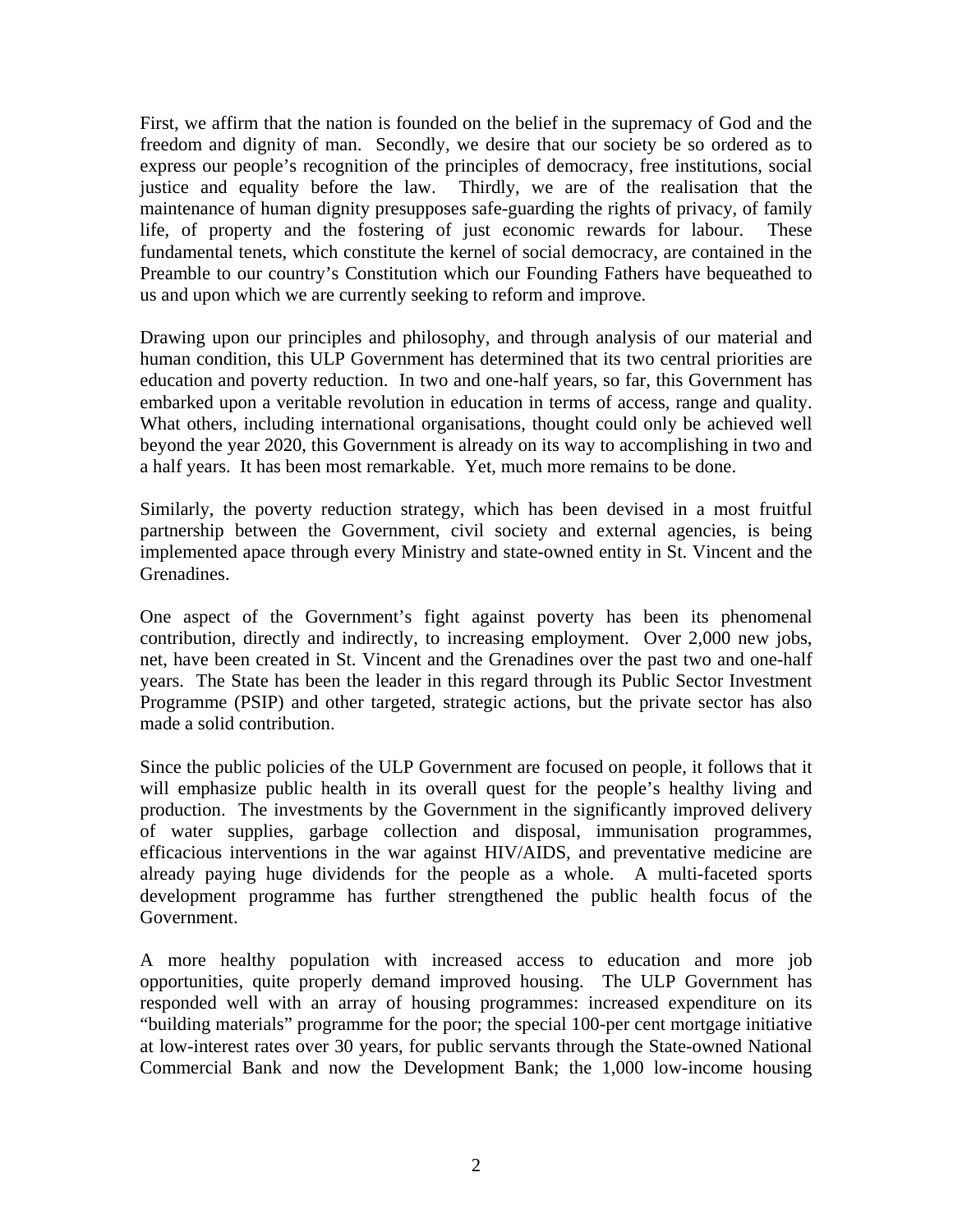programme, (construction of the first 200 houses has commenced and will soon be ready for occupation); and certain fiscal measures to bolster the housing market.

In additional, the programme of providing land titles for occupants of State lands, including the famous 10 cents-per-square-foot sale of lands to the people of Fitz-Hughes, has been most successful. It is all part and parcel of the Government's policy of turning "dead capital into live capital".

This Government, recognising that our country is prone to natural disasters has been developing a comprehensive plan touching every facet of disaster management in collaboration with regional and international partners.

The ULP Government, in engendering an uplifting spirit of cultural awareness of our people, has elaborated in practice a many-sided programme of cultural development and historical reclamation, lodged within the philosophical framework of the further ennoblement and advancement of our Caribbean Civilisation, including its Vincentian component.

All these social programmes, and more, have to be financed out of the production of goods and services within a stable economic environment. Two broad considerations immediately arise here: the condition of the productive apparatus in the macro-economy; and the state of the fiscal situation of the Government.

The ULP administration inherited a macro-economy, which was on a downward slide, a ramshackle state administration and a deteriorating reputation overseas. I have pointed all this out in my last Budget Address and on several occasions before and after. Central to the NDP economic bequest to this ULP Government is a poverty level of 37 percent of the population and correspondingly high unemployment.

A marked improvement in the economic management at the centre of the Government has made a significant difference for the better. The establishment of the National Economic and Social Development Council (NESDC) and the Tripartite Committee on the Economy (TCE) brought the State, the private sector, the trade unions, and the other major non-Governmental groups into a structured social and economic partnership for the first time ever. NESDC, which has been accorded the responsibility to fashion and oversee the poverty reduction strategy of the Government, has been put on a sound legislative footing. NESDC has spawned the legislative creation of the Social Investment Fund which itself is to finance, in part, poverty alleviation efforts.

At the heart of the State administration, the Cabinet Committee on the Economy and the Monitoring Mechanism on Public Enterprises continue to fulfil the specific functions which originally drove their design. Meanwhile, administrative oversight structures track the implementation of the PSIP. As always, these bodies can improve the quality of their work.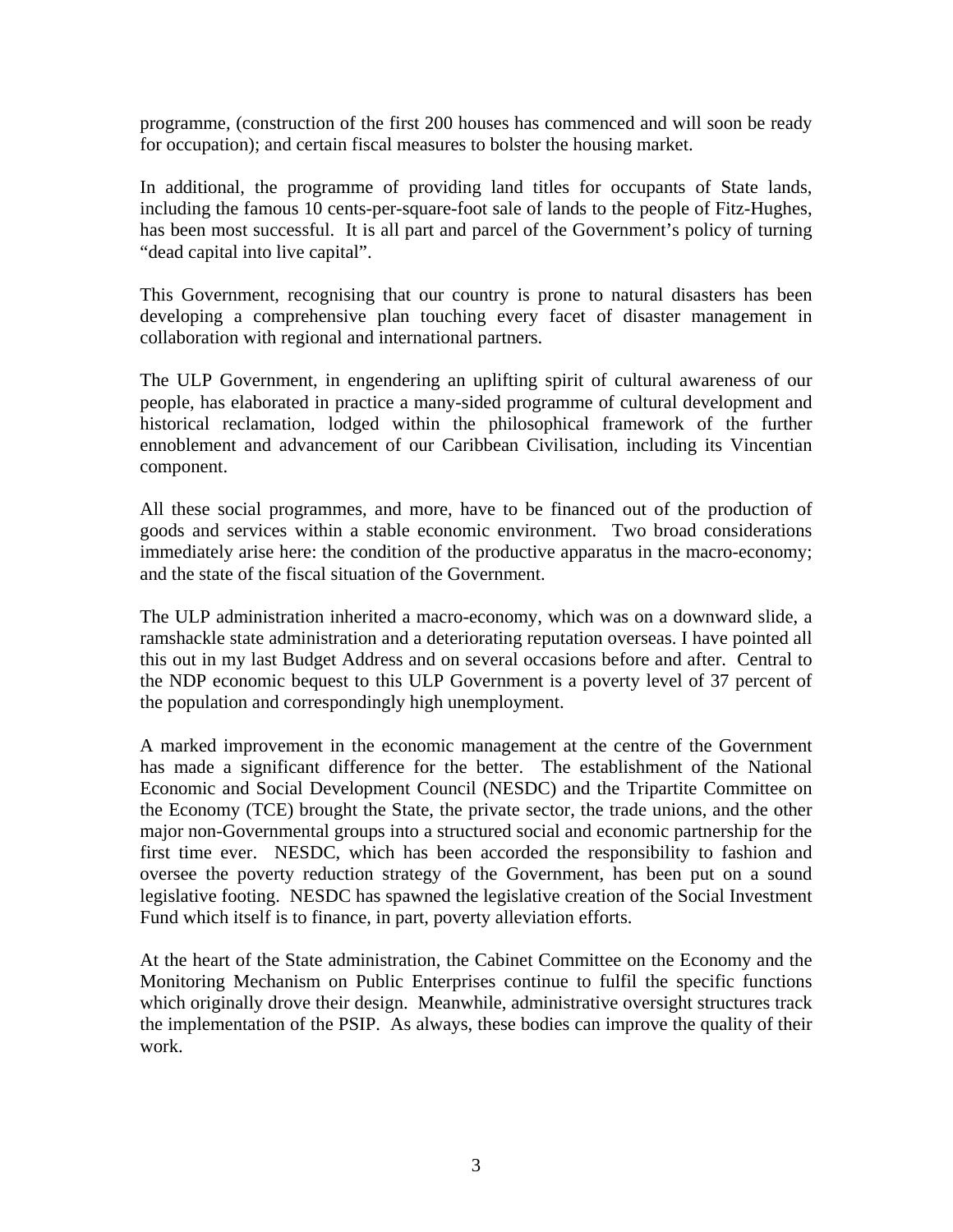As a reform Government, the ULP administration continues in its quest to raise the administrative efficiency and productivity of the State administration. To this end, the Performance Management and Development System (PMDS) continues to be elaborated, though with many difficulties and contradictions; the reclassification exercise for the public service, including the teaching service, is on target for a phased implementation from January 1, 2006; the more efficacious application of modern information technology systems continues apace, if not always with the maximum positive results intended; appropriate training and education are being delivered to public servants in an unprecedented range and quality; the physical surroundings in which public servants work are being markedly improved on an on-going basis; improved systems of accountability and control are being implemented; and reform legislation for financial administration and audit have been drafted for legislative passage and implementation in early 2004.

More broadly, the ULP Government continues to lift its game in the area of good governance including the battling of official corruption; improving the system of the administration of justice; strengthening the rule of law and the maintenance of public order; making Government far more effective; bolstering the regulatory framework especially for financial institutions; providing a phenomenally enhanced voice for the people; developing quality political communication and the requisite facilities; ensuring public accountability and transparency on a scale never before realized in St. Vincent and the Grenadines or indeed the region; solidifying our country's reputation for political stability; and deepening political democracy.

The range and scope of public consultations by the ULP Government in all areas of public policy have been a marvel to behold. The making of this very Budget has been a model in public consultation, the likes of which exist nowhere else in the region or indeed in the world. Officials in the Ministry of Finance and Planning and I held consultations on this Budget with the following stakeholders: business leaders; trade union leaders; the leaders in industry, finance, banking and insurance; the farmers and their leaders; and fisher-folk and their leaders. These stakeholders' consultations were followed by five public consultations, live on radio, at town-hall/village-hall type meetings at Union Island, Kingstown, Barrouallie, Georgetown and Mesopotamia. Each of these sessions lasted roughly four hours. Many of the ideas from all these consultative efforts are contained in this Budget.

The Budget, which I present today, is against the backdrop of a wide socio-economic and political canvass. Its articulation provides practical meaning to the ULP's social democratic philosophy, its vision for the further ennoblement of our Caribbean civilisation, particularly its Vincentian component, its policies and programmes as elaborated in the ULP Election Manifesto of 2001, and the priorities as identified by the ULP Government. This Budget for the year 2004, just beyond the mid-point of the ULP's first term in office, is to consolidate the gains made so far and to build upon the Government's achievements. This Budget is for Living and Production. It is for the marked improvement of the conditions and quality of life of Vincentians as a whole, and for the development of St. Vincent and the Grenadines.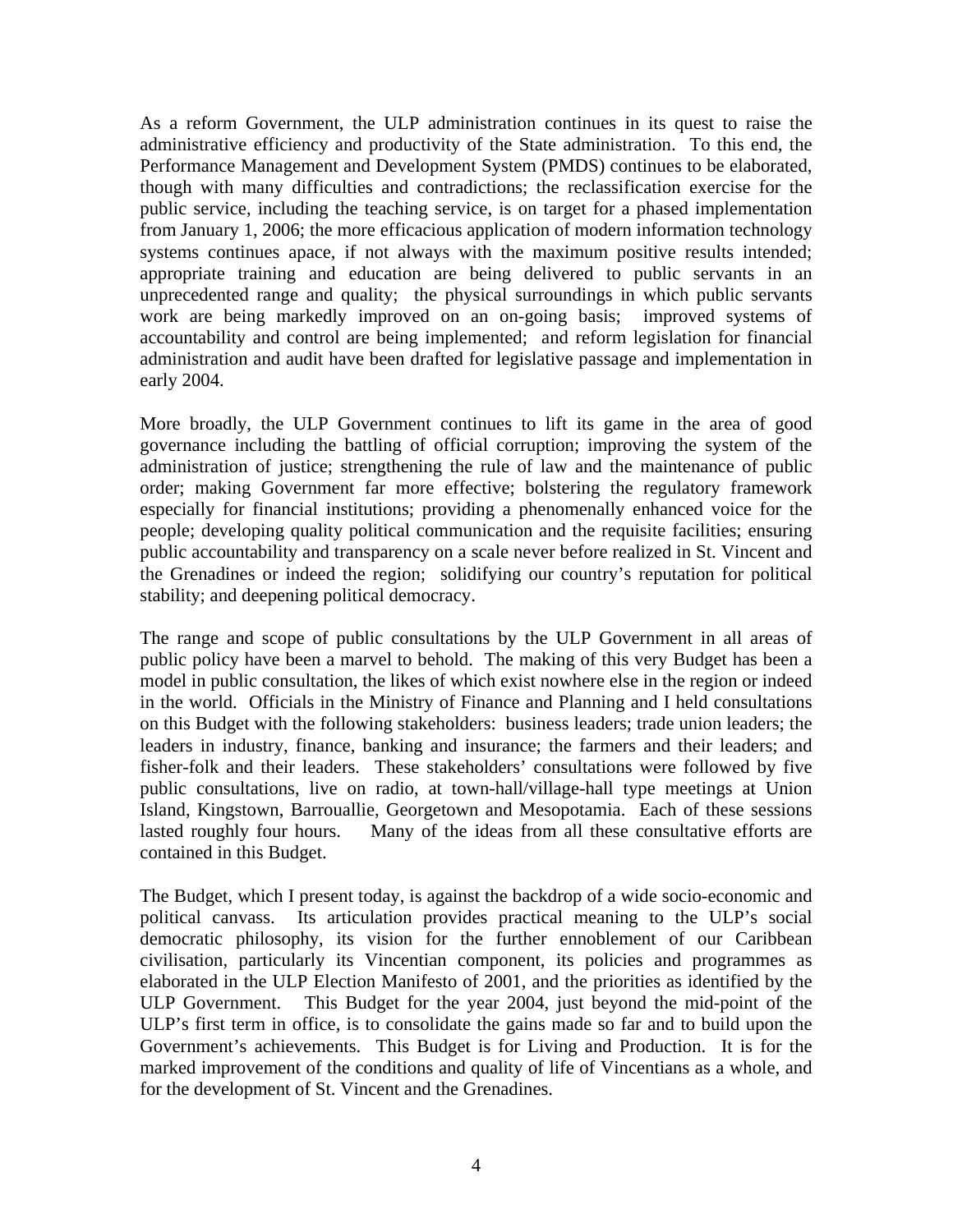I turn now to the economic approach and fiscal stance of this Government.

## **ECONOMIC APPROACH AND FISCAL STANCE**

The economic approach of the ULP administration contains the following central elements:

- 1. The maintenance of macro-economic fundamentals of a stable currency, low inflation, fiscal prudence, enhanced competitiveness, and increased productivity.
- 2. The placement of social equity at the center of the considerations in the fashioning of economic policy.
- 3. The pursuance of a policy of balanced economic growth which is sustainable and which generates more jobs, especially quality employment. This policy revolves around the following strategies:-
	- $\triangleleft$  Reviving the banana industry;
	- Diversifying agriculture around bananas;
	- Enlarging the domestic production of livestock;
	- Creating more opportunities in agro-processing;
	- $\triangleleft$  Boosting the fishing industry;
	- $\triangle$  Developing a quality, many-sided tourism industry;
	- $\triangle$  Building a viable and hygienic international financial services sector;
	- $\triangle$  Targeting the manufacturing of high-end quality products;
	- $\triangle$  Enlarging the production of services, and their local value-added, such as in merchant shipping, telecommunications and professional services;
	- $\triangle$  Developing the creative arts, film-making, and sports;
	- Adding value in diverse areas such as transportation, construction, water, electricity and Government services;
	- Making the retail and wholesale trades more efficient and competitive;
	- Developing to the fullest the country's human resources;
	- $\cdot \cdot$  Proper marketing of all the goods and services which the economy produces;
	- Drawing up and implementing appropriate physical development plans for Kingstown and for the rural areas; and
	- Emphasising the development of human resources.

In this more highly diversified and competitive economy, tourism, international financial services, other services, agriculture and fisheries are the lead sectors.

4. The private, cooperative and State economic sectors constitute the hubs of economic activity. The State is a force for good and cannot retreat from having a central role in the ownership, management and regulation of economic activity in practical, non-ideological terms. The private sector has to be more activist in creating wealth. The State is a willing partner always for the private and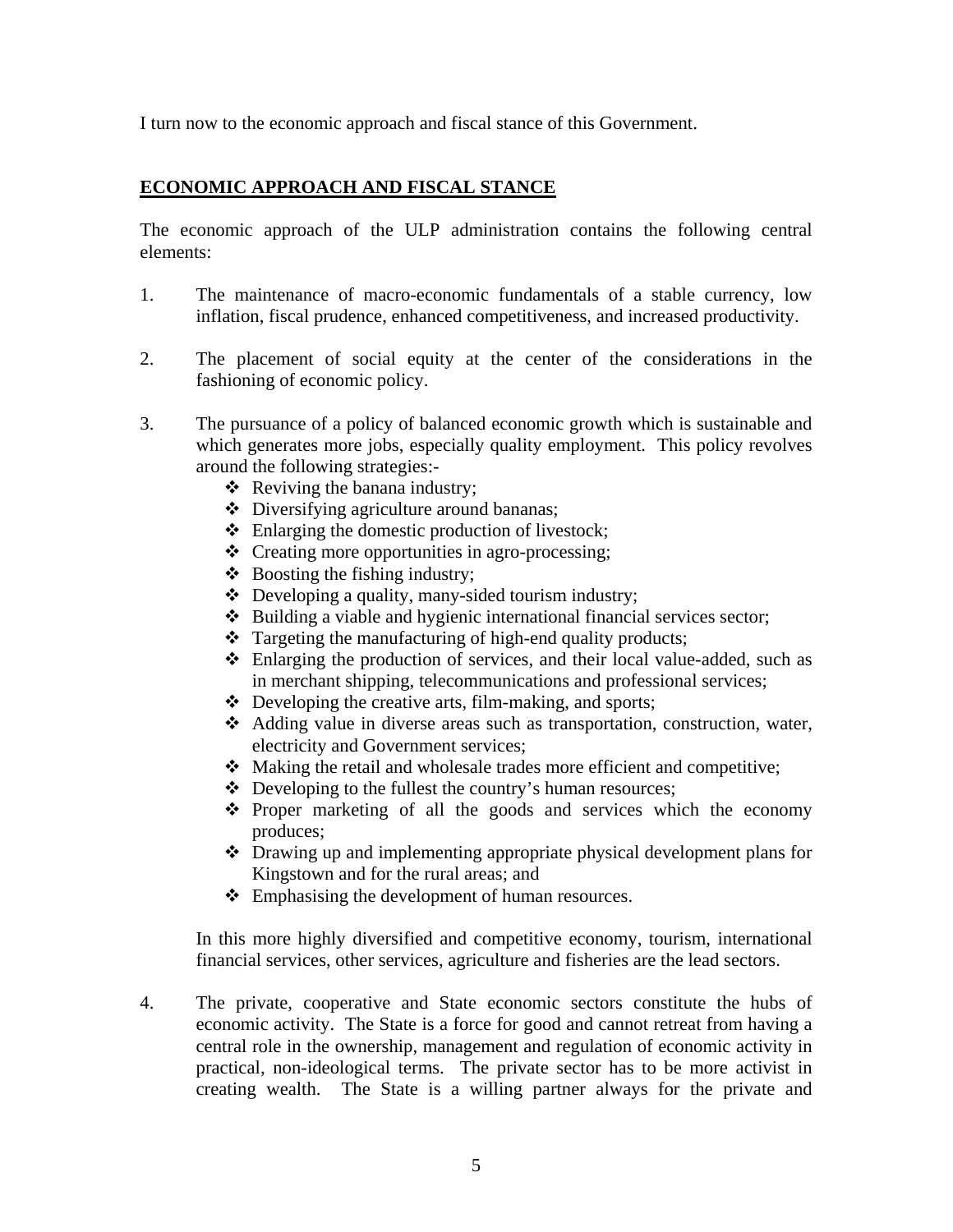cooperative sectors. In times of economic difficulties internationally, the State in St. Vincent and the Grenadines has less reason to retreat from economic activism.

- 5. Increased labour and management productivity, an efficacious application of modern science and technology including information technology, a more efficient State administration, the sourcing of cheaper raw-materials for production inputs, the availability of cheaper energy, and lower taxes, are among the major areas to lift competitiveness.
- 6. The growth of the national economy has to be in tandem with deeper regional economic integration, particularly the early and full implementation of the Caribbean Single Market and Economy.

The fiscal stance of the Government in the current period includes the following major features:

- 1. Contain recurrent expenditure so as to accrue a surplus on the current account of at least 3 per cent of Gross Domestic Product (GDP).
- 2. Implement a Public Sector Investment Programme to create, among other things, a fiscal stimulus to the economy. This is vital in the current international economic circumstances.
- 3. Provide an appropriate balance between the conflicting objectives of injecting a fiscal stimulus and maintaining a sustainable debt path.
- 4. Finalise the Fiscal Covenant for St. Vincent and the Grenadines for public discussion and adoption by NESDC and the Government. The Draft Fiscal Covenant emphasises:
	- (a) Fiscal Consolidation;
	- (b) Improvement in Public Revenue measures, including compliance and administration;
	- (c) Sensible management of deficits and debts;
	- (d) Improvement in the Productivity of Public Expenditure;
	- (e) Transparency of Public Expenditure;
	- (f) Safeguarding social equity through fiscal measures; and
	- (g) Strengthening the institutional framework for democratic controls, accountability and monitoring in fiscal matters.

#### **THE INTERNATIONAL AND REGIONAL ECONOMY**

In 2001, the world economy slowed markedly. So too did the economies of the Caribbean region. The reasons are well known and require little elaboration here.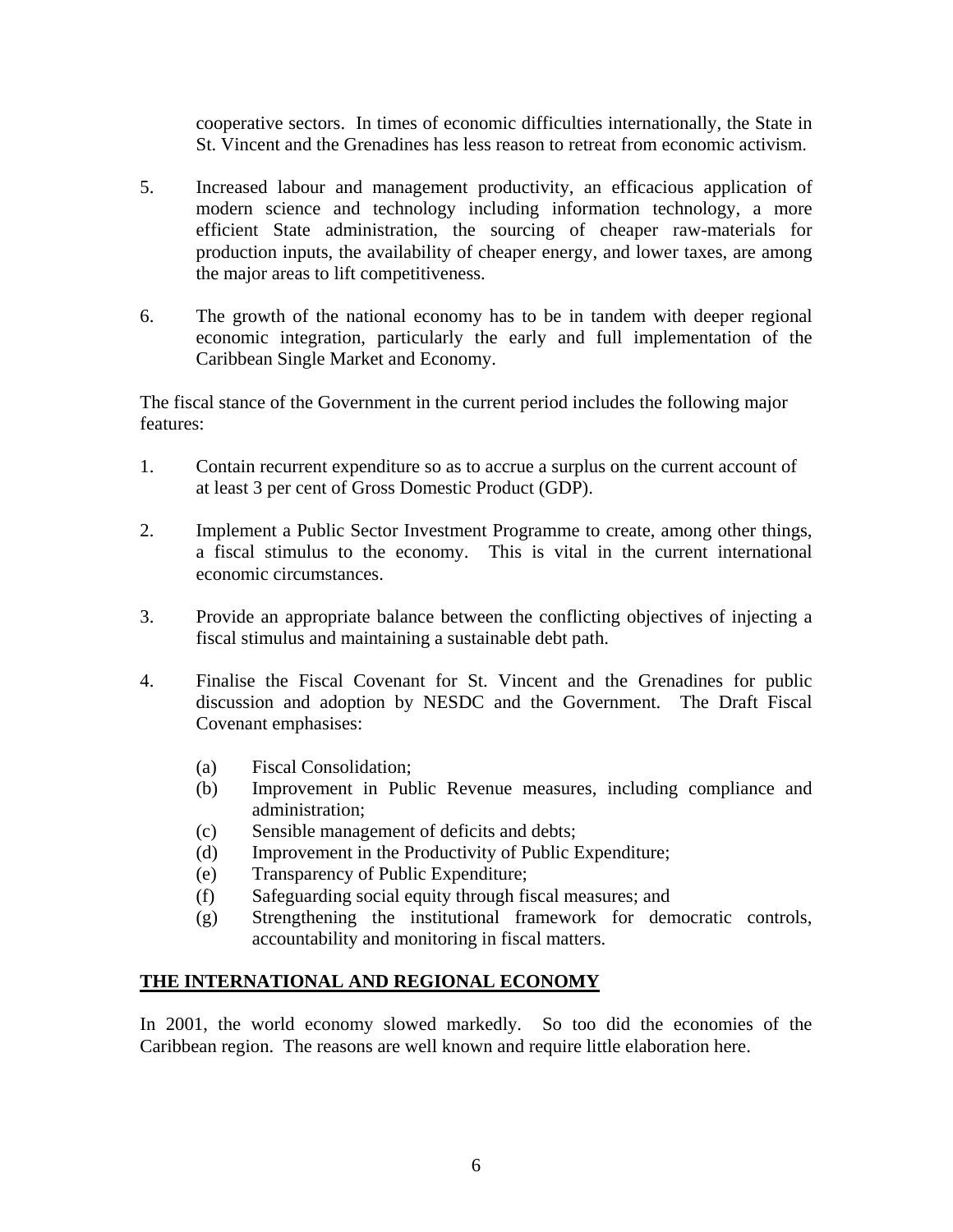In 2002, the international economy revived modestly but the recovery was quite uneven, within and between the developed countries. This modest recovery internationally, did not impact in an immediately positive way on the Caribbean region. Often, there is a time lag and unevenness in the nature and extent of the impact on the Caribbean. To be sure, some countries like St. Vincent and the Grenadines experienced modest economic growth in 2002 but many, including some OECS countries, experienced negative economic growth. Trinidad and Tobago with its extensive petroleum and natural gas resources performed well.

In 2003, so far, the economic scenario internationally is one of continued modest recovery, but again unevenly. In December 2002, the Euro-area economy was widely expected to grow by 1.5 percent in 2003; however, the latest estimates from The Economist Magazine Poll puts it at only 0.4 percent. In contrast, the United States of America and Japan are now forecast to grow in 2003 by 2.8 percent and 2.6 percent respectively, faster than originally expected.

The fourth quarter of 2003 is generally expected to produce a stronger performance in the international economy. Recent indicators in the major industrialised countries and many large developing countries suggest that a bigger rebound is on the way. If this happens in a sustained manner, the global economy would have emerged from its worst economic condition in 30 years.

Still, there is the worry internationally that the modest economic recovery is jobless. Indeed, the USA's stellar growth performance in the third quarter of 2003 of 7.2 percent was not accompanied by a rise in employment. That performance fuelled, in part, by further interest rate reductions and huge tax cuts is not assumed to be sustainable at that level of growth.

In 2003, the Caribbean region as a whole is recovering haltingly but not uniformly. The prospects for growth in the region depend to a significant degree on a robust rate of recovery in the world.

## **THE DOMESTIC ECONOMY**

Preliminary data for 2002 indicate that the economy of St. Vincent and the Grenadines exhibited real growth of 1.4 percent compared with approximately zero growth in 2001. This recovery was led by improvements in Agriculture (11.8 percent), Banking and Insurance (4.4 percent), Electricity and Water (2.6 percent), Wholesale and Retail Trade (3.2 percent) and Other Services (4.7 percent).

The Agriculture sector rebounded from a 7.7 percent decline in 2001 to register strong growth, in 2002. This growth was occasioned by expansion in all the sub- sectors with banana and other crops registering growth of 16.2 percent. The banana sub-sector recorded real growth of 17 percent despite the negative impact of tropical storm "Lili" in the latter half of the year. Meanwhile, the expansion of the crops sub- sector was a direct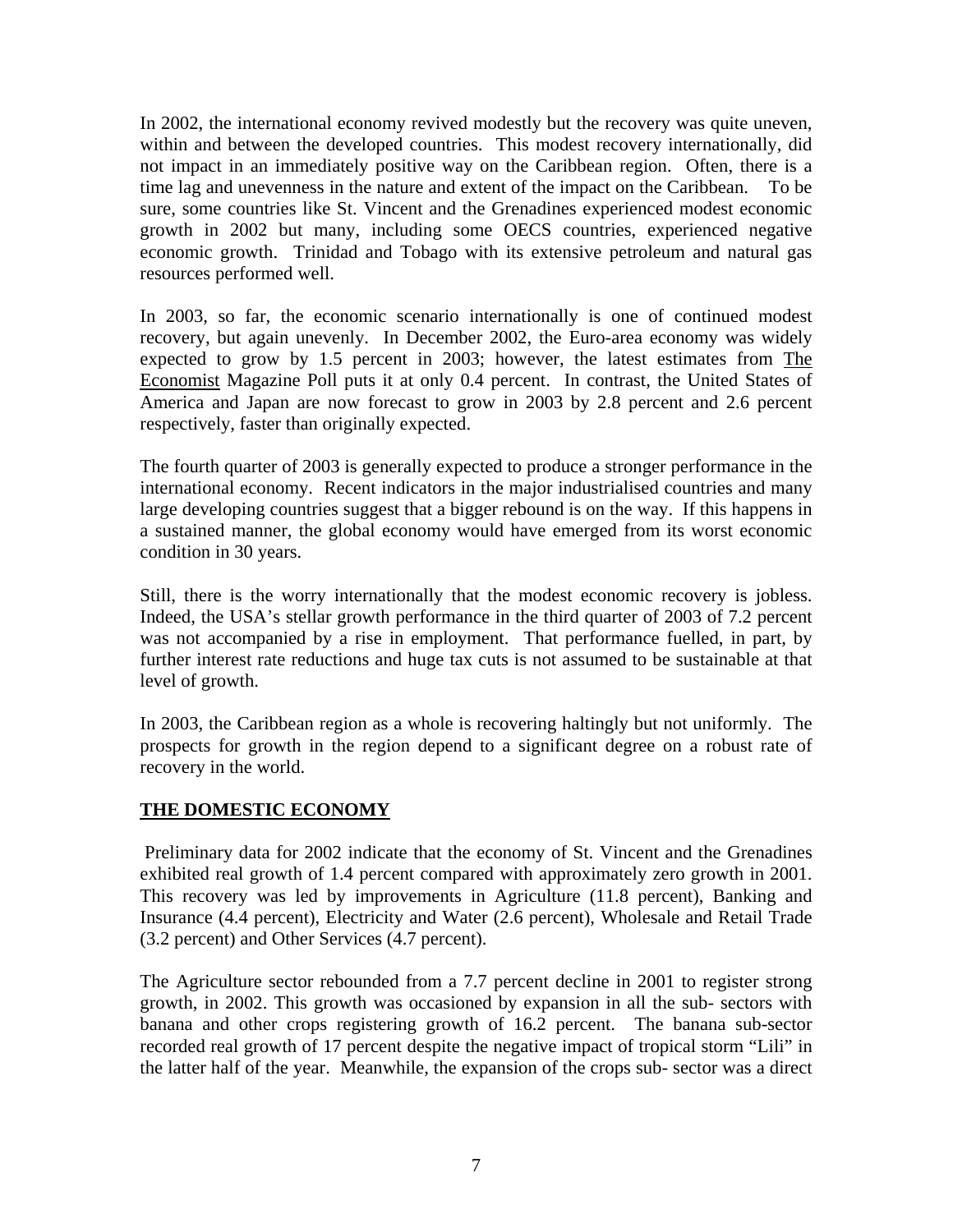result of favourable weather conditions and the opening of a market for dasheen in the United Kingdom.

The Electricity and Water sector exhibited marginal growth of 2.6 percent in 2002 compared with 11.2 percent in 2001. Output in the Mining and Quarrying sector contracted by 3.0 percent, concomitant with the movement in the Construction sector. Following a decline of 3.0 percent in 2001, real output in Hotels and Restaurants further declined by 8.0 percent. This decline masked a growth of 10 percent in stay-over visitors. The analysis shows that there has been a significant increase in the number of visitors staying in non-paid accommodations. Accordingly, visitor expenditure increased by 2.3 percent in 2002 to \$221.4 million.

The value-added in the Manufacturing sector declined by 2.9 percent after expanding by 5.6 percent in 2001. This was mainly due to a 21.6 percent fall in the production of flour as the flour mill continues to grapple with trade liberalisation and unfair competition from other regional sources. Encouragingly, other areas of manufacturing exhibited positive growth, but this was not enough to offset the decline in the output of flour.

Meanwhile, the Banks and Insurance sector rebounded to register in 2002, a 4.7 percent real growth following a 7.6 percent decline in 2001. Positive real growth was also experienced in the Government and Other Services sectors as well as in Transport.

In keeping with global trends and our policy of low levels of taxes on non-luxury consumer items, inflation has remained extremely low, increasing by 1.4 percent in 2000 but fell to minus 0.7 percent and minus 0.1 percent in 2001 and 2002 respectively. The current account balance improved slightly, showing a negative (net) balance of \$95.7 million in 2002 compared with a negative (net) balance of \$101 million in 2001. Services on the external account of the Balance of Payments continue to show a positive (net) balance increasing by 6.0 percent in 2002. This is a continuation of the upward trend for the past three years and it is a reflection of the growing importance of services exports in the economy of St. Vincent and the Grenadines.

I will now turn to the sectoral analysis of the major sectors in the economy.

## **AGRICULTURE AND FISHERIES**

Preliminary figures for 2002 show agriculture's contribution to GDP increasing from 11.2 percent in 2001 to 12.3 percent in 2002. This was as a result of overall buoyancy in non-banana production and exports, and improved banana output. The crops sub-sector's contribution increased by 15 percent over the 2001 figure. Banana's contribution increased from 2.7 percent of GDP to 3.0 percent.

## **Bananas**

Banana exports were adversely affected by Tropical Storm Lili in September 2002 as well as by prolonged dry weather during the first six months of 2003 and depressed prices on the European market. In 2002, 34,549 tonnes of bananas were exported,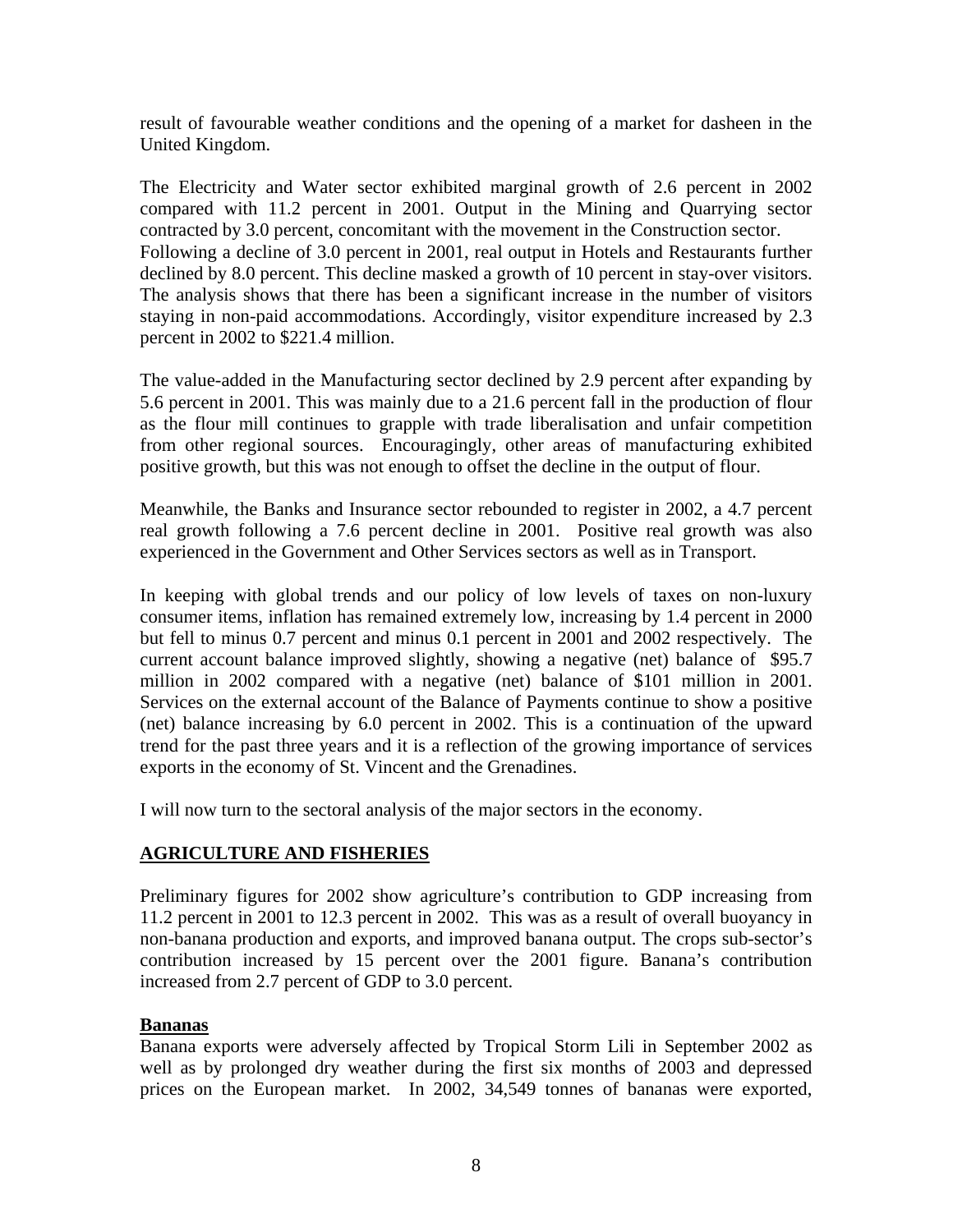earning \$40.3 million. This is an increase of 8.5 percent on volume and 13.2 percent on value over 2001.

The first nine months of 2003 have shown exports of 17,802 tonnes and earnings of \$22.3 million. This compares with exports of 30,393 tonnes and earnings of \$34.4 million for the corresponding period in 2002.

In order to address this decline in production, Government has formulated a series of measures to assist farmers to achieve a production target of 35,000 tonnes in 2004 and 40,000 tonnes annually within three years. Some of the measures adopted so far are as follows:-

- 1. A reduction in the price of treated blue diothene, a critical input in the production process, from \$145.00 per roll to the cost price of \$135.00.
- 2. The Banana Growers' Association (BGA) and the Agriculture Input Warehouse have reduced the price of fertilizer sold to farmers by \$6.00 per sack. This means that chemical fertilizer previously sold at \$49.00 per sack will now be sold at \$43.00 per sack. Physically blended fertilizer now cost \$33.00 per sack. The cost of this reduction in price is \$457,000 for one year.
- 3. The provision of technical assistance to farmers in meeting the requirements under EUREGAP. Under this programme ¼ million dollars is being spent to train temporary staff to assist farmers to meet these standards. This is in addition to just over \$1/4 million dollars hitherto provided to build some one hundred sheds.
- 4. The Government of St. Vincent and the Grenadines along the other Windward Islands Governments has agreed to guarantee a loan of US \$10.0 million to WIBDECO to refinance some of its debts and to provide additional working capital. This will ensure that WIBDECO is in a position to meet its weekly commitment to farmers.
- 5. Rehabilitation of the banana industry including the restructuring of the Banana Growers' Association, irrigation of more banana fields, and a focused programme for improved yield and efficiency.

## **Arrowroot**

Under the Arrowroot Industry Improvement Project, an additional 205 acres were planted in arrowroot bringing the acreage under cultivation to 375 acres with an expected yield of 4.8 million pounds of rhizomes. Starch yield of 500,250 pounds and revenue of \$2.4 million are projected. In 2004 it is anticipated that approximately 1.3 million pounds of starch will be produced, earning \$6.2 million.

The new system of farm production where arrowroot is now planted in rows will allow for a more cost effective mechanization of the harvesting process. This will be introduced for the next harvesting season commencing in December 2003. The building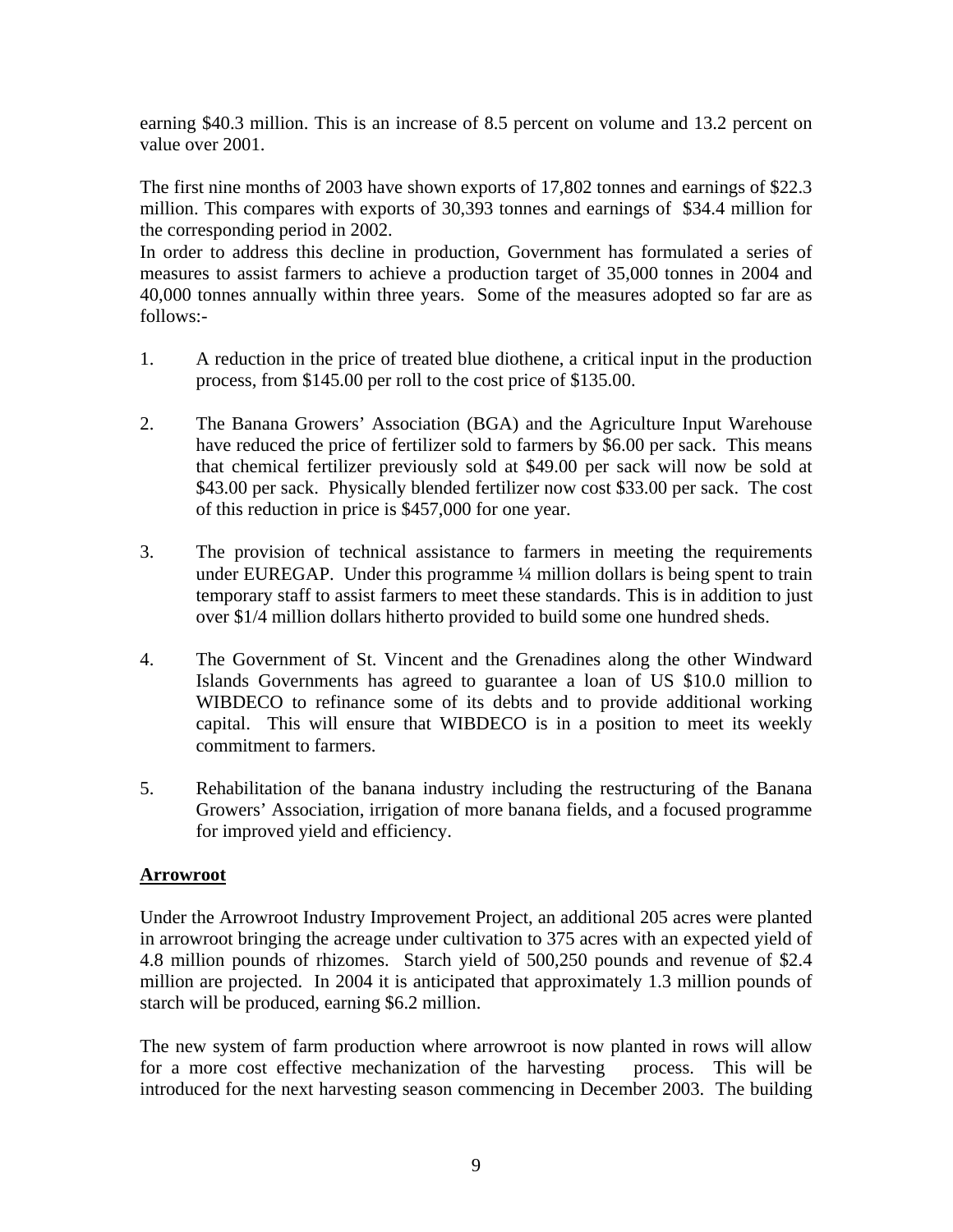to house the new pulverizing plant at Orange Hill is about 75 percent complete and will be ready for commissioning in January 2004. Renovation and improvements to the Owia Arrowroot Factory is progressing satisfactorily and will be completed on time for the 2003/2004 harvest. Both plants will be built to satisfy HAACP standards.

In 2004 Government will intensify its efforts to rehabilitate the arrowroot industry as an integral part of its agricultural diversification programme. Particularly, we will continue to upgrade the Owia factory and pulverizing plant; cultivate a further 250 acres of arrowroot; provide support and services required by farmers to attain higher yields of 1,600 pounds per acre; complete works on the application of the pedestrian tractor for the harvesting of arrowroot and introduce a pilot scheme of 75 acres of organically grown arrowroot. The objective is to bring into arrowroot cultivation, lands previously planted in bananas but have been abandoned.

The main areas of concentration will include field operations and project support, extension and farm management, procurement of inputs, field research, change management, marketing and development, quality assurance, and environmental management. The cost of project activities for 2004 is estimated at \$2.6 million.

## **Fisheries**

Implementation of planned activities in the Fisheries Sector in 2003 was not as successful as we had expected. However, Government is still committed to the development of the sector as an important vehicle in the fight against rural unemployment and poverty.

The fisheries sector is expected to play an increasing role in the overall economic diversification of St. Vincent and the Grenadines. There has been increased landings of fish, and income to fisher-folk has accordingly increased.

The upgrading and refurbishing of the Bequia Fisheries Centre will be completed in early 2004 at a cost of \$1.5 million. With funding from the Government of Japan, similar work will be undertaken in 2004 in Union Island and Kingstown. The Kingstown Fish Market will be completely refurbished at a cost of \$16.3 million. The major components of this project are the renovation of the fish retail area and the replacement of cold storage/icemaking facilities; the replacement of vendors counters; repair of the floor; improvement of drainage ways; and the provision of waste facilities; the renovation and the improvement of the processing facility; and the improvement in the management system. When completed, this facility will meet international standards for the handling of fish. Discussions are ongoing with the relevant stakeholders with a view to putting in place fishing cooperatives to manage the centres in Calliaqua, Barrouallie and Chateaubelair.

## **Agricultural Diversification**

Given the imminence of 2006 when preferential treatment for agricultural products on the European market is likely to come to an end, agricultural diversification assumes greater urgency. The process of agricultural diversification in St. Vincent and the Grenadines is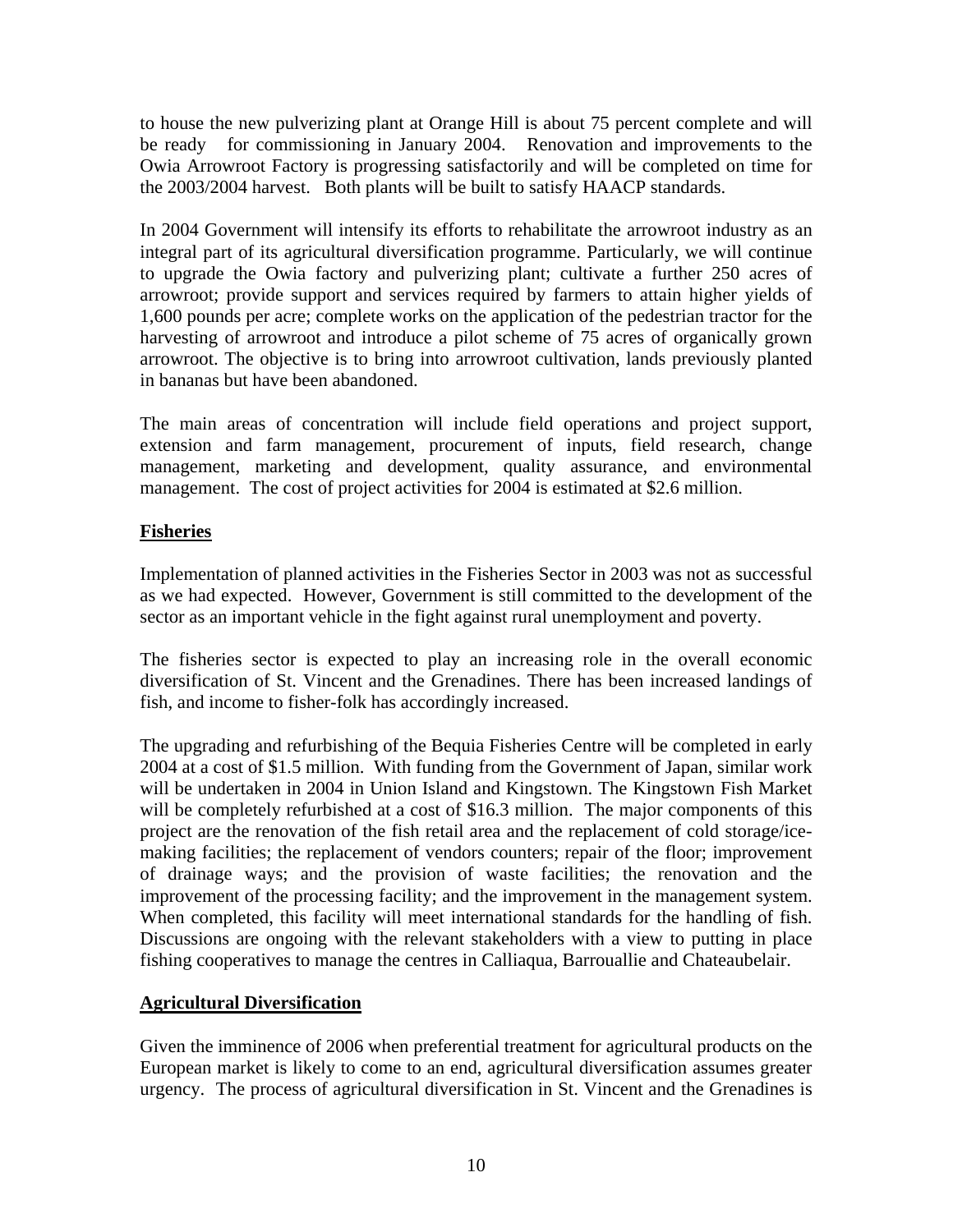particularly challenging given the large number of farmers with relatively small holdings. Notwithstanding, no effort will be spared to diversify the sector. In this regard implementation of a comprehensive agricultural diversification programme, estimated to cost EC\$10.2 million has commenced with financial support from the European Union. This programme includes the training and education of farmers, youths and entrepreneurs; further development of the irrigation programme; research and development; technology acquisition; environmental and land use management; construction and management of market depots in St. Vincent and the Grenadines and selected Caribbean countries; improved marketing and the development of a small business agro-processing sector; legislation and development of institutions; and building community linkages through health care and poverty alleviation initiatives.

The training of farmers and agriculturalists will be facilitated through the establishment of the Agricultural Training Institute at Rabacca with the assistance of the Republic of China on Taiwan. A programme of leasing unused or under-utilised agricultural land will be launched to assist landless farmers.

Phase III of the national irrigation programme commenced in October 2003 with support from the European Union. Richmond and Cane Grove are two areas earmarked to benefit from this phase.

Earlier this year, the tropical fruit fly (Anastrepha obliqua) was discovered on mainland St. Vincent. This will no doubt reduce the amount of fruits exported from St. Vincent and the Grenadines and as a consequence, the income of farmers will be temporarily reduced. The Government moved with alacrity to contain the spread of this pest and a programme of public awareness, removal of host fruits, spraying, quarantine, increase trap density is being implemented with technical and financial assistance from USDA, IICA and the FAO. The public servants at the Ministry of Agriculture must be congratulated for their excellent efforts in this regard.

The movement of fruits from the affected areas to other parts of the country has been prohibited. I urge our citizens not to circumvent the quarantine measures, and to cooperate with the staff of the Ministry of Agriculture in the eradication of this pest.

# **TOURISM**

The tourism sector has taken on greater importance in recent times especially with the threats facing the agricultural sector in general and in particular bananas. The sector is critical to the advancement of the necessary and desirable strategic objective of economic diversification. The emerging prominence of the services sector and particularly the growing influence of tourism are features of the structural changes in the local economy over the past decade.

The year to date has been a fairly good one for the tourism industry. During the first quarter of the year, we had the filming of the movie Pirates of the Caribbean, and consequently there was a very high level of occupancy.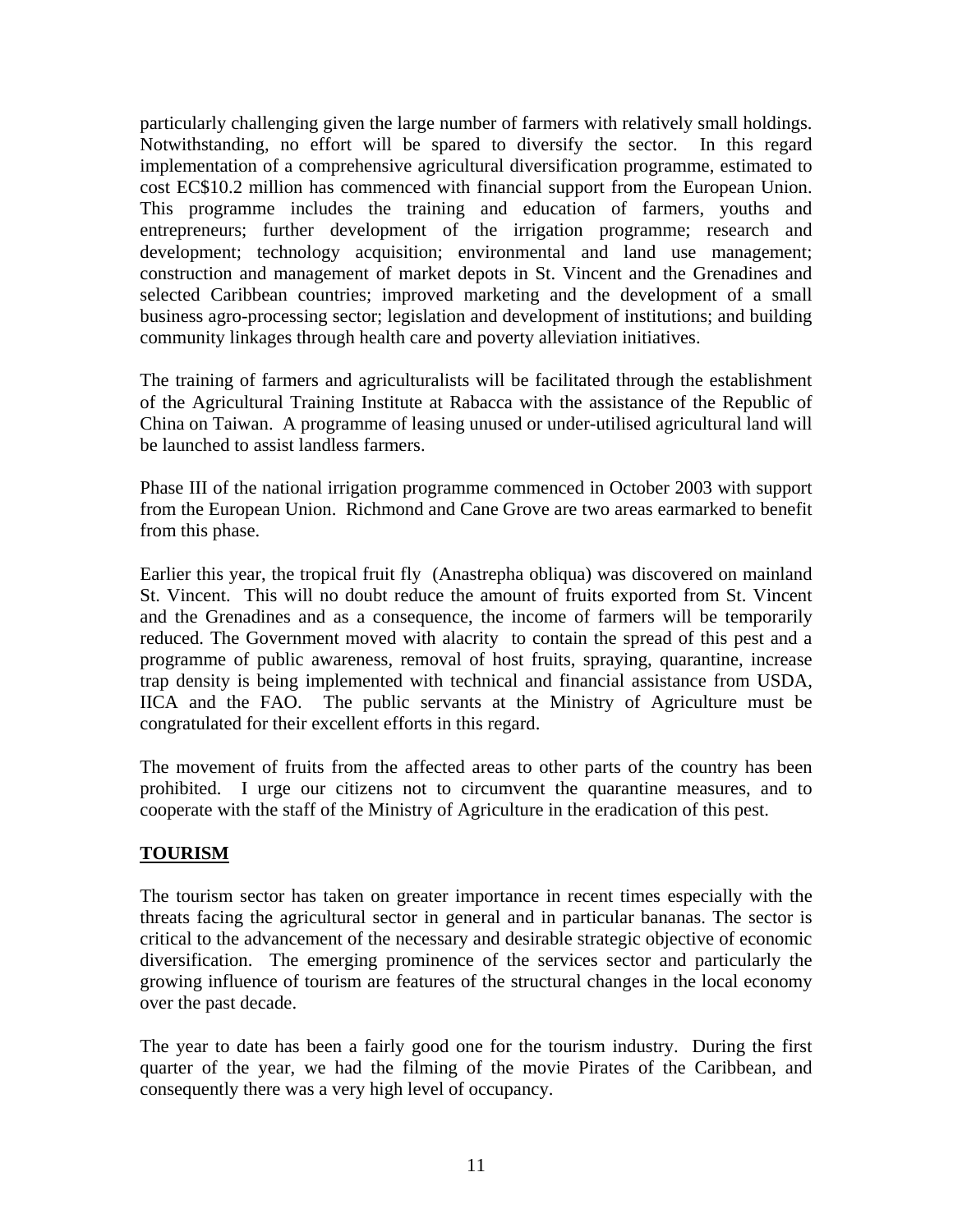Stay-over visitor arrivals improved significantly in the second quarter of 2003 relative to the same period in 2002. Based on developments during the second half of the year, we expect that the overall picture will improve substantially. Indeed, the return of the Princess Cruiseline in October will significantly enhance the number of cruiseship scheduled visitors to St. Vincent and the Grenadines both in terms of numbers of passengers and cruiseship calls. The scheduled number of cruiseship calls for the 2003/2004 season is 225 which is 45 percent greater than for the 2002/03 season. The number of passengers is projected to increase by 78 percent to 119,916 for the 2003/04 season.

The Government's programme for the Tourism Sector is enshrined in the National Tourism Sector Strategic Plan 2002 – 2006.

As part of the implementation of this plan, there were several positive developments which were initiated and constitute a platform for further growth. These include:

- The filming of a full-length feature movie in the country by Disney Studios, with significant amounts spent on wages, transportation services, accommodation, and communication services here in St. Vincent and the Grenadines. The challenge for us is to use the opportunities provided by this publicity to further promote St. Vincent and the Grenadines.
- The establishment of a yacht charter base in Canouan by Moorings, the leading yacht charter company in the world.
- The completion of a master plan for the development of Canouan, which when combined with the ongoing upgrades and planned expansion by the Canouan developers will establish this island as a major island resort.
- The signing of a new agreement with the Mustique Company which is expected to lead to new investments on this island.

The strategies for enhancing growth in this sector over the medium term are as follows.

- Development and implementation of an intense tourism awareness education and training programme.
- Preparation and implementation of a comprehensive programme to effectively market the destination.
- Development of the tourism product and improvement of air access.
- Strengthening the industry's institutional and regulatory framework.
- Bolstering security arrangements at tourist locations.

Additionally, we seek to ensure that the benefits derived from tourism are more evenly distributed throughout the economy.

During the short to medium term, it is anticipated that the challenges facing the sector will intensify, requiring much needed transformation if the industry is to maintain a competitive edge necessary for its survival. Tourism in St. Vincent and the Grenadines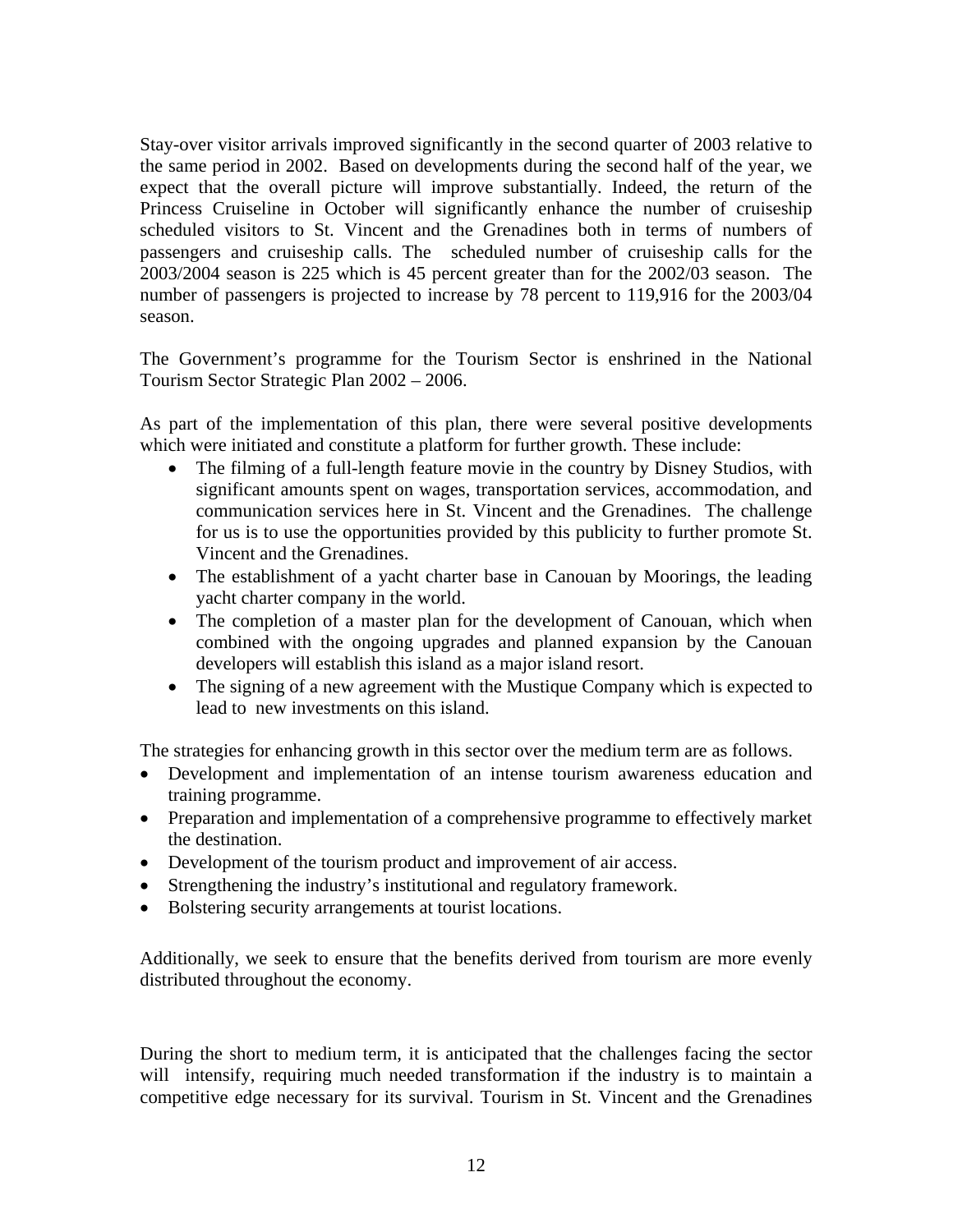needs to be refreshed. It is in recognition of this that Government has embarked on a number of initiatives aimed at the sustained development of the sector, some of which I will now outline.

The Tourism Standards Bill will be enacted in early 2004. This will ensure standards and provide a framework for improved quality of service by all operators within the sector, and empower the Ministry of Tourism with the required authority to enforce the minimum standards. In addition the Tourism Industry Incentives Act which will replace the Hotels Aid Act of 1988 will afford benefits to all operators in the sector provided that they meet the criteria as set out under the Act.

We are aggressively promoting St. Vincent and the Grenadines regionally and internationally. These efforts have begun to bear fruit and we expect to see more benefits in the coming years. We shall also continue our public awareness/public education programmes so that all Vincentians could play a part in the development of the sector. The tourism industry is too important to the economy for it to be derailed by the lawless, the careless, and unpatriotic among us.

To ensure that our visitors have a more fulfilling and rewarding visit we will be providing them with a wider range of attractions and activities. For this purpose an allocation has been made in the 2004 Capital Estimates for the development of attractions and sites to acceptable international standards. This will be done in a cohesive and sustainable manner and accordingly we shall, among other things, be engaging the services of a consultancy firm to develop a framework and master plan for the parks system.

In my 2003 Budget Address, I stated that the former Carenage Bay Resort and Golf Club in Canouan had temporarily closed its doors. I am now happy to report that plans are well advanced for its re-opening as Raffles Resort under new management sometime in July 2004. Many other development initiatives will be taking place in Canouan. In an effort to make the investment more attractive, Government has provided expanded fiscal incentives to the Resort. Similar incentives are available to investors in facilities of 100 rooms or more. In this regard we are currently negotiating with a prospective investor for the construction of a 100-room hotel at Buccament. The local private sector, too, has expressed an interest in partnering with the Government on hotel development in the Mt. Wynne-Peter's Hope area.

## **MANUFACTURING AND INDUSTRY**

In manufacturing, the prospects for 2004 are encouraging. Up to one month ago almost all the factory space at the Campden Park Industrial Estate was occupied and several industries have indicated plans for expansion. The small and micro-business sector has continued to show significant growth due in large part to the intervention of the NCB under its Micro-Loan Programme.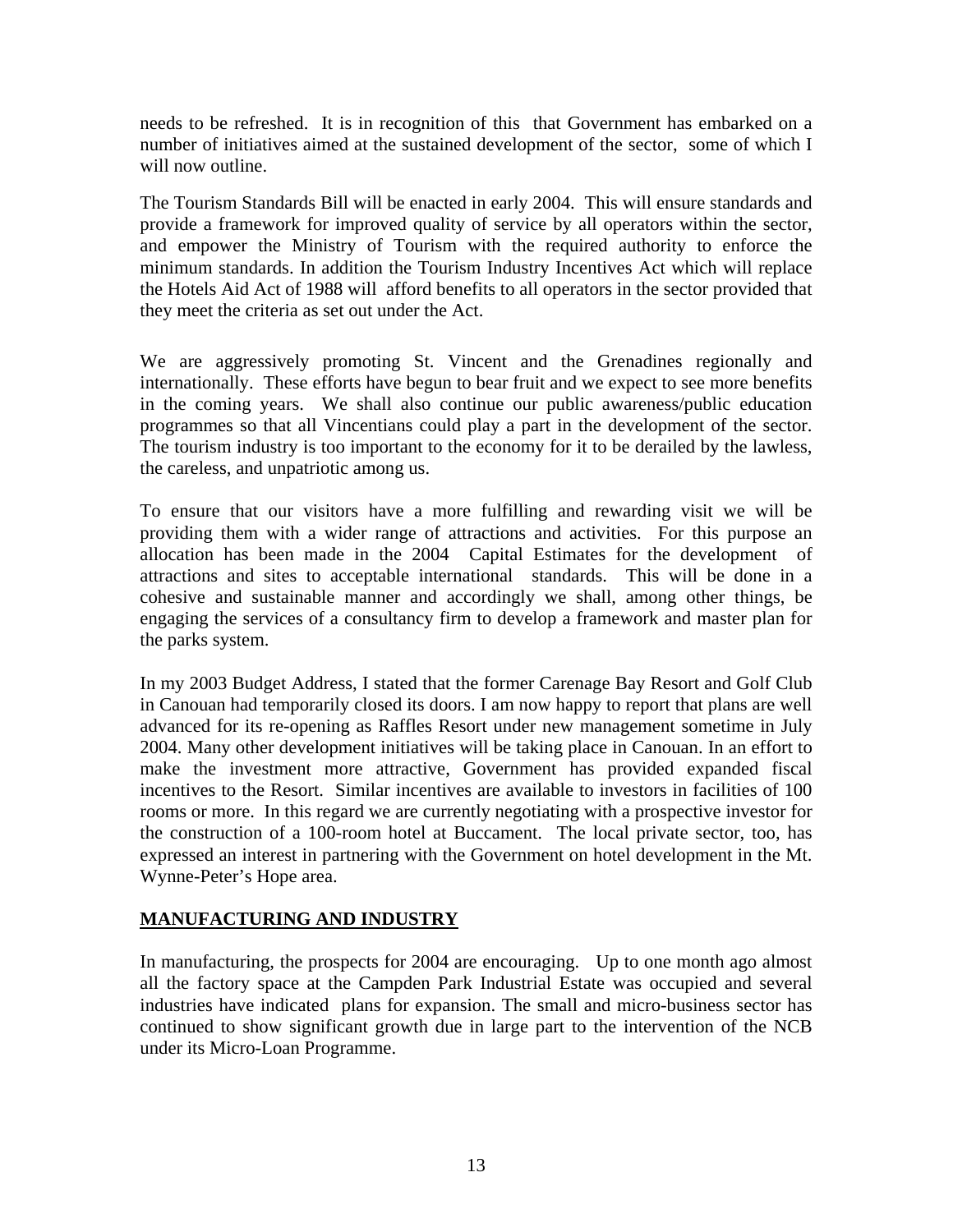Since the inception of this programme in July 2001 a total of four hundred and ninety five (495) persons have been trained of which one hundred and forty (140) have so far obtained credit for the expansion or establishment of businesses. The programme has also provided direct employment for three hundred and ninety eight (398) persons.

To date \$1.7 million have been disbursed under this Programme of which \$500,000 have been repaid. The National Commercial Bank has agreed to make available an additional \$1.5 million for the Programme. When added to the \$1.0 million to be provided by the CDB, this will become a fairly sizable facility. Significantly the Credit Unions, the National Development Foundation and the Small Enterprise Development Unit (SEDU) are also making contributions to the SME sector.

Within recent times there has been a revitalisation of agro-processing industries in the State. This sub-sector has recorded the highest percentage of new entrants and there are tremendous opportunities for employment and income generation. However, there is much scope for further development. The Standards Bureau is continuing to provide assistance in product development, quality control, packaging and labelling and product presentation to entrepreneurs in this sector. The Ministry of Trade also provides assistance to entrepreneurs in the marketing of their products regionally and internationally. Since 2001, jobs have been created, too, in the establishment of two Call Centres.

New institutional arrangements for investment promotion to take advantage of the opportunities offered in the financial services sector consequent on our removal from the FATF black list, were concluded during the third quarter of 2003, with the establishment of an integrated marketing agency for the promotion of investment generally. With the shift in economic activity during the last seven years away from manufacturing to services, Government has had to rethink the need for the continuing existence of the Development Corporation, which was established in 1976 to promote manufacturing and general industrial development by utilizing the tax holiday and duty free concessions under the CARICOM Fiscal Incentives regime.

Responsibility for the management of the industrial estates has been transferred to National Properties Limited, the banking function having earlier been taken over by the St. Vincent and the Grenadines Development Bank, there was no need for the continued operations at DEVCO. The institution was therefore closed on September 30, 2003. The workers at DEVCO have been absorbed productively elsewhere in the Public Sector.

## **TELECOMMUNICATIONS**

This period of phenomenal developments in electronics presents many challenges and opportunities for developing countries. Accordingly, the Ministry of Telecommunications, Science, Technology and Industry has been mandated by Government to develop policies and strategies which would take the nation forward in this technological age. These responsibilities include:

- The provision of training in Information Technology.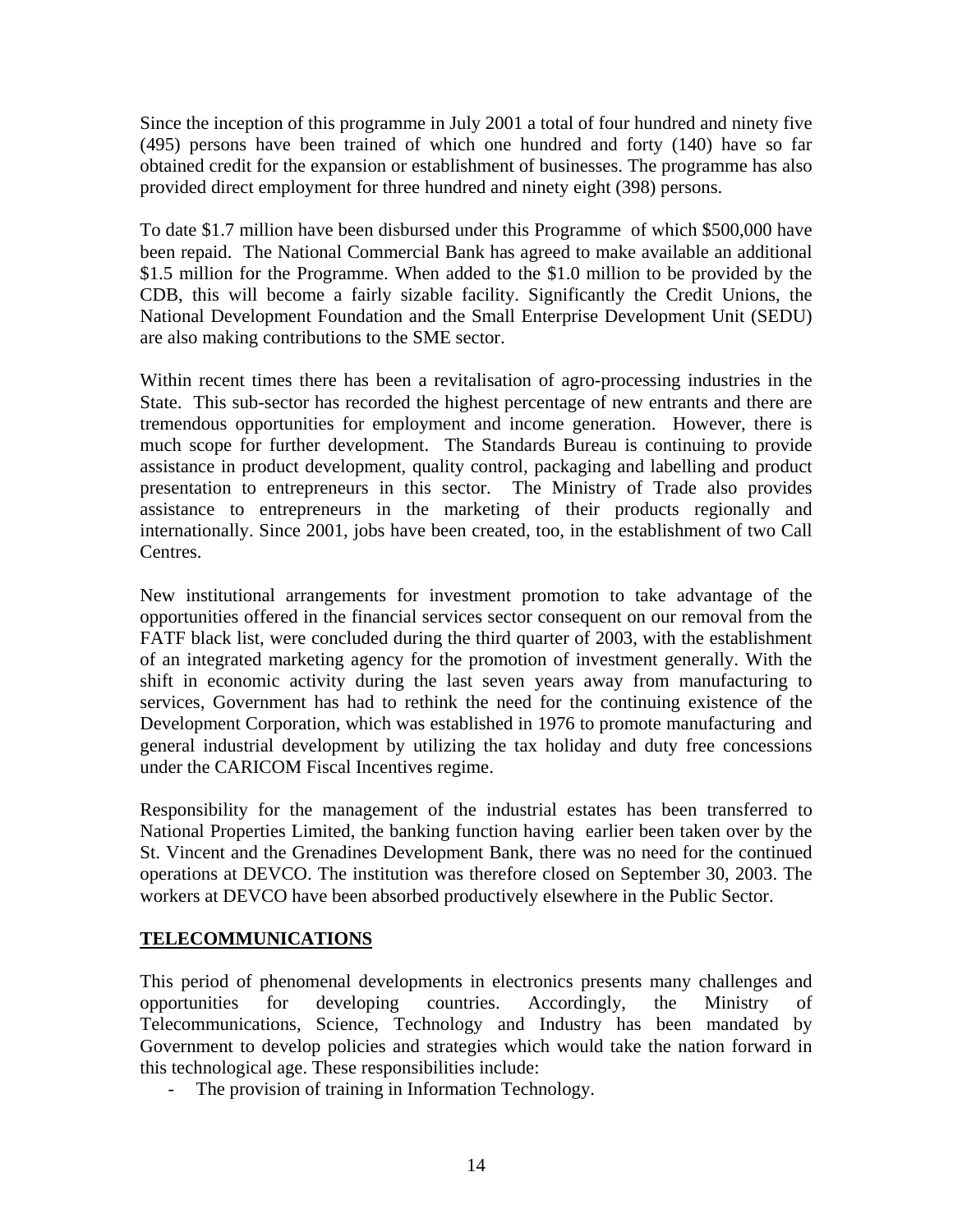- The provision of technical support for disaster communications network including Global Maritime Distress and Safety Systems (GMDSS).
- Information and Communication Technology support, coordination, and advice to other ministries and departments.
- The establishment and administration of the Government-owned communications backbone as the basis for the move towards e-Government.

Government has facilitated growth in the sector through liberalization of the market for telecommunications services. Individual licenses granted to date include fixed public telecommunications licenses, private network licenses and international simple voice resale. Internet access via broad band is now available to approximately 45 percent of the country as a result of two additional service providers being licensed. These services have contributed to revenue generation in the economy in the form of application fees, license fees and spectrum fees.

The liberalization of the telecommunications market has also led to the entry of two new mobile service providers which has resulted in the doubling of the mobile teledensity. Over twenty million dollars have been invested and both permanent and temporary jobs for Vincentians have been provided. Indeed, activity in the telecommunications industry during the current year has been a major contributor to Government revenue and to economic growth.

Emphasis has also been placed on the reduction of telecommunications costs within the Public Service and the implementation of the GMDSS. This latter initiative includes workshops for local VHF operators; reduction in search and rescue cost and loss of life at sea; and reduction in response time to emergencies and disasters at sea.

The next phase of the liberalization process is expected to focus on the implementation of a Price Cap Regime; the reduction in the cost of providing data services, to include the licensing of a new submarine cable provider; granting of a fixed network licence and the acquisition of the necessary equipment for monitoring the electro-magnetic spectrum.

One weakness in the process of liberalization has been the lack of sufficient monitoring and regulatory capacity at the regional telecommunications authority (ECTEL) and the National Telecommunications Regulatory Commission (NTRC). It is vital that these institutions and the political directorate in the region lift their game in this regard so as to better protect consumers in this new period.

During 2004 emphasis will be placed on the finalization of the Information Communication Technology Policy (ICT) for the further development of the sector in St. Vincent and the Grenadines. The objective is to promote comprehensive and forward looking strategies for the development of an information society with the involvement of the private sector and civil society. The school's computerization project and the work of the National Institute of Technology are part of this forward looking strategy.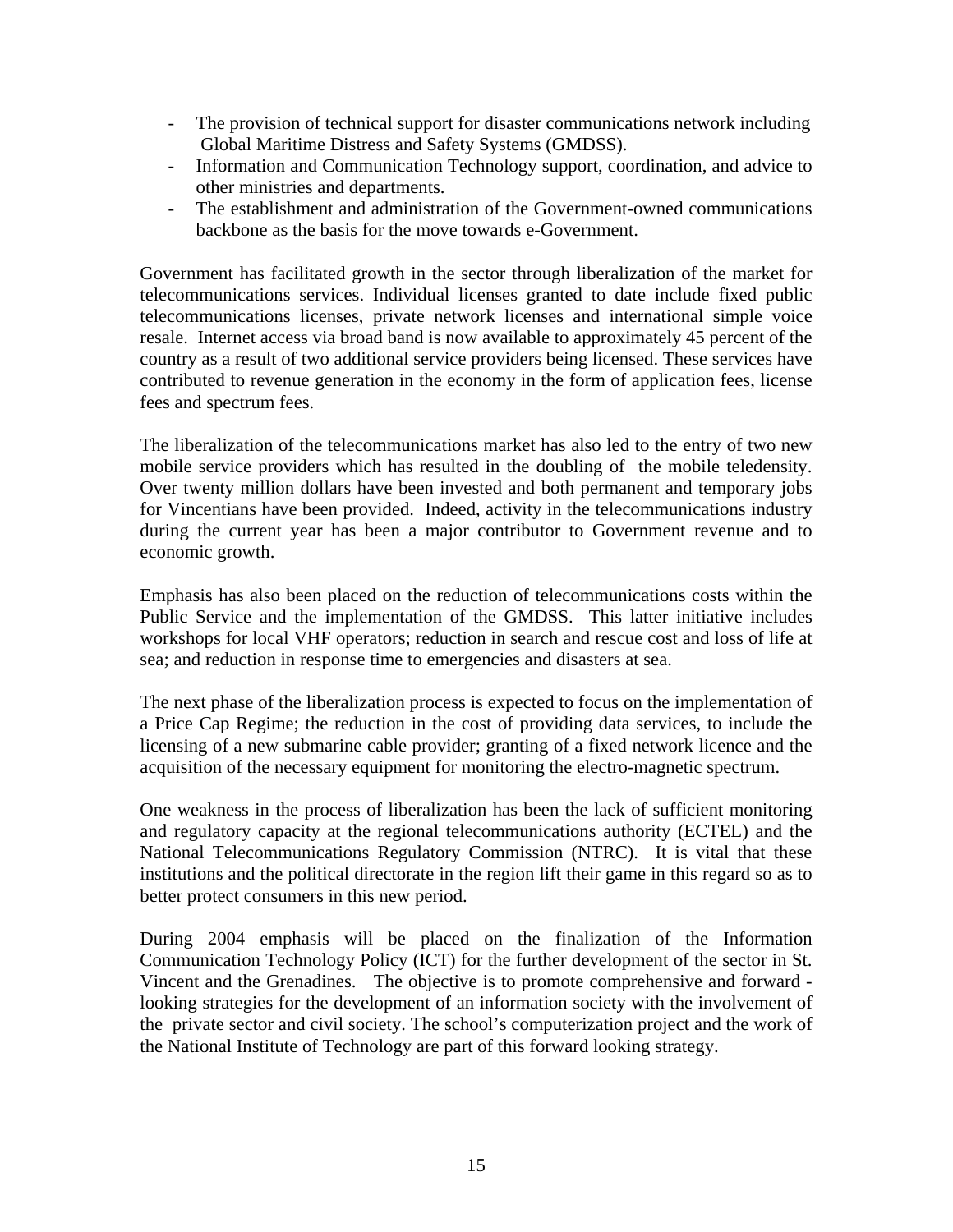In Fiscal Year 2004, emphasis will be placed on improving the legislative framework in the following areas to facilitate further growth of the sector:

- A technology- neutral taxation regime;
- A policy on cryptography;
- Legislation governing the protection of personal information;
- A legal framework for digital signatures and electronic documents;
- Guidelines for consumer protection; and
- Electronic commerce standards.

The Post Office still remains an important medium of communication for a large number of Vincentians and every effort will be made to ensure that it is viable and functions efficiently. To this end, the Post Office has been restructured as the Postal Corporation of St. Vincent and the Grenadines and is now a Statutory Corporation. A Board of Directors and Staff have been appointed with a mandate to modernise the postal services. To assist the public to receive their mail more conveniently, two thousand new post boxes were installed at the Post Office and at the central market in Kingstown. It is the intention to continue this decentralization to areas outside of Kingstown.

#### **AIR TRANSPORT**

The development of an appropriate policy mix to address the various nuances of Air Transportation Services in the region in general, and St. Vincent and the Grenadines in particular continues to occupy our attention. The policy matrix upon which we embarked early in the life of this administration has for all intents and purposes taken shape, but it continues to evolve as we adapt to the dynamics of a very volatile and perhaps turbulent environment.

During this past year, much effort has been expended on this relatively complex issue. One of the findings of the several meetings and discussions held among the Governments of the region is that not all countries in CARICOM are approaching this issue with the same degree of unified focus. Four (4) countries, namely Antigua and Barbuda, Barbados, St. Vincent and the Grenadines and Trinidad and Tobago are providing leadership on this issue.

A technical team comprising representatives of BWIA, LIAT, the CARICOM Secretariat and the Governments of Antigua and Barbuda, Barbados, St. Vincent and the Grenadines and Trinidad and Tobago has been established for the purpose of determining the appropriate structure and the most appropriate strategy to form a single carrier in the Southern and Eastern Caribbean. Decisions were also made to provide interim financing to LIAT in the amount of EC\$23.1 million as working capital requirements up to December 2003 and to address the juridical framework for ensuring fair competition in the regional airlines industry, while BWIA and LIAT continue their cost cutting measures.

The \$23.1 million provided to LIAT comprises equity contributions amounting to \$10.6 million from the named Governments and a loan facility of EC\$12.5m, free of interest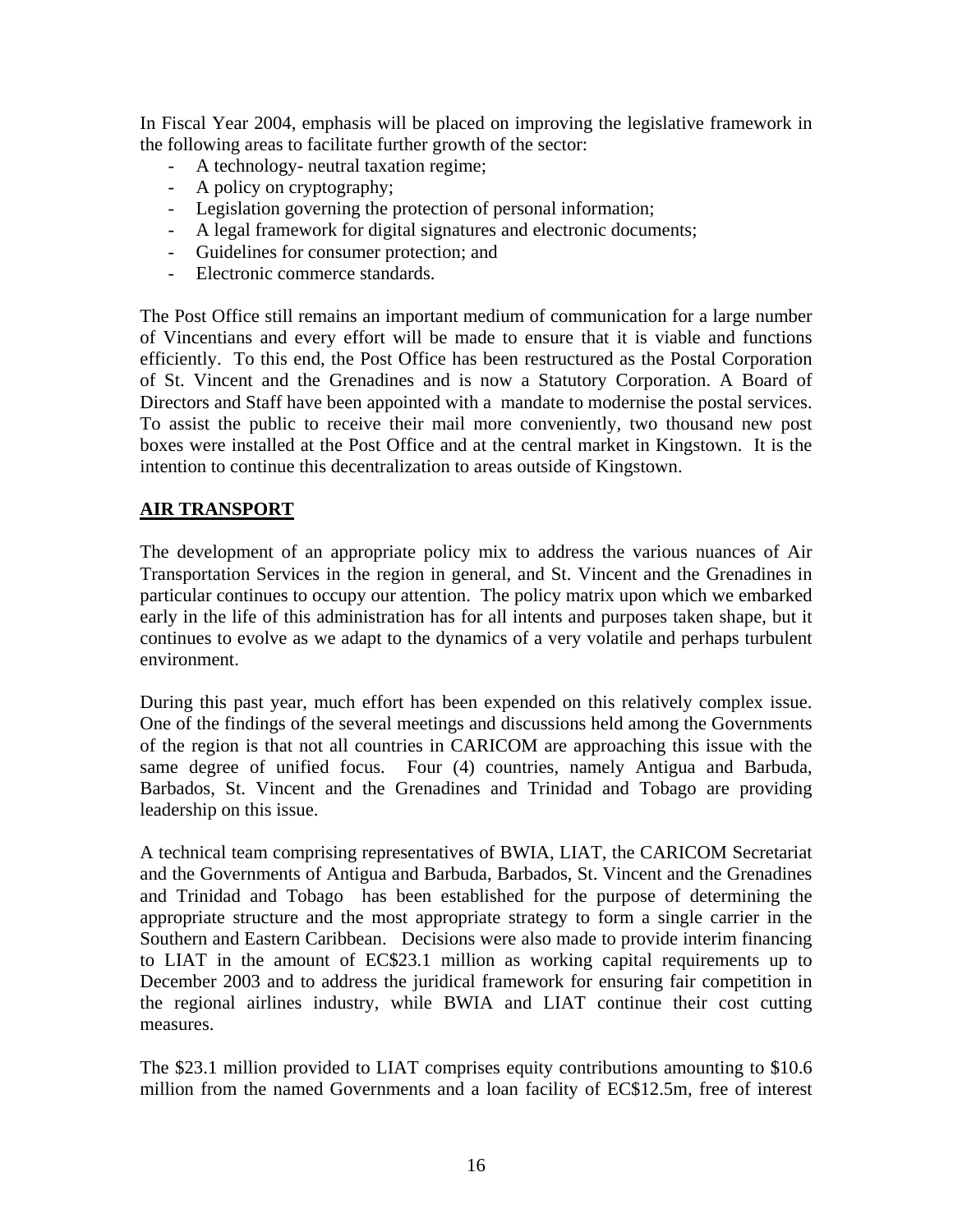payments and with a moratorium on repayment of five (5) years for on-lending to LIAT. Of this amount the Government of St. Vincent and the Grenadines borrowed \$4.1 million as part of its contribution to the refinancing of LIAT.

In its first report to the Heads of Government in June 2003, the Technical Team recommended, *inter alia*,

- that the shareholder Governments of BWIA and LIAT acquire immediate ownership and control of the airlines and to form a new company with a strategic partner(s);
- that the new company should be established initially as a Holding Company with BWIA and LIAT as operating entities maintaining their respective identities.
- that the States of incorporation with interest in BWIA and LIAT seek to achieve as soon as possible a United States Federal Aviation Administration (USFAA) Category 1 rating with respect to their aviation safety oversight capacity.

Much progress has been made on the implementation of these recommendations. The Holding Company has been formed and registered in Trinidad and Tobago in the name of Caribbean International Airlines (Holding) Limited (CIAH), for the purpose of eventually acquiring BWIA and LIAT. The OECS States and Trinidad and Tobago are addressing the deficiencies in their aviation laws and would be ready for a safety oversight audit by the USFAA during the first quarter of 2004. A successful audit would achieve the category 1 rating sought. In addition, both airlines have continued to pursue aggressively their restructuring programmes and proposals have been submitted to the major creditors, including the Export Development Corporation of Canada, for some measure of debt relief.

With regard to the development of the E.T. Joshua airport, this Government has secured funds from the Kuwait Fund for Arab Economic Development for a project to improve the airport. We have already launched the tender for the consultancy service for the design. Components of the project will include shore protection, lighting improvement, taxiway and apron expansion and terminal building rehabilitation. Fencing of the airport, parking facilities and other external and electrical and civil works will also form part of this project.

In addition to the work at E.T. Joshua Airport, this Government will also in 2004, commence work to upgrade the existing airport in Canouan to a jet airport.

The objective of the project is to have direct and non-stop flights from and to Canouan airport to various international hubs and regional main gateways. The estimated passenger seats shall be between fifty and one hundred. Shuttles from Canouan to mainland St. Vincent will be developed.

The consultancy for the design of the Canouan jet airport has already been awarded and preliminary report submitted. The final designs are expected to be completed before the end of this year. Following this, tenders will be invited for the construction.

Meanwhile, the Government is currently engaged in elaborating plans for a jet airport on mainland St. Vincent.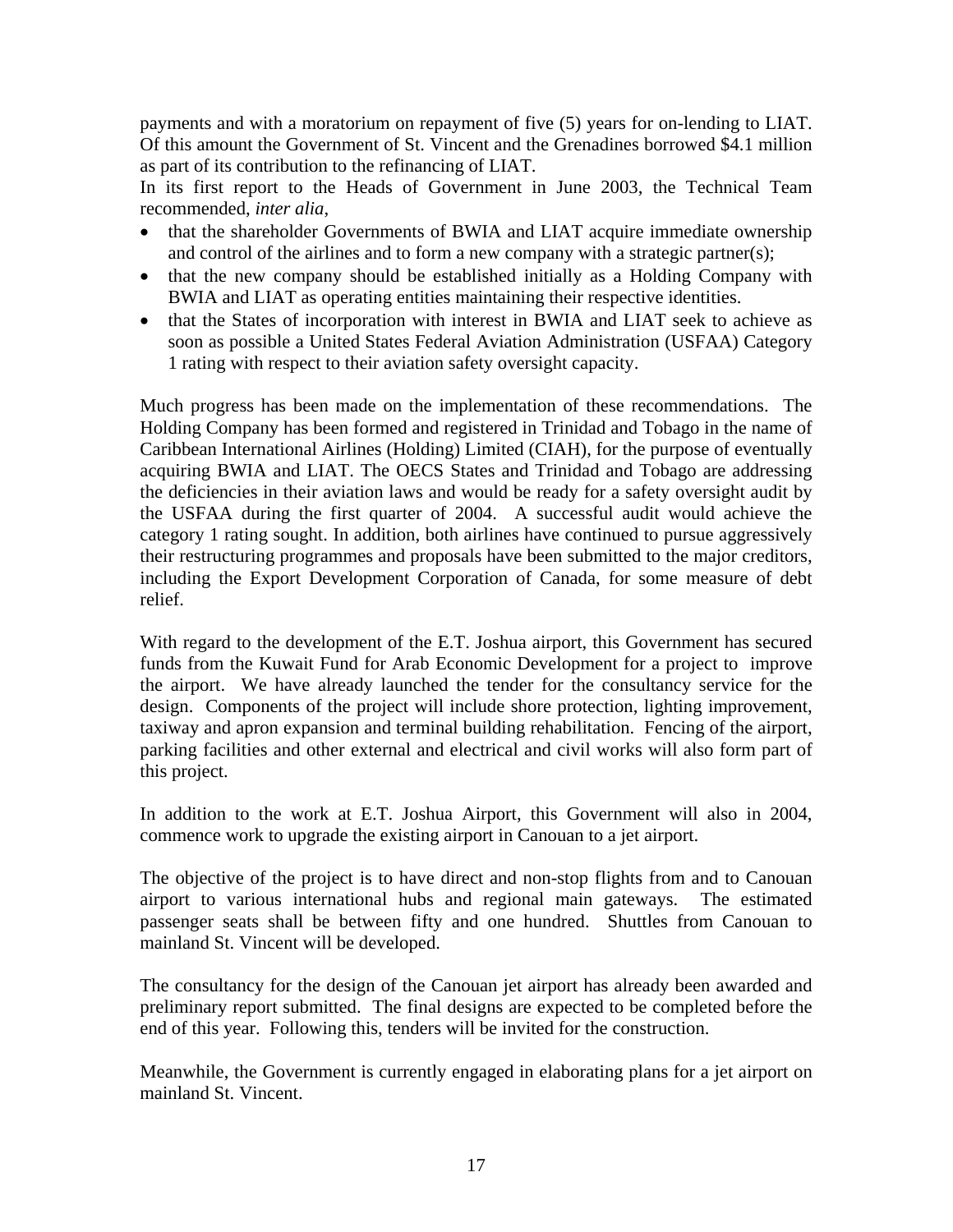### **ENERGY**

During 2004 and 2005 the main focus with respect to electricity development will be the Lowman's Bay Power Plant. The importance of Lowman's Bay, and the need to make that project a technical and financial success cannot be stressed too heavily. It is the principal means through which energy security on St Vincent will rely given the inadequacies and obsolescence of the Cane Hall plant which has been in use for 30 years now and which can no longer sustain our electricity needs. Lowman's Bay will also be the new location for fuel receiving and storage facilities to serve this nation for the foreseeable future.

The project development work is proceeding apace. The Environmental Impact Assessment Study report has been completed and VINLEC has engaged the services of an engineering consulting firm to work on the detailed design and preparation of the tender documents for the works. It is critical that the Lowman's Bay site be delivered to the contractor free of all encumbrances by June 2004, to allow the plant to be built and brought into use by December 2005. In this regard, Government will remove all existing obstacles, including squatters and other unauthorized developments, and the relocation of the quarry operation which now occupies a part of the site.

The preliminary estimates of costs for the Lowman's Bay plant and its associated transmission lines are EC\$ 90 million. Negotiations to secure the finance for the project are ongoing with the European Investment Bank (EIB), the CDB, and regional commercial banks. It is expected that all of the project funds will be secured and available by March 2004.

In July of this year the Mayreau power plant was officially opened, thereby marking the end of our long journey toward full electrification of St. Vincent and the Grenadines. Every part of the state now has access to a stable and sufficient supply of electricity.

The Mayreau project was completed at a cost of EC\$ 5.4 million. It provides an electricity connection to every household and business on the island, with additional capacity for several years' growth. Mayreau now has the electricity infrastructure to allow its full participation in the accelerated development we anticipate for the Southern Grenadines.

In 2004, VINLEC will embark on the next phase of electricity system expansion in Canouan to support the expected surge of economic activity when the Canouan Resorts Development project re-opens and to ensure that enough capacity is available for the airport project. Some \$4.3 million will be invested in this development programme.

Ownership of the Canouan electricity system has remained in Government's hands up until now. Arrangements are being made to sell the assets to VINLEC with effect from January 2004 in keeping with our policy that full responsibility for essential services must rest with the agencies mandated to provide those services.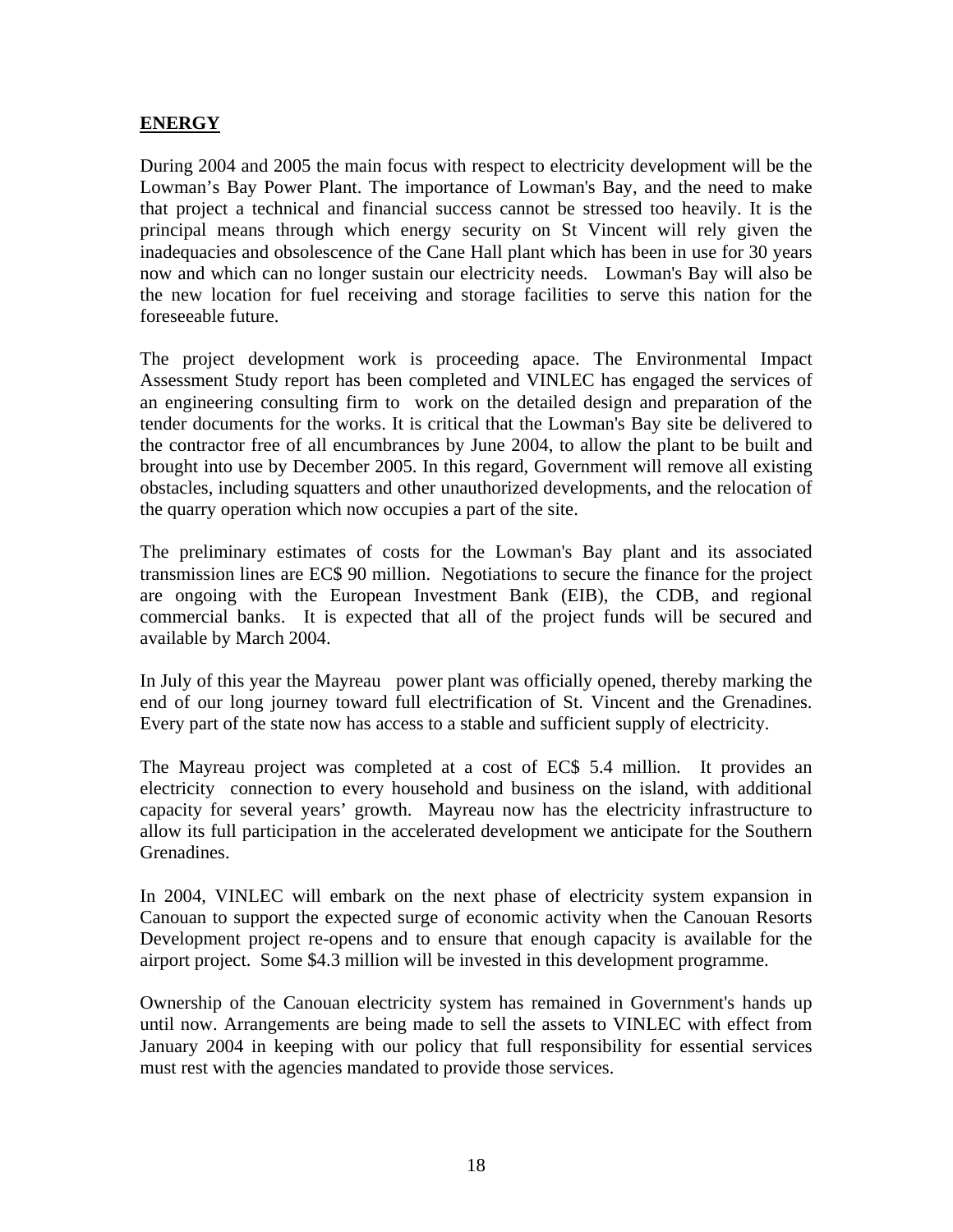One of the dilemmas the company faces is to insure its plant and equipment against hurricanes and other catastrophes on the international insurance market. Our income tax legislation does not explicitly allow the premiums paid to overseas insurers be tax deductible. To address this problem, Government hereby announces an amendment to the Income Act so that with effect from January 2002 all premiums paid by VINLEC either locally or overseas to insure its Transmission and Distribution Systems against perils shall be allowed as a tax deductible expense and shall not be subject to withholding tax. The premium will however be subject to the Insurance Business Tax. This measure is expected to cost the Government some \$500,000 per year.

The cost and security of fuel for electricity production and for transport has been receiving Government's attention since we assumed office in 2001. Our efforts in this regard were seen to bear fruit in May 2003 when VINLEC began to take delivery of fuel from Texaco under a new supply contract which will provide savings of as much as EC \$1.5 million per year to consumers. These savings have been passed directly to the consumer through a reduction in the fuel surcharge on their electricity bills, which has dropped from a peak of 17.99 cents per unit in January 2003 to 13.23 cents per unit in November.

With the recent return of relative political calm to Venezuela and to the state oil company, PDVSA, VINLEC has resumed its efforts as agent of the Government of St Vincent and the Grenadines to access fuel supplies from Venezuela under the Caracas Energy Accord. That Accord offers the prospect of further relief from high fuel import prices.

In the interim, VINLEC has committed to install another 140,000 gallons of fuel storage at Cane Hall during 2004 in order to reduce our vulnerability to disruptions in the supply chain and to make more cost effective use of opportunities such as the Caracas Accord.

## **FINANCIAL SECTOR**

As pointed out in my 2003 Budget Address to this Honourable House, the policy of this Government, with respect to the financial sector, is to develop a sound financial system with well-functioning prudential supervisory arrangements, as a means of promoting real growth in the economy and ensuring the soundness of the financial system. To achieve this goal, Government, acting in conjunction with the Eastern Caribbean Central Bank (ECCB), other regional institutions and OECS Governments, is promoting the development of money and capital markets, reforming the interest rate regime, updating the prudential regulations and supervisory system, restructuring weak financial institutions, and initiating reform of the financial laws and regulations.

Reflecting developments in the real economy, the Money Supply continue to record strong growth during 2003. As at September 2003 the Money Supply (M1) amounted to \$249.3 million an increase of 10.9 percent over the position at September 2002. The growth was fuelled by a 13.6 percent increase in private sector demand deposits and a 3.3 percent increase in currency in circulation.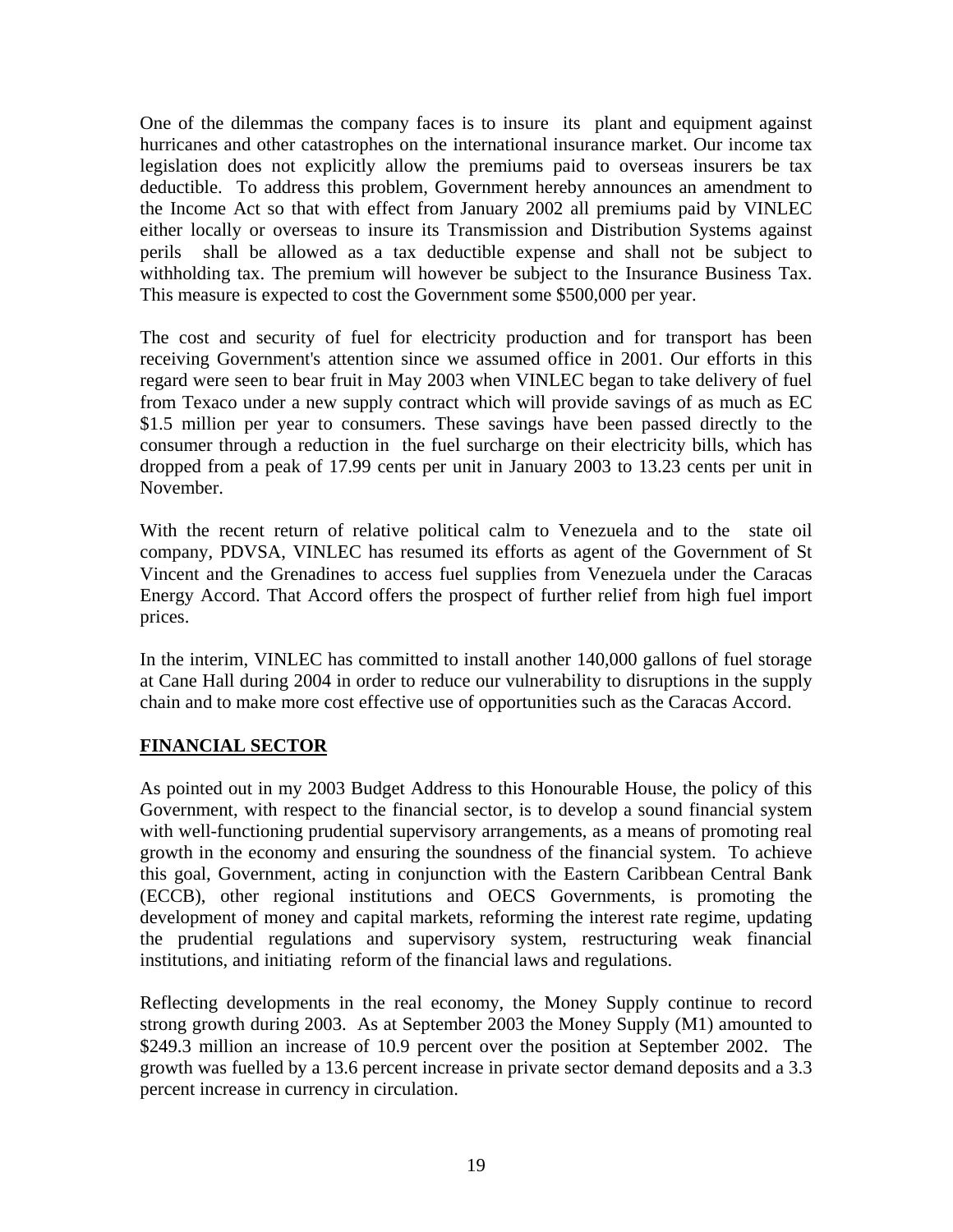Domestic credit contracted by 6.4 percent during the first nine months of 2003 from \$534 million at December 2002 to \$489.1 million at September 2003. However, credit to the private sector increased marginally by 1 percent due mainly to a 14.4 percent increase in lending to businesses, which was partially offset by a 6.9 percent decline in credit to households. The decline in overall credit is partly attributed to the fact that some \$20.5 million in mortgage loans were sold by the National Commercial Bank to the Eastern Caribbean Home Mortgage Bank.

Liquidity in the commercial banking system remained high, with a loan to deposit ratio of 72 percent as at September 2003.

In September and October of this year a joint IMF/World Bank team performed a Financial Sector Assessment Programme (FSAP) of the countries comprising the Eastern Caribbean Currency Union (ECCU). The principal objective of the mission was to assist the ECCU Governments in assessing the development needs and opportunities for the financial sector and identifying potential vulnerabilities of financial institutions and markets to macro-economic shocks, as well as the risks to macro-economic stability from weaknesses and shortcomings in the financial sector.

The preliminary report of this FSAP exercise is now being discussed with officials from the IMF/World Bank, but there are some emerging themes which we all agree need to be addressed. These include weaknesses in the regulatory and supervisory framework for bank supervision, evidence of regulatory forbearance for several banks and substantial levels of unsatisfactory assets in the system as a whole. Government has already taken a number of initiatives to deal with these shortcomings.

First, a new Insurance Act and Motor Vehicle Insurance (Third Party Risk) Act were passed and will become effective from January 2004 and July 2004 respectively. These new pieces of legislation will modernize the system for regulation of insurance and pension business transacted within St. Vincent and the Grenadines.

Secondly we have established a Supervisory and Regulatory Unit in the Ministry of Finance and Planning to regulate the activities of insurance companies and intermediaries, building societies, money transfer operators and other non-bank financial institutions.

Thirdly, we continue to issue all Government Treasury Bills on the Regional Government Securities Market (RSGM). This has resulted in a more efficient and cost effective method of raising funds as evidenced by the two most recent issues which were traded at 4.8 percent and 4.9 percent compared with a rate of 6.6 percent prior to establishment of the RGSM. At these rates the Government will be saving over \$800,000 per annum in interest cost.

We will soon be amending the laws to permit the dematerialization around sound principles of good corporate governance of all long term bonds. This will allow us to list all existing bond issues on the RGSM and to place all new issues on this market. It is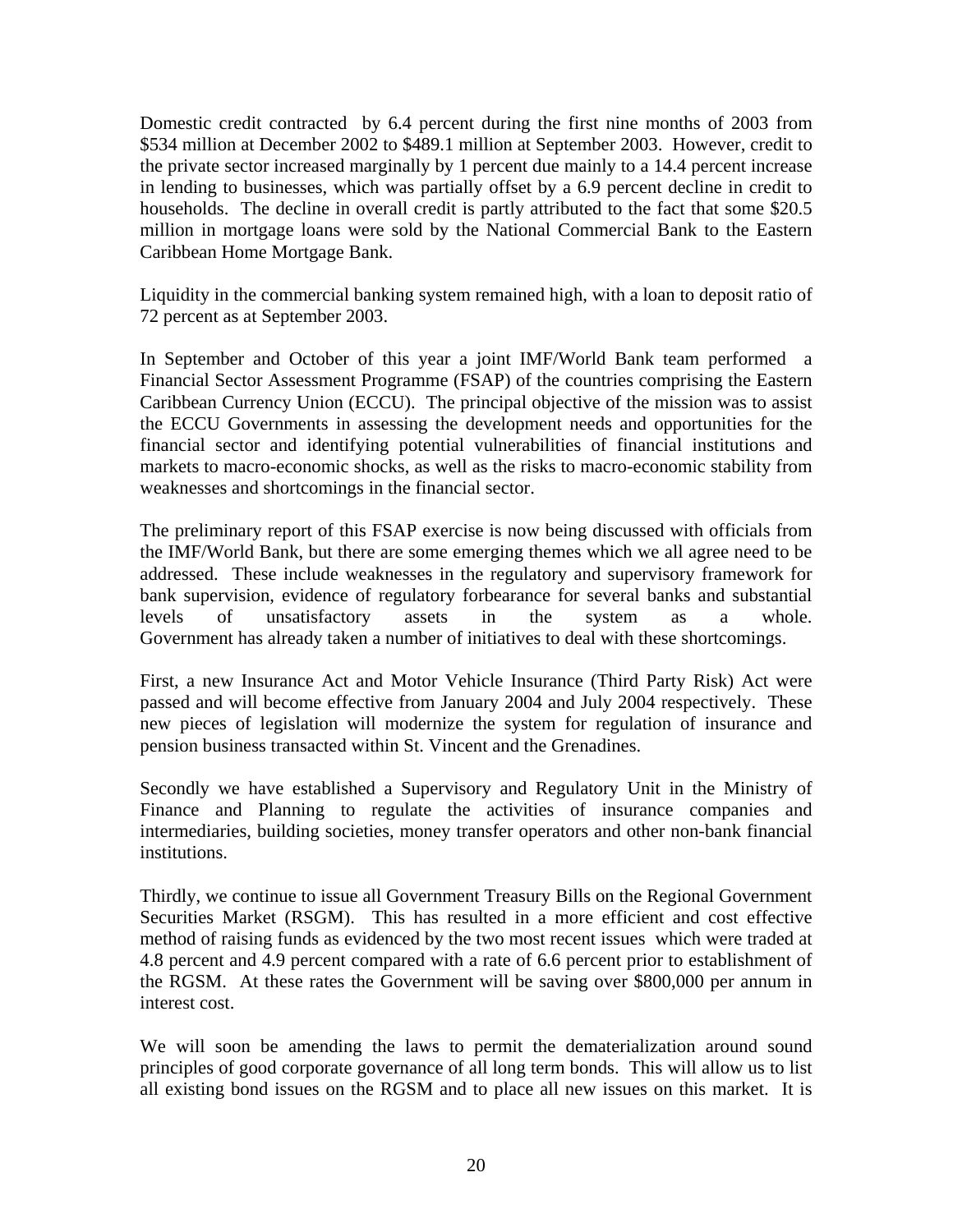anticipated that interest cost savings will also accrue to the Government from this development.

Fourthly, the National Commercial Bank has been reorganized with a new Board of Directors and changes within the senior management. In an effort to improve the bank's capital, all of its properties have been sold to National Properties on a sale and lease back arrangement.

Amendments to the Banking Act and the Eastern Caribbean Central Bank Agreement Act have been drafted and are now ready for enactment. The purpose of these respective amendments is to bring the banking laws more in line with international standards and to give the ECCB more authority to deal with problem banks. These amendments have been put on hold until the result of the FSAP exercise are finalized at which time a more efficacious and comprehensive amendment of the Banking Act will be considered. We expect that this will be done during the first half of the new year.

### **National Insurance Scheme**

Notwithstanding a reduction of net income, the National Insurance Scheme experienced another successful year of operations during 2002. This is reflected in the 13.1 percent increase in benefit payments to contributors and in the 7.8 percent increase in reserves which occurred during the year. At the end of December 2002, the Scheme had total assets of \$259.18 million and total reserves of \$258.3 million, including \$52.3 million in the National Providence Fund.

The last actuarial valuation of the Scheme concluded that these reserves are sufficient to pay expenses, including benefit payments, for the next 13 or 14 years. St. Vincent's NIS contribution rate of 6 percent is the second lowest in the Caribbean. Only Jamaica with a rate of 5 percent is lower.

A strategic plan to chart the way forward for the National Insurance Scheme (NIS) will be completed by the end of this year. The plan will focus on the kinds of social security programmes that the scheme will embark upon over the next five years and the role of the NIS in economic and social development. The NIS is also in the process of rationalising its investment strategy with the objective of maximising the returns on its investments, while at the same time eliminating investments with unacceptably high levels of risks. To this end, an Investment Policy Guide will be finalised by the end of 2003. This document will guide the investment decisions of the National Insurance Investment Committee and will include, *inter alia:*

- Guidelines and recommendations for assessing investment opportunities;
- Efficient management of pension fund; and
- Portfolio management, and investment strategies.

During 2004, the public education drive will be intensified. Specifically, this will aim at extending coverage to persons within the informal sector such as fisher-folk, taxi -men, vendors, and mini bus drivers and conductors. This is in keeping with the aim of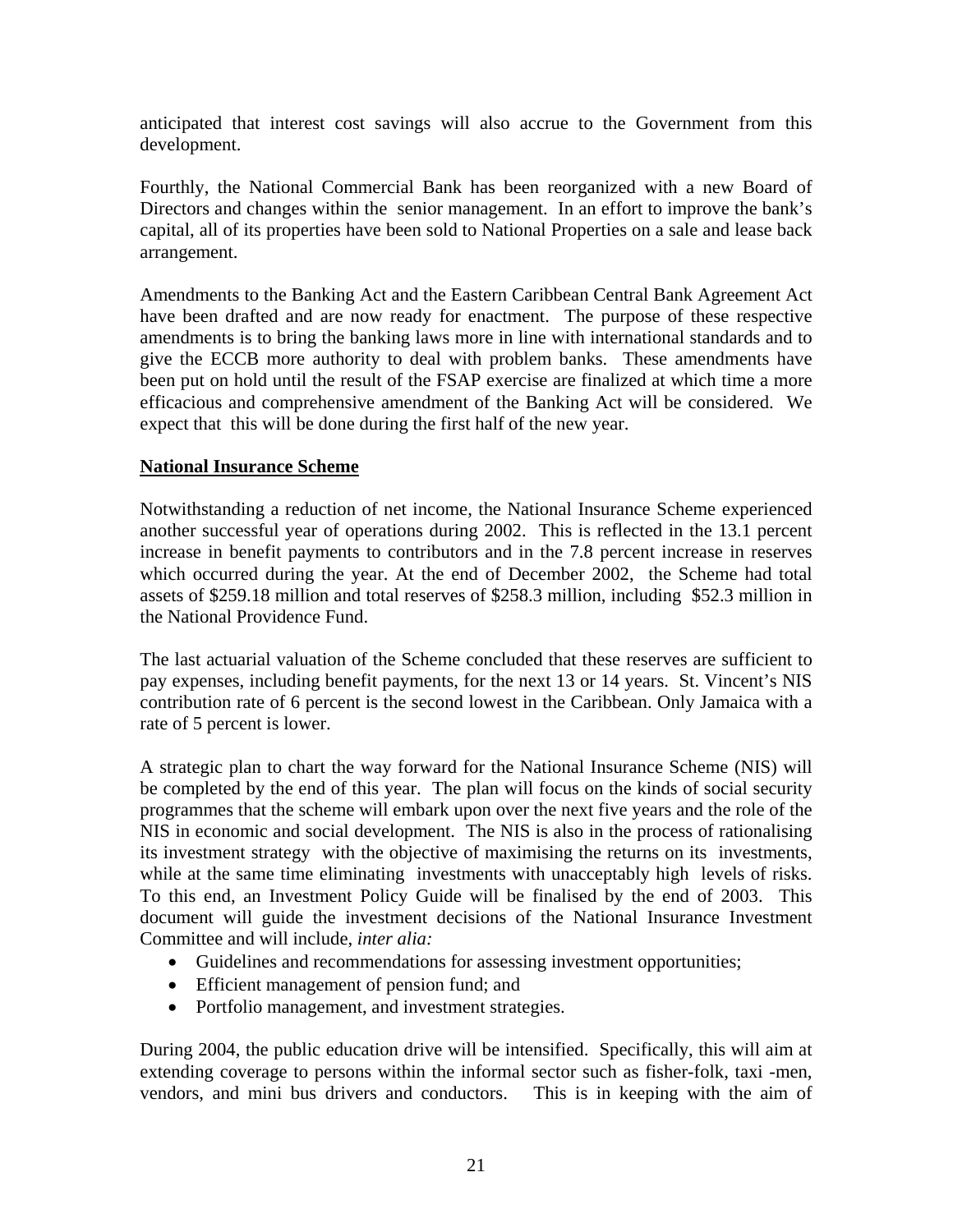providing a social safety net that will ensure an adequate standard of living for these workers during retirement. Surveys will be conducted among stakeholders to determine ways of enhancing current benefits to make the NIS more relevant to their needs.

### **International Financial Services Sector**

Since the blacklisting of St. Vincent and the Grenadines by the FATF in June 2000 there has been a steady decline in the registration of new business entities. Notwithstanding this fact, fees collected in 2002 amounted to \$3.52 million which is 2.7 percent more than the \$3.43 million collected in 2001, as renewal of existing International Business Companies (IBCs) actually increased during the year.

For the first nine months of 2003 there were declines in registration of new businesses and renewals of existing companies. As a result revenue earned by the Central Government amounted to \$1.92 million which is 31 percent less than the amount earned in the corresponding period of 2002. However, since the removal of St. Vincent and the Grenadines from the FAFT list of NCCTs there has been some improvement in business and for the quarter ending September 2003 some 154 new entities were registered as compared to 144 for the corresponding period in 2002. This is a most encouraging trend, and one which we anticipate will accelerate in the coming months as we move to market our international finance business in a more aggressive manner.

The Government of St. Vincent and the Grenadines continues to institute measures to enhance the image of the international financial services sector in order to ensure that the name St. Vincent and the Grenadines becomes synonymous with a top quality financial jurisdiction and professionalism. For this reason, we have moved to change the name of the agency from the Offshore Finance Authority to the International Financial Services Authority (IFSA) in order to shed the negative images associated with the word 'offshore' and to embrace the international concept that truly reflects the nature of the industry.

Our efforts to clean up the sector were suitably rewarded when in June of this year the Financial Action Task Force (FATF) removed St. Vincent and the Grenadines from their list of Non-Cooperative Countries and Territories. It is anticipated that this will serve to attract new business and boost the development of the Sector as a whole. Notwithstanding this stamp of approval, the sector was subject to another intensive scrutiny when the FSAP team along with the Caribbean Financial Action Task Force (CFATF) team carried out a detailed review of the Sector with particular attention paid to the anti-money laundering and anti-terrorist financing practices. The preliminary report identified a number of regulatory and supervisory weaknesses when measured against the Basel Core Principles, particularly in the areas of acquisitions and investments and in the law and practice concerning the location of mind and management. The report also recommended the adoption of further anti-money laundering measures particularly in the area of supervision and compliance.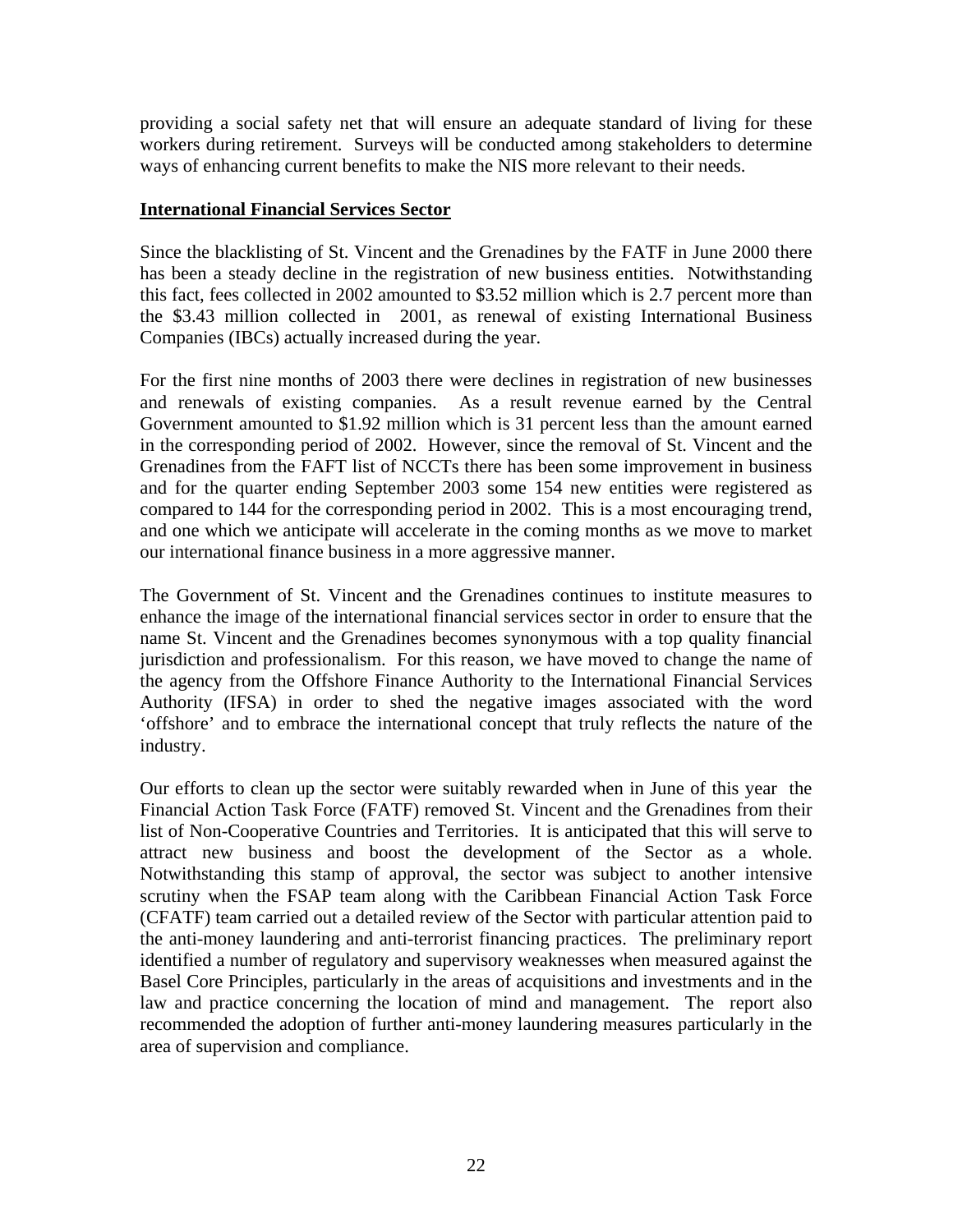Accordingly, the Government will further amend the International Financial Services laws to implement the recommendations of the FSAP, to create fees for new services and to remove the restrictions which required all registered agents to be nationals of St. Vincent and the Grenadines. Removal of the restriction on registered agents will also bring the country into compliance with Protocol II of the Treaty of Chaguaramas which provides for the right of establishment of all CARICOM nationals.

CARTAC has been requested to provide technical assistance in drafting these amendments and in consolidating all previous amendments into one piece of legislation. We expect that this Consolidated Bill will be presented to Parliament during the first quarter of 2004.

## **Financial Intelligence Unit**

Since its inception in May 2002, the FIU has made significant progress in a number of major areas. The FIU has been involved in raising the level of reporting on suspicious activity and the implementation of the anti-money laundering legislation, thereby facilitating forfeiture of gains from criminal activity. So far, the value of property restrained as a result of the initiative of the FIU has increased to EC\$4.1 million. The FIU has further facilitated the forfeiture of money into the Confiscated Assets Fund.

In July 2003, the FIU was accepted as a member of the Egmont Group of International FIUs. Membership into this group is testimony to the fact that the mandate, operation and work of the St. Vincent and the Grenadines' FIU are in keeping with the high international standards of this select group of FIUs, which focus on excellence in operation and service.

In the upcoming year, the FIU intends to work to consolidate its operations and progress thus far. It also aims to strengthen its relationships at the international level so as to assist in the fight against the global scourges of money laundering and terrorist financing. A priority of the FIU for the next year is to undertake money-laundering prosecutions locally and internationally, through quality financial investigations and intelligence sharing.

# **EDUCATION AND TRAINING**

Even before coming to office in 2001, the ULP highlighted the importance of education to the development of St. Vincent and the Grenadines. Since taking office and after indepth analysis of our conditions, this administration has determined that education together with poverty alleviation will be central planks of our Government's development agenda. It is education that will be the main vehicle to alleviate poverty and provide opportunities for improvements in the quality of life of our people. This will be achieved mainly through improved access and quality at all levels of the education system. In real terms, this is demonstrated by the allocation of \$70.0 million or 20.0 percent of the total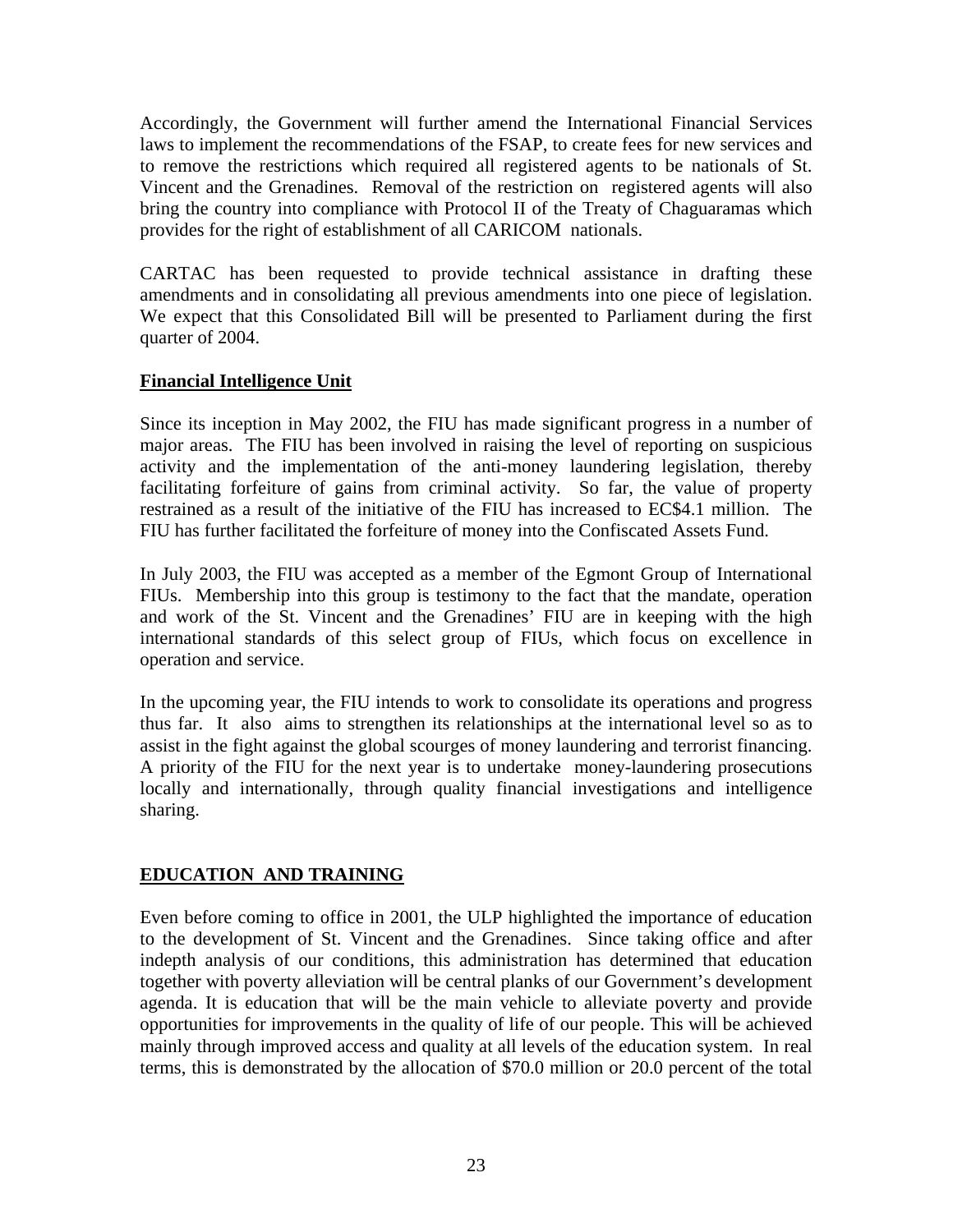recurrent expenditure and \$24.2 million or 17.6 percent of the capital expenditure towards the financing of education in 2004.

In the area of early childhood education our policy is to increase access to approximately 40 percent by 2004 and to establish mechanisms necessary for co-ordinating the delivery of nation-wide early childhood development programmes that meet the required minimum standards. In 2004, the Government will expand access by converting space in a number of primary schools with declining enrolment due to falling birth rates, to make available pre-school sections at these schools and at the four new primary schools to be constructed. To enhance the delivery of Pre-primary education, Government will continue to train more Pre-school teachers through the VINSAVE Programme.

With respect to primary education, a significant amount of resources have been allocated to the training of teachers. The number of teachers trained in the primary and all- age schools is now 80 percent. This is complemented with a vigorous in- service training programme in areas such as curriculum development, the teaching of reading and computer literacy. In terms of coverage, 97 percent of children of primary school age are registered in primary schools. It is our intention to have one hundred percent coverage and to implement measures to ensure that every child of primary school age not only registers but attends school on a daily basis. It is only through a sound basic education that the ground work is laid to access higher levels of the education system.

In keeping with our policy of improving the physical plant to complement the drive for quality education, a provision of \$1.5 million has been allocated in the 2004 Estimates to commence preparatory work on primary schools in Port Elizabeth, Fair Hall and Edinboro. These will be funded under the Caribbean Development Bank (CDB) Basic Education Project Phase 2. Major extensions and rehabilitation of schools are also proposed for Lodge Village and Owia. The physical conditions of the Owia school have been far from satisfactory for a number of years and it is more than time that the children of Owia be provided with facilities that are of equal standard with schools in the rest of the country.

In my 2003 Budget Address I mentioned that progress on the construction of the Peruvian Vale All-Aged School has been slower than anticipated. I am disappointed that despite all our efforts construction work on this school has not yet commenced. An amount of \$1.2 million have been allocated for this school in the 2004 Capital Estimates and it is expected that since all the bottlenecks have now been removed, construction will begin no later than March 2004.

At the Secondary level, the Government's policy objective of providing universal access to secondary education by 2005 is being vigorously pursued. In my 2003 Budget Address I indicated that Government will put in place measures to guarantee a secondary education to every child of secondary school age. At the beginning of the 2003/2004 academic year, over 2000 students from the primary schools were admitted into secondary schools with the majority of additional places being offered at the St Vincent Grammar School, the Girls High School, and the Carapan Secondary School and the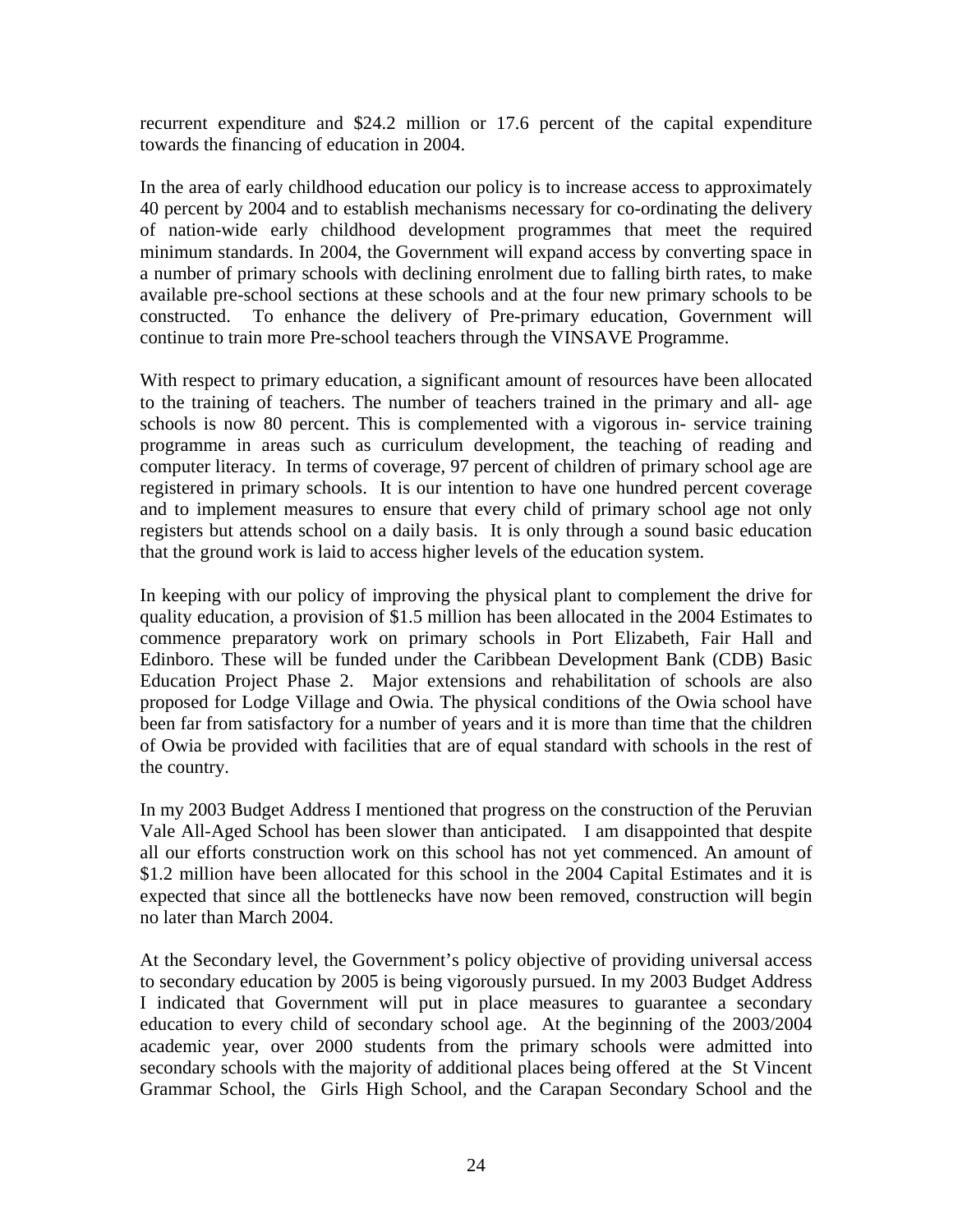Georgetown Secondary School. In order to ensure the success of these students and to improve the level of performance, additional resources in the form of counsellors, teachers, textbooks, equipment and materials and supplies, have been allocated. This is a significant achievement but the programme must continue. In the 2004 Estimates we have made further allocations to increase the capacity by a further five hundred (500), at least, above the pre-existing in-take levels. This Government will not rest until the objective of providing a secondary education for all students of secondary school age is achieved. Indeed, we are almost there already.

While all this is ongoing, Government continues to negotiate with the donor community for funds to construct new secondary schools. Funding for the construction and equipment for these schools is expected to come from the World Bank, the Caribbean Development Bank, the Republic of China on Taiwan and the European Union. The project for the Union Island Secondary School has been submitted to the European Union and a contract for the design of this school has already been awarded. The project at Union includes the construction of a secondary school staff quarters and students quarters. It will also make provision for curriculum development, undergraduate degree training fellowships, training for principals and administrators and improvement to the legal and regulatory framework of the education system. Also included in the proposal to the EU is an allocation for 1.2 million Euros to develop a special programme for slow learners and under achievers.

It will be recalled that in 2002 we constructed four additional classrooms at the Community college to cope with the increased demand for places at this post secondary institution. While this has somewhat assisted to alleviate overcrowding at this facility which was originally constructed to accommodate two hundred and fifty students, there is now an enrolment of 915. Intake of students has increased every year since 2001 with 447 in 2002 and 500 gaining admission in September 2003.

This is why this administration has made efforts to accelerate the process for the construction of additional classrooms and other facilities to include staff room, cafeteria and students' common room. Tenders for the design of these facilities to be funded by the EU have been launched and construction is scheduled to commence during the last quarter of 2004. These facilities are in addition to the \$6 million Learning Resource Centre currently under construction and scheduled to be completed in May 2004.

Enrolment at the Teachers College is expected to decline as the number of trained teachers approaches the 100 percent mark. The college will place emphasis on in-service training, teacher upgrading and facilitation of Distance Education Programmes. The Community College is upgrading its staff as part of its effort to commence the introduction of first and second year undergraduate degree programmes offered by the University of the West Indies. The introduction of these programmes is expected to reduce the cost of students pursuing undergraduate degrees and increase the number of students accessing tertiary education.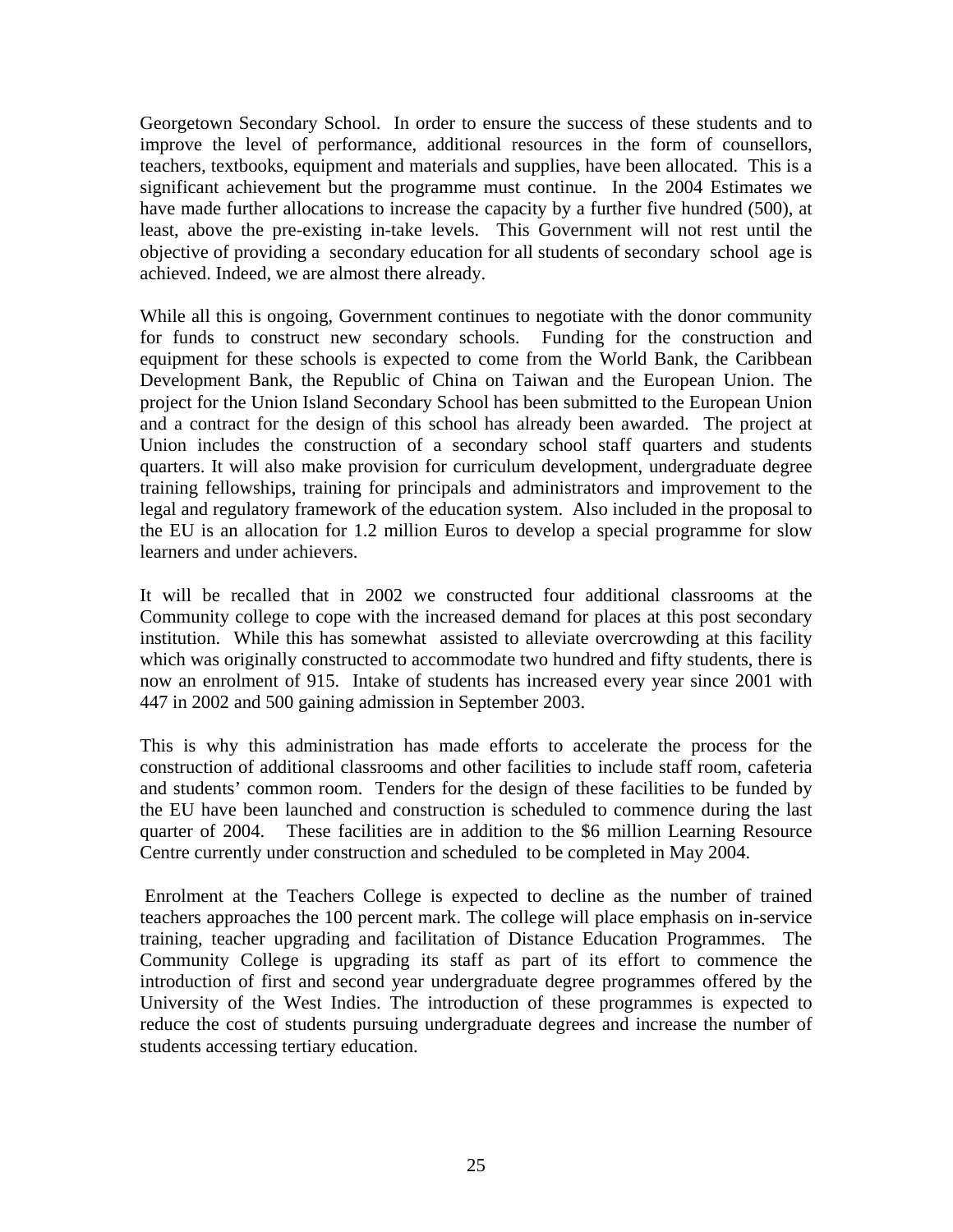The area of Technical Vocational Education and Training (TVET), has been receiving attention. The major initiative in this aspect of education is the STATVET Project funded by the EU. This project is aimed at upgrading the skills base of the labour force in response to the imperatives of globalisation and the domestic economy. In addition, the Government is working closely with the HEART Trust of Jamaica to develop "competency based" programmes in a number of skill areas. These will be made available to out-of-school youths and adults through the various Multipurpose Centres. These programmes are predicated on industry standards in construction, hospitality, agriculture and related areas and are in keeping with the need to make our work force more competitive to face the challenges of the regional and hemispheric trading arrangements.

In the area of Special Education, the Government is moving in the direction of integrating children with special needs into the mainstream of the education system and to give them access to all opportunities provided by the State. Given the role of Information and Communication Technology in today's learning environment, special provision will be made for the participation of children who are physically challenged in the Computerization of Schools Programme.

A massive programme of Adult Education will be launched in 2004. It will draw on resources from several ministries. It will be comprehensive and national in scope. The bureaucratic approach will be discarded and an uplifting national mobilisation effort will be fashioned. The aim is to enable every Vincentian who cannot read and write, who cannot function effectively in a literate world, to become truly literate.

The Ministry of Education is cognizant that early identification and remediation of learning difficulties is central to its efforts at ensuring equity and in improving the quality of education in the state. To this end, a survey was conducted to diagnose children in the education system with dyslexia. The results of the study will be used to develop appropriate strategies and programmes to meet the needs of those children so affected.

The quality of the human resource base is critical to our future development efforts. This is why we have increased training for Public Servants and for students at the tertiary level. The following indicators are quite revealing. In 2001 expenditure on training through the Services Commissions was \$2.7 million. In 2002, it climbed to \$3.2 million and to \$4 million in 2003. In the area of long term training, 127 persons benefited in 2001; this increased to 132 in 2002 and to 205 in 2003.

With respect to university students who have received Government assistance, we note the following: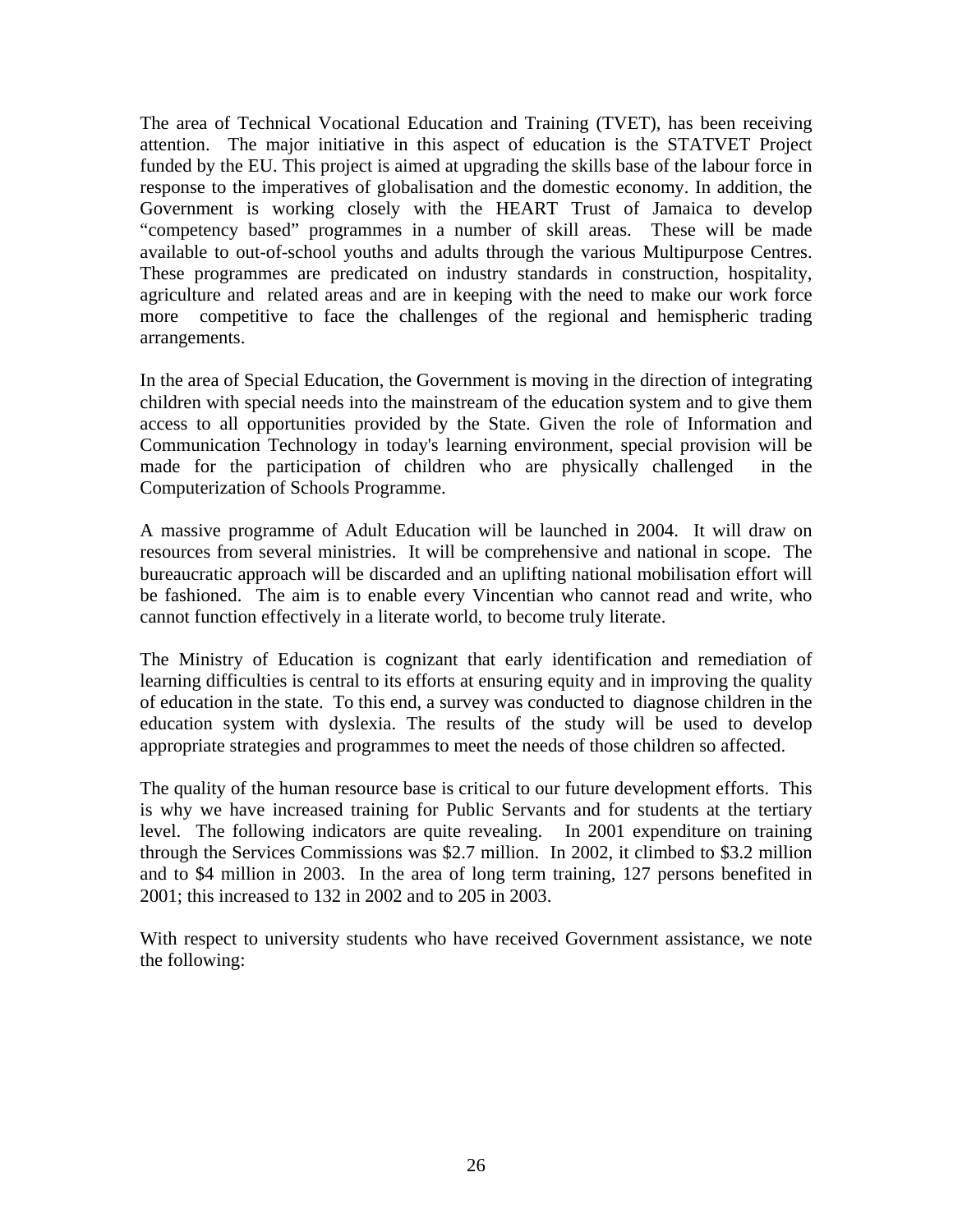| Year      | <b>Awards and Financial</b><br><b>Assistance</b> | <b>Economic Cost</b> | <b>Total</b> | <b>Expenditure</b> |
|-----------|--------------------------------------------------|----------------------|--------------|--------------------|
|           | (No. of Students)                                | (No. of Students)    |              | (million)          |
| 2000/2001 | 177                                              | 45                   | 222          | \$1.9              |
| 2001/2002 | 270                                              | 108                  | 378          | \$2.4              |
| 2002/2003 | 513                                              | 194                  | 707          | \$4.0              |

Further, the sums available under the regular students loan programme have more than trebled since the ULP came to office. Moreover, this Government initiated last year a special student loan programme for tertiary education for students from economically disadvantaged circumstances, with a loan of \$1.9 million from the CDB. The Government guarantees the loans for such students.

Beyond all that, there is an increase in the number of students receiving scholarships through the Government of St. Vincent and the Grenadines, the European Union, Cuba, Mexico and other countries and organisations. Twenty Vincentian nationals received awards to pursue studies in Mexico commencing in September 2003 under an agreement between the Government of St. Vincent and the Grenadines and the Government of Mexico.

St. Vincent and the Grenadines will receive 140 scholarships from Mexico over a five period. It is the first time that Mexico has awarded undergraduate university scholarships to any country in the world.

# **YOUTH AND SPORTS**

This Government is cognizant that the youth of St. Vincent and the Grenadines are the guardians of the future; the welfare of young people is critical since stunted youth development will have serious repercussions for economic growth, the society at large, public spending and the generations of tomorrow. To this end, the establishment of resource centres where many young people are taught useful computer skills will contribute to elevating the educational level and create avenues for employment for our youths.

The Youth Empowerment Services (YES) programme has continued to offer valuable onthe-job-training in the areas of education, health, agriculture, clerical, communications, technology, childcare and care of the elderly. Since the start of the programme five hundred (500) persons have been trained each year and over sixty (60) persons have received permanent employment the public and private sectors.

This Government is a strong believer in the potential of the youth and the role they must play in National development, this is why in June 2003 a National Youth Commission was reappointed.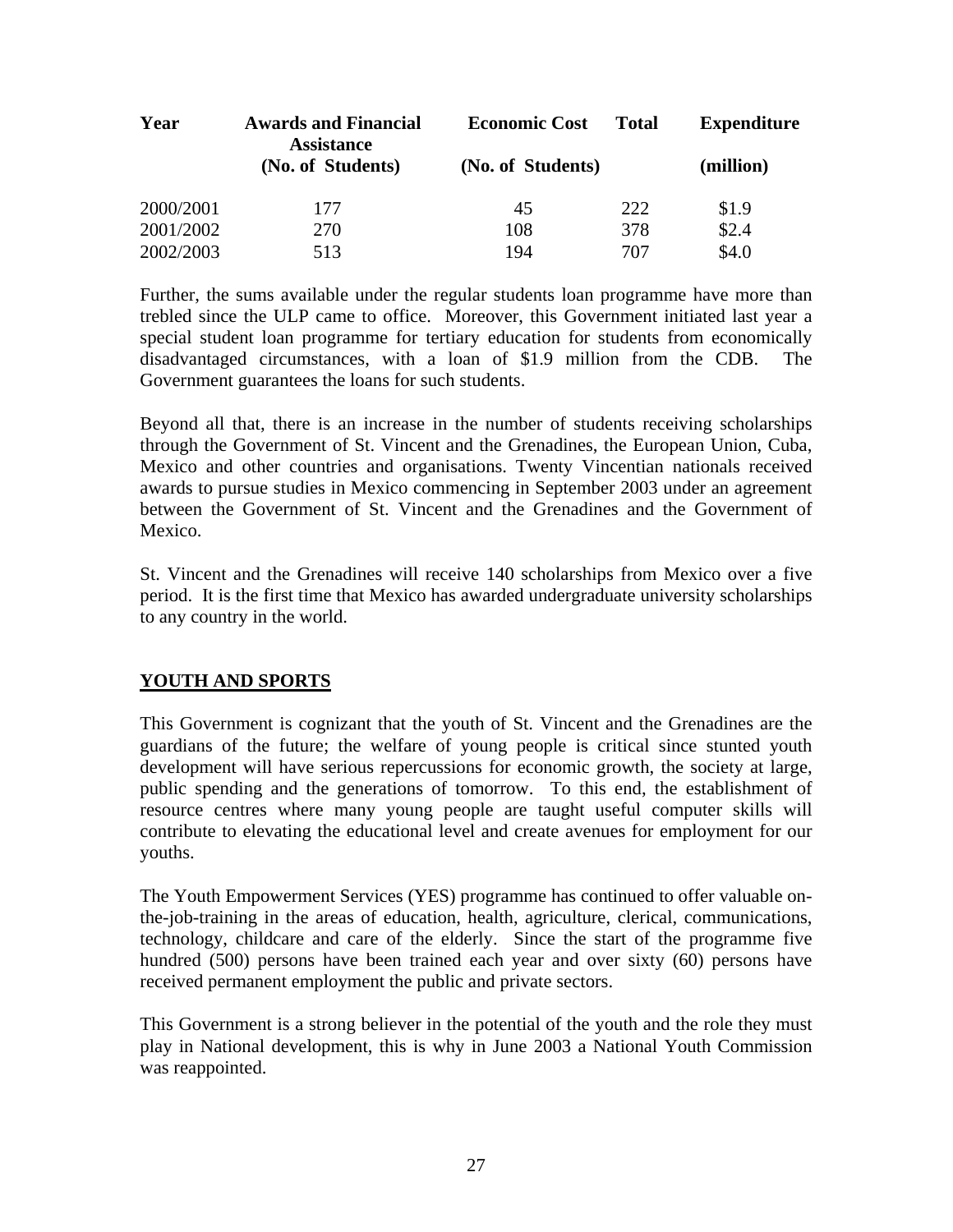The adoption of the National Youth Policy and the restructuring of the Youth Affairs Department are all still major tasks to be accomplished. The process has commenced with extensive consultations with stakeholders. The National Youth Commission spearheaded these consultations.

As part of the restructuring effort, however the Youth Affairs Department would be relocated to new and spacious accommodation by December  $31<sup>st</sup>$ , 2003 to deal more effectively with the many programming areas impacting upon youths. In all other sectors youths are being integrated into the overall development plan of the Government.

The signature project of this administration in the area of sports is the National Stadium. Work will begin in January 2004 on the access road and resettlement area as well as on the main stadium site. The automobile racing track will also be graded. Some one hundred persons will receive employment during this phase of the project. Expenditure for 2004 is estimated at \$5.0 million. In order to ensure that a cadre of trained persons in stadium management are available, we will continue to provide university level training in facilities management for employees of the National Sports Council.

Work will also begin in 2004 on upgrading of the Arnos Vale Playing Field with a view of hosting games during the 2007 World Cup. A St. Vincent and the Grenadines 2007 World Cup Committee has been established to which Mike Findlay is attached as a consultant.

## **POVERTY REDUCTION**

In 2002, this Government began a concerted and targeted assault on poverty with the formulation of its Interim Poverty Reduction Strategy Paper (IPRSP). In my last Budget Address, I indicated that the development of this strategy reflects not only a milestone for the ULP but a remarkable achievement in the quest for prosperity of the people of Saint Vincent and the Grenadines. Very importantly, I declared that it was the intention of the Government to achieve one of the Millennium Development Goals, that of halving the level of poverty in Saint Vincent and the Grenadines by 2015. It is both my duty and my honour, to report that that process is well underway.

In early 2003, the National Economic and Social Development Council (NESDC) was charged with the responsibility of developing the operational parameters of the Social Investment Fund (SIF). The NESDC has been accorded legislative status to enable the efficient and expeditious implementation of its mandate. Work in this regard is well advanced and the SIF will be launched during the first half of 2004.

Further, as part of the poverty reduction strategy, the Children Against Poverty (CAP) programme was conducted in July 2003 for the second consecutive year. Its success last year, as a medium for introducing life-skills and the importance of education in the fight against poverty demanded that the scope of its operations be broadened and the number of communities targeted be increased from five to eight this year. Accordingly, the programme was extended to Greggs, Kingstown and Bequia in 2003. This is addition to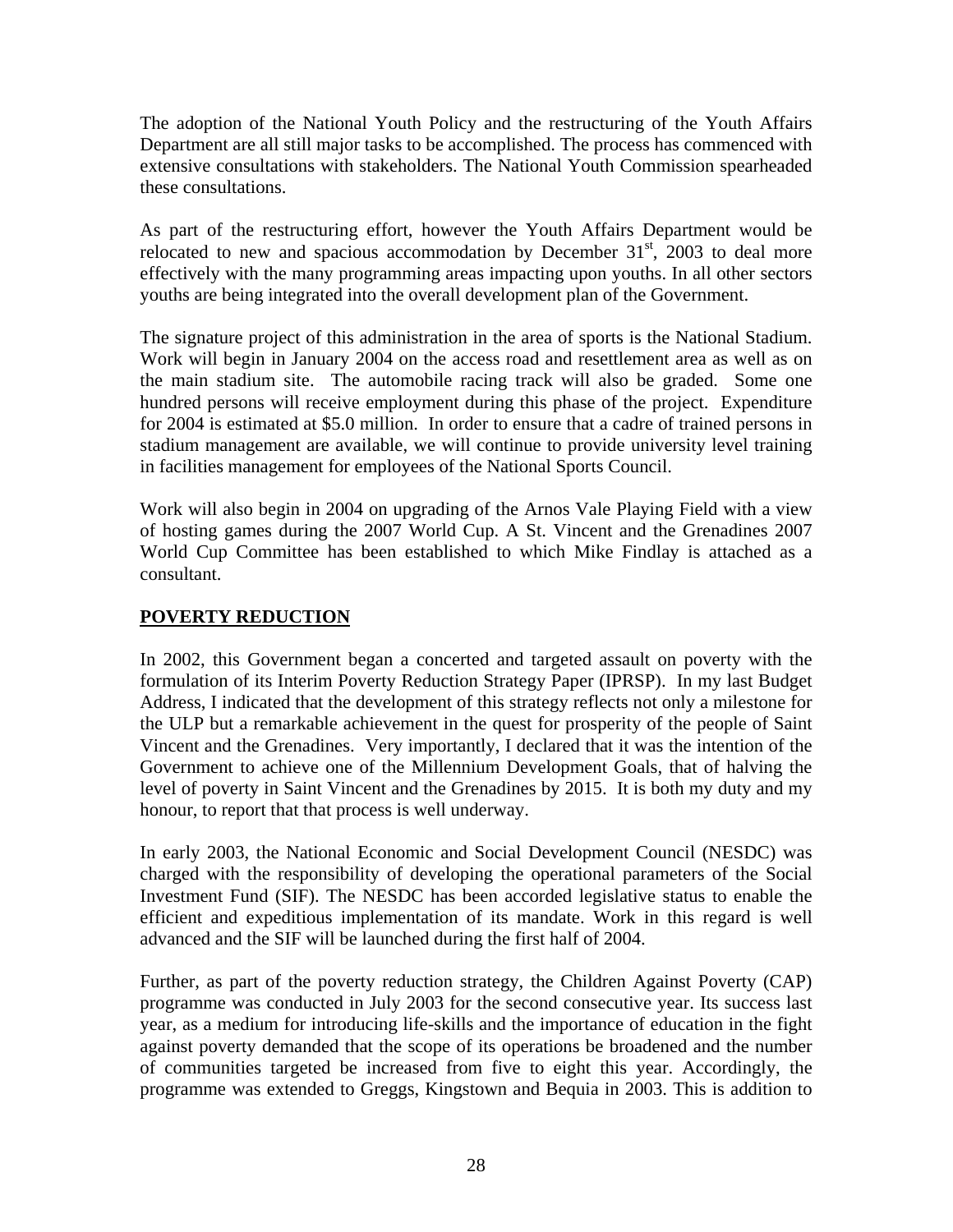the centers already set up at Sandy Bay, Calliaqua, Sion Hill, Barrouallie and Chateaubelair. Although only in its infancy, the programme has established a reputation for excellence and is oversubscribed. In excess of six hundred children have benefited, so far, from the programme.

The Government is cognizant of the many pressures confronting our youth and has thus, sought to develop a comprehensive programme to protect students-at-risk and those who are socially vulnerable. Within this context, emphasis has been placed on fostering the rights of children as set out in the United Nations Convention on the Rights of the Child. It is clear that economic hardship carries with it social ills which demand Government's intervention, particularly in providing the enabling legislative framework and support services. To this end, Government has embarked on a course of legislative reform in order to protect high-risk groups such as children and young people. Early in 2004 we will seek to harmonize and upgrade all laws relating to children and families in St. Vincent and the Grenadines.

Having articulated the fact that poverty is multi-dimensional, the Government has adopted a multi-faceted approach to combat the problem. We have also instituted the following measures as part its strategy for poverty reduction:

- The job-creation thrust of the Government.
- The Low-Income Housing Project which has created the opportunity to improve the quality of housing available to the less financially able and to stem the spread of squatter settlements in the country.
- The Government has completed the purchase of a property to be used as a Crisis Centre for victims of domestic violence and other forms of abuse.
- A more concerted effort is being made to cater to the needs of the elderly, including an increase in the number of care-givers trained to assist the elderly in their homes. As announced in my last Budget Address the construction of two Day Care Centres for the elderly are presently being constructed and are expected to be completed within the first half of 2004, one at Cane Grove, the other at Black Point.
- Enhanced safety net for the poor through public assistance and the provision of building materials.
- Fostering an environment of thrift within schools that will instill in young people an understanding of the value of money and the developmental benefits of accumulating capital. Under the theme ''Schools Cooperatives - Benefiting Nation Building'', it encourages students not only to save but to develop an entrepreneurial spirit.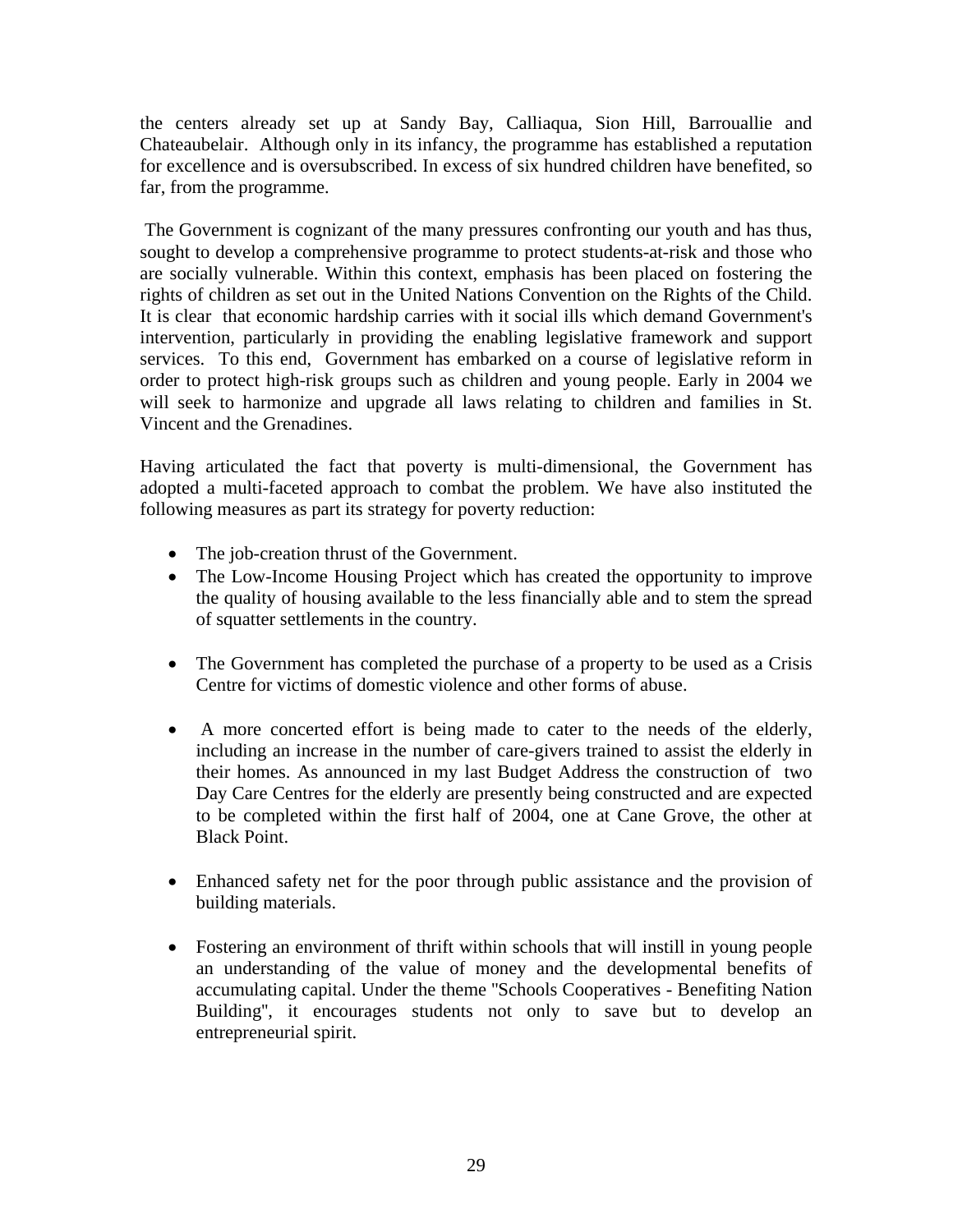- The Non-Contributory Pension Programme which was established in 2002 for 300 displaced banana farmers has been incorporated into the broader programme at the NIS, which now has a total of 1,700 pensioners.
- Government continues to develop the micro-enterprise sector and to encourage entrepreneurship as a viable means of employment.
- In 2003, the Youth Empowerment Service (YES) recruited over 600 young persons. This programme continues to contribute to the building of human capital in St.Vincent and the Grenadines.
- In 2004, the North Windward Development Project will be launched with assistance from the Caribbean Development Bank (CDB). The project will enhance the livelihoods of the people of North Windward as a means of ensuring sustainable development.

It has been recognized that a framework of good governance, democracy and transparency must support all these efforts at poverty reduction. This is one of the reasons why this Government in October of this year responded to a call by the St Vincent and the Grenadines Young Leaders and brought a motion on poverty to this Parliament. This historic and unprecedented occasion is symbolic of the Government's commitment to reduce poverty and its obligation to secure the future prosperity of the young people of our nation.

With the same enthusiasm, we will implement the following programmes in 2004 aimed at reducing poverty and improving the general welfare of the people of St. Vincent and the Grenadines. Work is well advanced on the Social Investment Fund which will be launched during the first half of 2004.

This programme, to be financed by the European Union to the tune of \$10.0 million, will provide a mechanism for channelling resources, according to predetermined eligibility criteria, to small scale sub-projects for poor and vulnerable groups and communities. Funding will be provided in support of community activities in areas such as community development programmes, employment and income generation activities, improved access to basic social services, human resources development and skills training, capacity building, and institutional strengthening especially of civil society organisations.

## **HEALTH**

It is the aim of this administration to provide a universal, equitable, sustainable, comprehensive health care and health education service in order to promote the health and general well being of the population. This will be achieved by concentrating on the primary health care approach and the upgrade and extension of secondary health services. To this end, we will continue with efforts to expand and improve the delivery and quality of health care services within the State. Expenditure in the sector has remained at a constant high of around 14.0 percent of the recurrent budget over the last three years.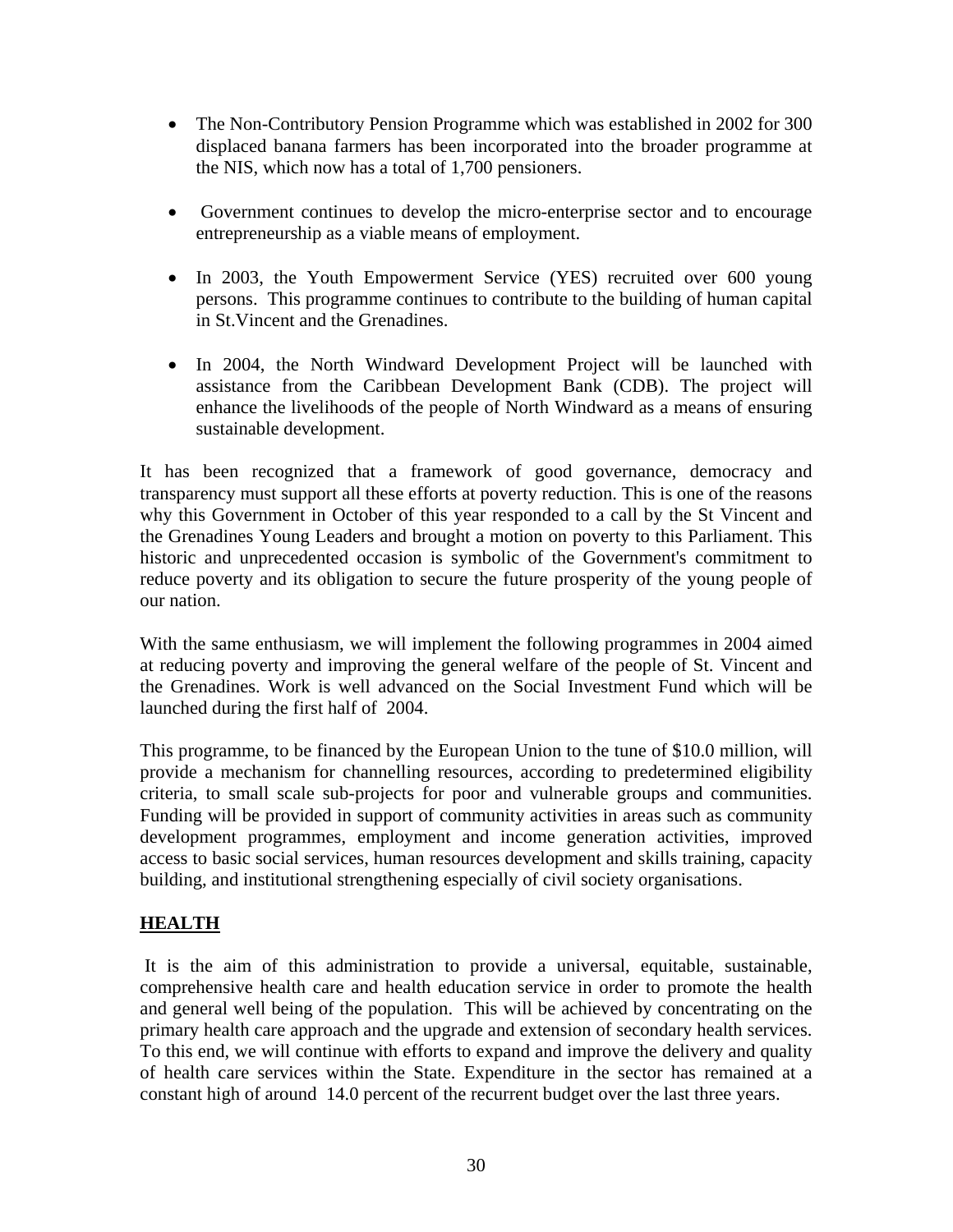During 2003 there were some significant achievements in the quality of health care provided. As part of its programme to improve the delivery of primary health care, the Biabou Clinic was completed at a cost just over EC\$1.0 million. The Greggs Clinic, which begun construction in the latter part of 2002 has been completed and will be officially opened later this year. In an effort to bring more of the existing clinics up to an acceptable level, work commenced in August of this year on the refurbishment of twentyone (21) of these clinics. This programme is being funded by the European Union through the Primary Health Care Renewal Programme.

The third phase of the Milton Cato Memorial Hospital (MCMH) will be completed before the end of this year and preliminary work on Phase IV has already started. Arrangements for the purchase of adjacent properties for further expansion and upgrading of the hospital are well advanced.

On the issue of improving the efficiency of the Milton Cato Memorial Hospital, it will be recalled that my 2003 Budget Address indicated that a committee has been set up to study the implications coming out of the review of that institution. The Committee has reported to Cabinet and an Implementation Steering Committee has been established to oversee the transition to the new structure. The process is very involved covering new legislation, governance structure and a policy for the transfer of staff. During 2004 the public will be informed of the details of the new arrangements which will take effect from 2005. We are confident that a reorganised MCMH will provide an improved quality health care to the people of this country.

This administration is concerned about the use and abuse of illegal drugs in St. Vincent and the Grenadines. Indeed, the figures show that a high proportion of our young people at the Mental Health Centre are there because of the abuse of drugs. In recognition of this challenge, Government has designed a comprehensive Drug Demand Reduction Programme. Implementation of this programme will commence in 2004. This project will, among other things, seek to:-

- raise public awareness on matters related to drug abuse prevention and control by promoting community involvement in drug demand reduction efforts;
- strengthen the institutional capacity of the Ministry of Health with regards to programme coordination and implementation in the field of drug demand reduction;
- collaborate with other development partners who offer rehabilitative and counselling services to drug users; and
- strengthen current treatment and rehabilitative capabilities.

The loss of trained and experienced nurses from our health care system has also presented a challenge to this administration. We have wasted little time in addressing the problem. In September this year we recruited 100 student nurses. This is the largest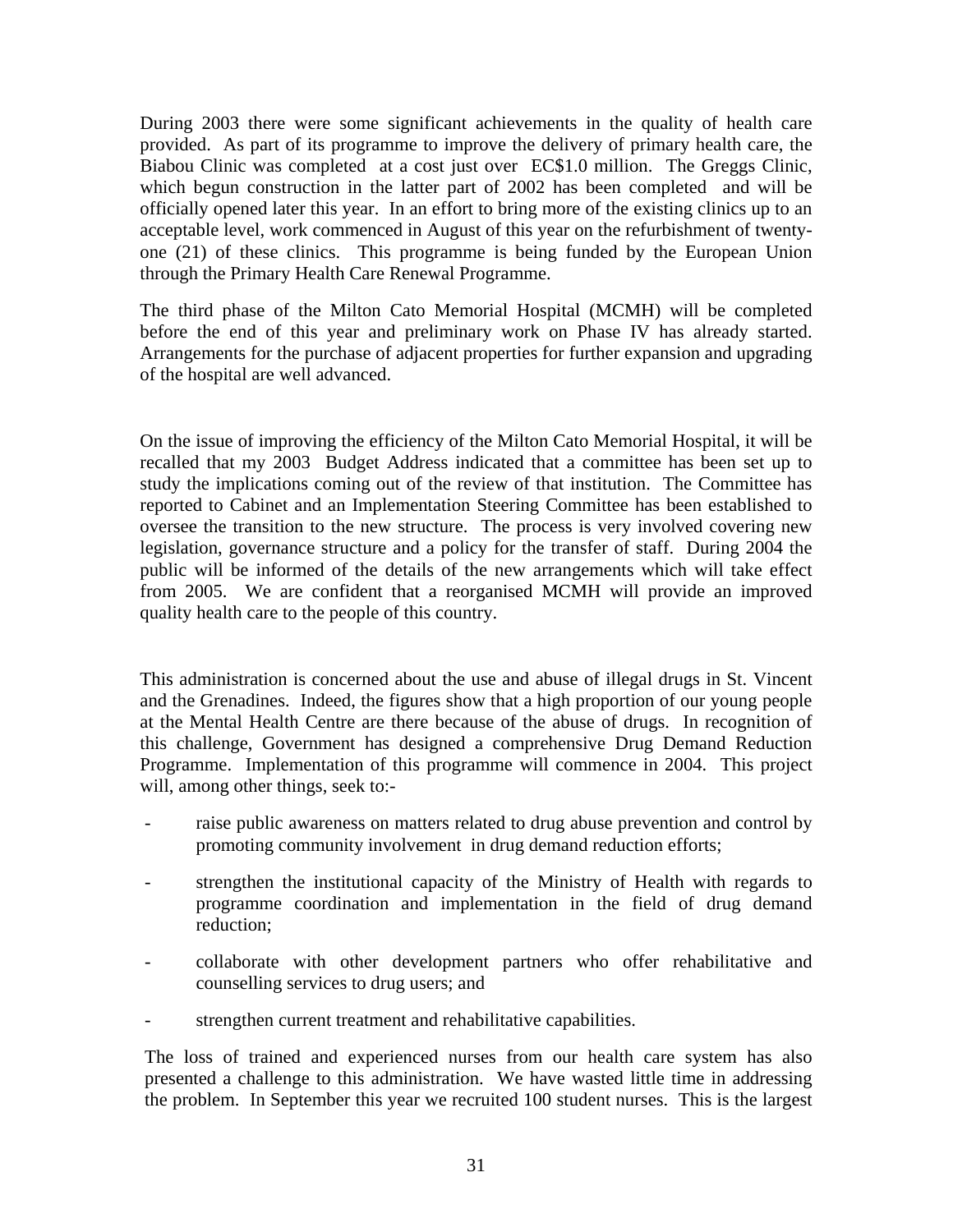intake ever in the history of the School of Nursing and we expect that these students once trained will fill the breach resulting from the exodus. In addition, the recruitment of nurses from Cuba has helped to alleviate the shortage. The conditions for the physical training of our nurses will improve when the extensive rehabilitative and extension work currently ongoing at the School of Nursing is complete.

## **HIV/AIDS**

Significantly, as I present this budget today December  $1<sup>st</sup>$  is being celebrated as World AIDS Day. St. Vincent and the Grenadines therefore joins the rest of the world in the fight against this pandemic.

There is growing recognition that HIV/AIDS is not just a serious health issue in developing countries, but a major developmental threat which has the capacity to undermine the social and economic achievements of emerging economies. The central challenge, among others, for St. Vincent and the Grenadines is to reduce the effects of the pandemic on the human resource base.

We recognise that despite the fact that the number of HIV/AIDS cases had doubled in the 1990s, little was done by way of response to this crisis. In 2002 this administration significantly revised the HIV/AIDS strategy so that it could become more focused. We have delineated a comprehensive programme to combat the spread of HIV/AIDS, the broad components of which focus on institutional strengthening, education, prevention, surveillance, treatment and support.

In essence, this Government has:

- Increased its commitment, attention and funding related to HIV/AIDS;
- Improved HIV/AIDS Prevention and Care Activities;
- Provided more support to conduct research on the prevalence of HIV/AIDS; and
- Strengthened the national response capabilities to cope with the disease.

Over one million dollars per annum is spent on HIV/AIDS programmes from local resources. In addition, a Country Co-ordinating Mechanism has been established as a means of maximizing all resources in the fight against the pandemic.

Persons living with HIV/AIDS continue to receive targeted forms of assistance through the Ministry of Social Development. Anti-retroviral drugs are being prescribed and administered based on a diagnostic evaluation and treatment. This programme is carried out within a framework of focused counselling and support. Orphans living with HIV/AIDS continue to receive assistance both from Government and non-Governmental sources.

Young people between the ages of 15 and 24 represent approximately half of the people who have been infected with HIV/AIDS thus far. In light of this, Government will give special consideration to this age cohort and will intensify action against HIV/AIDS in the following ways: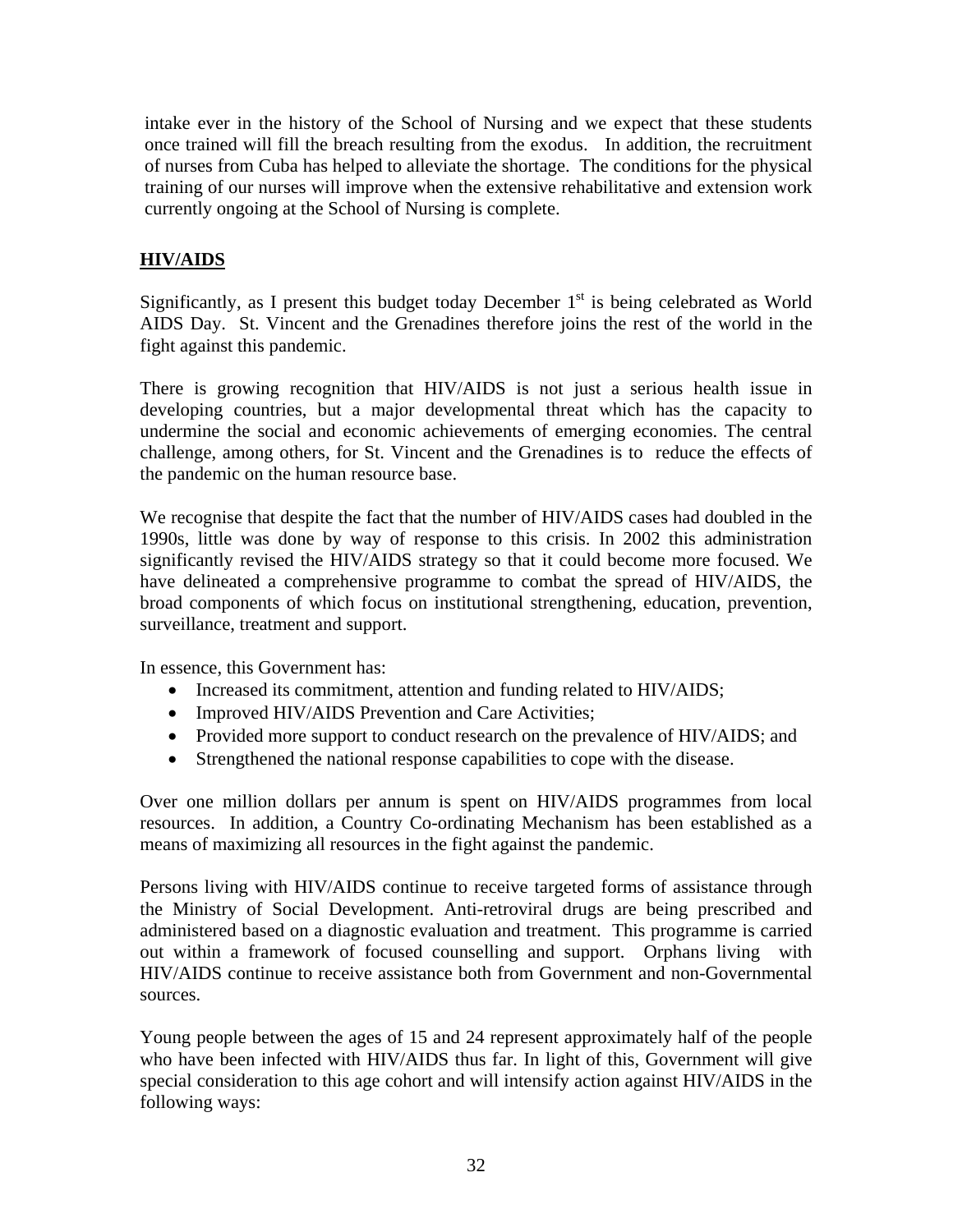- Promote young people's genuine participation in expanding national responses to HIV/AIDS.
- Strengthen Health and Family Life Education in secondary schools and improve the quality and coverage of the out-of-school programmes.
- Expand access to youth-friendly health services including HIV/STD prevention, testing, counselling, care and support.
- Intensify the public awareness drive on HIV/AIDS prevention.
- Develop inter-sectoral strategies to address groups at risk including street children and displaced adolescents.
- Ensure care and support for young people and orphans living with HIV/AIDS.

# **WATER AND SOLID WASTE**

Government is committed to providing a safe and reliable water supply to the citizens of this country at the lowest possible rates. To complement the Dalaway Water Treatment System, which has recently been commissioned, the Windward Water Supply Project has recently commenced. This project involves the laying of over several miles of transmission lines and is designed to significantly improve the quality of water to the Windward Coast and the South Eastern part of St. Vincent, from Byera to Diamond.

In addition to the long term gains to be derived from the implementation, this project currently employs approximately 50 persons. With the construction of the intake and treatment works still to come, 200 persons will find work on the project.

The Windward Water Project which is expected to cost \$27.0 million is a major investment by the Government. However, much more capital investment is necessary in order to maintain the quality. Accordingly, a tariff study will be conducted during the first half of 2004 to assess the viability of the CWSA to undertake the needed capital works.

Water quality remains an issue with deforestation and illegal activities in the Majorca area in particular. The Forestry Improvement Project co-funded by the CWSA and VINLEC, is expected to reduce the damage to the forest and secure the future of water from Majorca as well as other affected catchment areas.

Consultancy work on a socio-economic study for the Grenadines will begin early next year. This is the prelude to the Grenadines Water Supply Project, which is expected to bring a reliable water supply system to the main Grenadine islands of Bequia, Union Island and Canouan.

Work is ongoing on the upgrading of security for all water supply systems in St. Vincent and the Grenadines. A programme will also be put in place for the effective management and control of the Vermont Nature Trail in the heart of the Dalaway Water System. Some 4.8 acres of lands which have been farmed in the Stream 24 area of the Dalaway system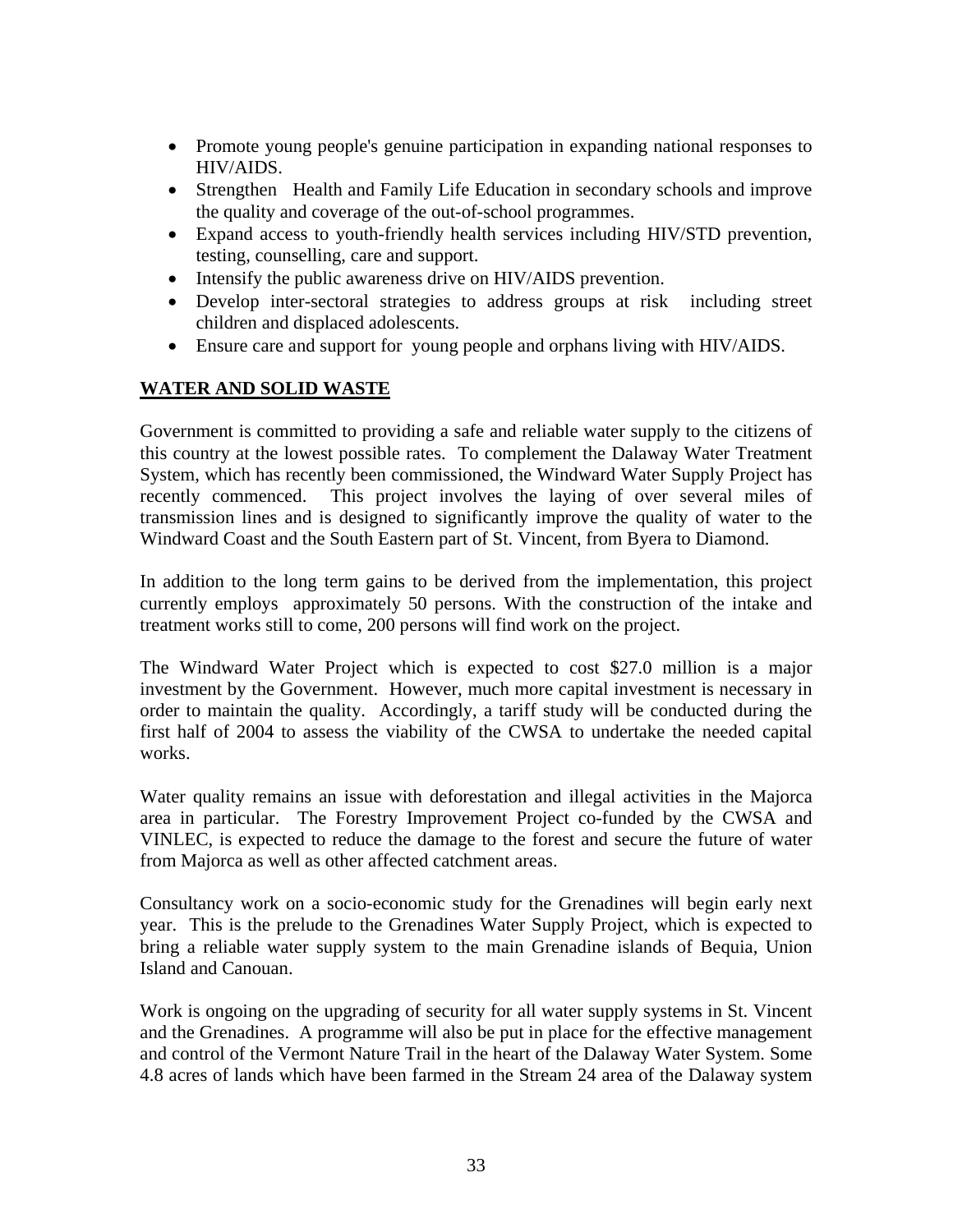have now been purchased by the CWSA and is to be reforested. This now gives the CWSA exclusive control of this vital water supply area.

From a public health perspective, this Government discourages the use of community baths and public stand pipes. We therefore seek to provide communities that previously depended on these facilities with an alternative source of water supply. That is why we have provided some 937 consumers with connection services between 2002 and 2003.

In the area of solid waste, this administration has taken bold initiatives including the nationwide collection and disposal of garbage, which have resulted in a much cleaner country. We are, however, concerned that the large number of derelict vehicles, which are left unattended, will undermine the good work we have done so far. In this regard the 2004 Capital Estimates makes provision for a project to clean up derelict vehicles and discarded appliances at a cost of \$0.5 million.

Short term measures, have been put in place for the collection and disposal of solid waste in the Grenadines. Every effort is being made to implement speedily the Grenadines Solid Waste Project to be funded by the European Union. This project is taking much longer than anticipated but we have finally agreed with the European Union on the way forward. Tenders for the design of the project will be launched early in 2004. The documentation has been prepared and is awaiting approval to invite consultancy service for the design of the project works.

Other areas of waste management to be addressed over the next year include an assault on discarded used tyres, biomedical waste and used oil.

The Diamond Landfill has been operating successfully and construction work on the Belle Isle Landfill is well on the way. We expect this landfill to be completed early the New Year and when commissioned the Arnos Vale facility will be closed.

In order to better manage the whole process of waste collection, transportation and disposal, the street sweeping functions are to be passed to the CWSA.

## **HOUSING**

Government's initiatives to improve the housing stock intensified earlier this year with the official start of the Low Income Housing Project. The project has gained momentum over the past few months and work is in progress on five sites namely, Brighton, Green Hill, Ottley Hall, Peter's Hope and Petit Bordel.

The application process commenced in April and at the end of September, over one thousand applications were received for the two hundred (200) houses to be constructed during the first phase of the project. It is anticipated that at least one hundred and eighty (180) units will be completed by February 2004 and twenty units on Canouan utilising private lands. An additional two hundred (200) units of a different type for lower income earners will be completed by the end of December 2004. The income eligibility band to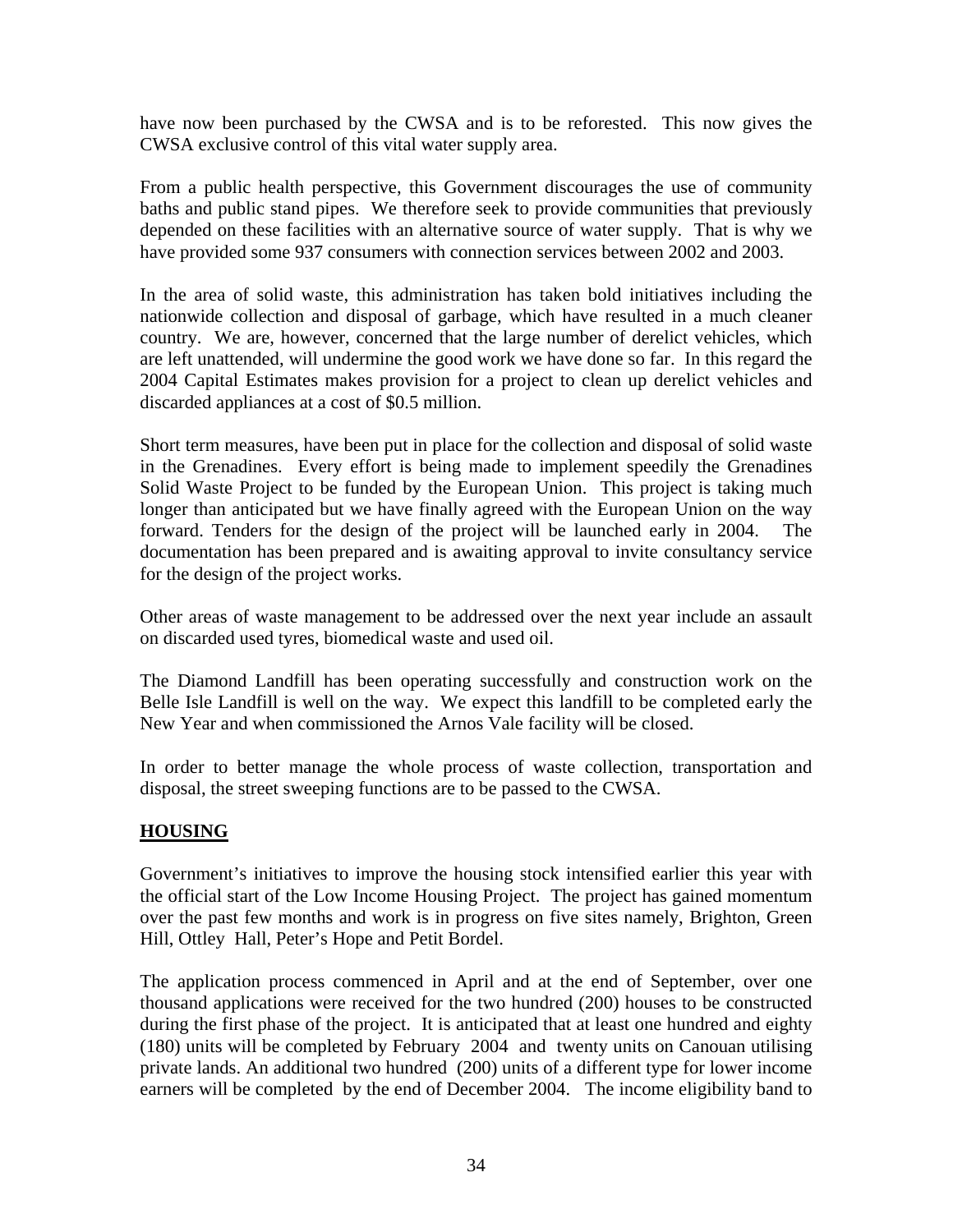qualify for the first batch of houses was widened from the original range of between \$750.00 and \$1,250.00 per month to incorporate persons earning up to \$1,500.00 per month.

## **SEAPORTS AND AIRPORTS**

The terrorist attacks of September 11, 2001, resulted in actions within the international community to prevent ships being used as instruments of terror or as delivery platforms for weapons of mass destruction. In December 2002, under the auspices of the International Maritime Organisation, (IMO) the International Convention for Safety of Life at Sea (SOLAS) was amended to provide special measures to enhance maritime security. The new security measures in SOLAS are supported by the International Code for the Security of Ships and Port Facilities (ISPS Code). The new SOLAS provisions and the ISPS Code both contain mandatory provisions, binding on all Contracting Governments in respect of port facilities and ships and will come into effect on July  $1<sup>st</sup>$ , 2004.

As St. Vincent and the Grenadines is a Contracting member of SOLAS and the ISPS Code, all of the mandatory provisions are binding in respect of its port facilities and ship that fly our flag. The Code aims to establish a framework for co-operation between Contracting Governments, Government agencies and the shipping and port industries to detect and assess security threats. It also requires Governments to take preventive measures against security incidents affecting port facilities used in international trade, and to provide a methodology for security assessments so as to have in place plans and procedures to react to changing security levels and to ensure that adequate and proportionate maritime security measures are in place.

In order to comply with the ISPS Code a port facility security assessment must be carried out by a recognised security organization and a plan developed and maintained which is adequate for the ship/port interface. As a Contracting Government, the Government of St. Vincent and the Grenadines is responsible for the following, *inter alia*:

- Measures designed to prevent weapons or any other dangerous substances and devices intended for use against persons from being introduced into the port facility or on board ships;
- Measures designed to prevent unauthorized access to the port facility, to ships moored at the facility, and to restricted areas;
- Exercising control and compliance measures over ships visiting our ports;
- Setting security levels as defined by the Code;
- Procedures for responding to security threats or breaches of security, including provisions for maintaining critical operations of the port facility or ship/port interface; and
- Procedures for evacuation in case of security threats or breaches of security.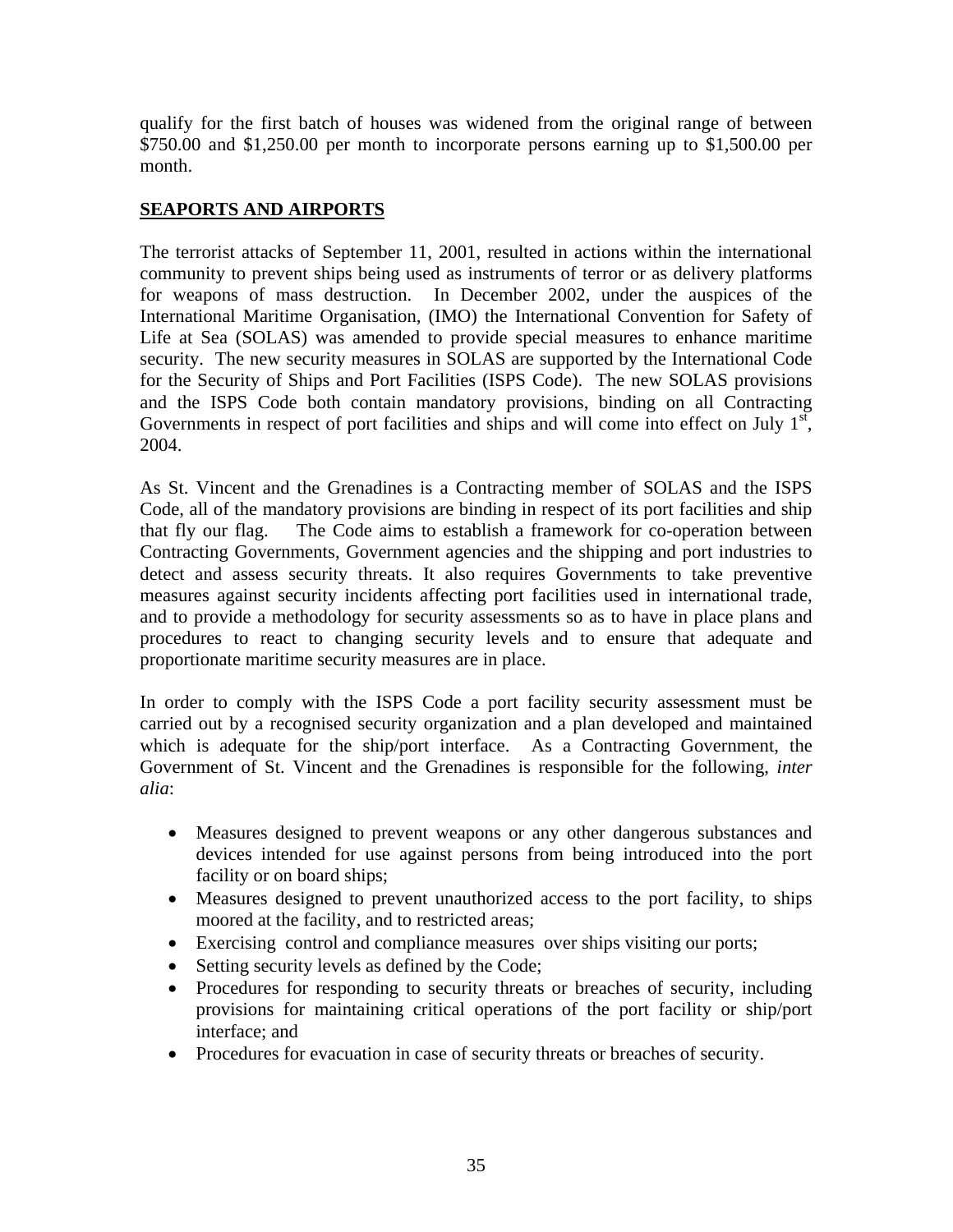The implementation of these measures require a level of training of training and experience which most of the existing Port Guards do not possess. We will now have to move to a system of Port Police where Civil Service entry level qualifications will be a prerequisite. This will mean the redeployment of some existing staff but this is a matter that we must face.

The implementation of the new maritime security measures in St. Vincent and the Grenadines is stymied by the inherent weakness in our maritime administration. There is no home-based maritime administration which can provide timely guidance to Government on maritime policy and oversee implementation and coordination of maritime activities. This will be addressed early in the new year with the establishment of a Maritime Commission.

Under the Emergency Recovery Project funded by the World Bank, an amount of US\$2.1 will be spent on security enhancement at seaports and airports. The Airport and Seaport Security Enhancement component would finance the physical and technical resources necessary to upgrade security arrangements at ports and airports to comply with relevant international regulations. It will include: (a) civil works to upgrade perimeter fencing and roadways, and improve secure access to key facilities: (b) equipment, including communication, passenger and luggage screening, identification (badge) and surveillance systems; and (c) technical assistance and training to develop and implement security programmes, emergency and contingency plans at airports and ports, crisis management, and passenger and luggage screening in line with emerging international security regulations.

# **ROADS**

A well developed and maintained road network is essential to the development of the productive sectors of the economy, such as agriculture, tourism, and manufacturing. It also is essential to an efficient internal transportation system. In recognition of this fact Government plans to spend \$19.4 million in 2004 and \$49.0 million in 2005 on roads and bridges. Early in the new year an evaluation and inventory of all bridges will be undertaken, as well an assessment and inventory of all roads throughout the state. These studies will enable us to have a more focused intervention as far as the rehabilitation of roads and bridges are concerned.

During 2004 work will recommence on the rehabilitation of the Windward Highway and will continue in phases to Diamond as the Windward Water Supply Project comes to a close. When completed, this project will significantly improve the quality of the road network and I urge motorists and pedestrians to bear with the necessary inconveniences while the road is undergoing reconstruction. Substantial amounts will also be spent on the upgrading of feeder roads, and highways and suburban roads.

A provision has been made in the Capital Estimates for the necessary studies and commencement of construction work on the Cross Country Road.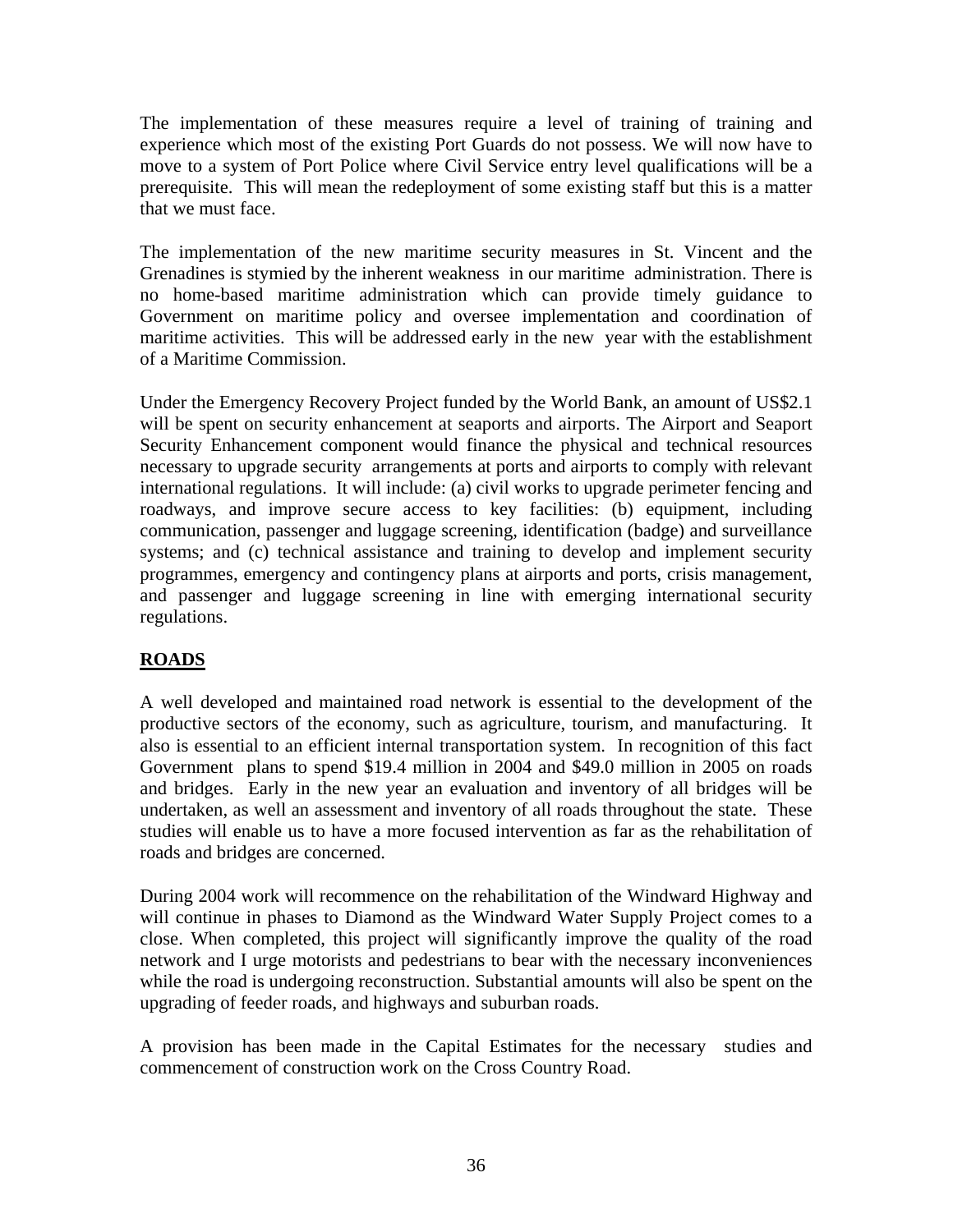## **NATIONAL SECURITY**

This Government is committed towards maintaining a peaceful and law abiding country. However there has been in recent times a number of heinous crimes which has engendered fear and insecurity among our citizens. The people of St. Vincent and the Grenadines are overwhelmingly peaceful and law-abiding but there exists among us a small, but stubborn minority of criminals who are bent on embracing criminality as a matter of choice.

This Government also sees the stamping out of corruption and the engendering of good governance as an integral part of our national security. This is evident from the number of laws touching on good governance which we have brought to this Parliament. The Proceeds of Crime and Money Laundering Act and the adoption of the OAS Convention Against Official Corruption are examples of such measures.

The establishment of a permanent, broad-based National Commission on Crime Prevention, to include representation from the state administration, the Police, appropriate non-Governmental organisations and the parliamentary opposition, is evidence of our commitment to reduce crime. Furthermore, as an indication of our resoluteness in this regard, a National Commission on Crime Prevention Unit headed by a Director has been established within the Ministry of National Security to coordinate the work of the commission.

As an integral part of improving our security, it must also be recalled that on  $20<sup>th</sup>$ February 2003 this Government brought a motion on the crime situation in St. Vincent and the Grenadines and resolved that this Honourable House endorses the crime-fighting plans of the Government which contained fourteen core strategies. These strategies have already been detailed to the public and are being elaborated upon by the National Commission on Crime Prevention and the Police Force.

The existing building which currently houses the prison is dysfunctional in all aspects. The prison which was built to accommodate 100 in mates regularly holds close to four hundred. To address the problem of inadequate accommodation at the prison, Government has started preliminary work for the construction of a new facility at Belle Isle. A contract has been awarded for the design of the facility and construction is expected to commence during the first quarter of 2004. The new facility when completed would better provide for the rehabilitative functions of the prisons.

Efforts aimed at increasing the capability of the Royal St. Vincent and the Grenadines Police Force to carry out its functions efficiently and to respond in a timely manner is ongoing. New internal arrangements for the prevention and detection of crimes have been made and the results so far have been encouraging. The community relations programme of the Police Force continues with the establishment of new neighbourhood watch groups. The established Police Youth Clubs are functioning effectively and additional clubs will be started during the new year.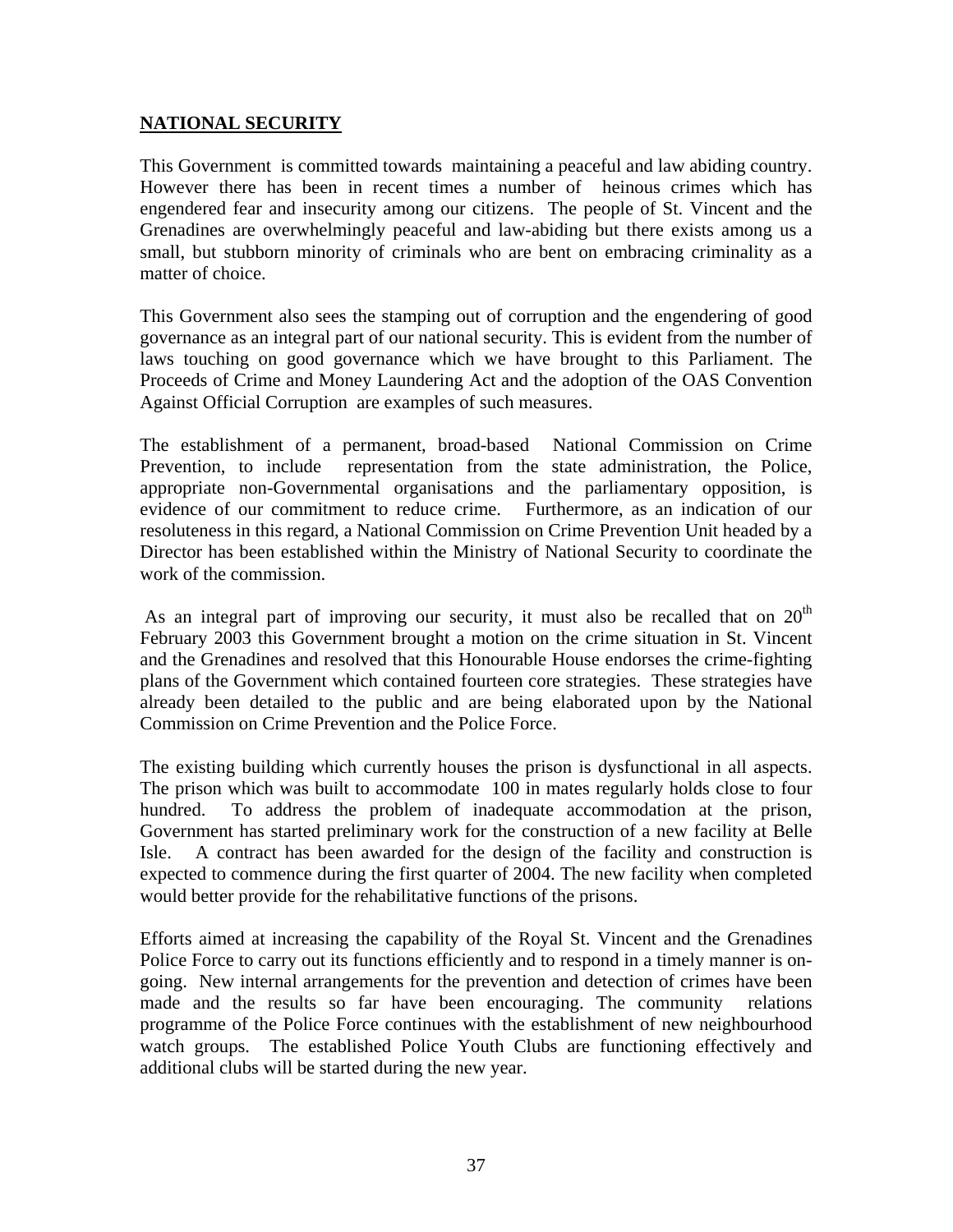In order to curb the increase in firearm related offences, His Excellency, the Governor General, proclaimed a one-month gun amnesty throughout the state. As at June 30, 2003, a total of nineteen firearms were handed in to the Police.

In our continuing efforts to improve the physical conditions under which our security personnel operate, designs for the Canouan Police Station have been finalised and construction work will begin in the new year. The Layou and Owia Police Stations have been upgraded. Several other Police Stations are included for improvement in 2004 including Union Island, Questelles and Calliaqua. Projects for 2004 include the relocation of the Questelles Police Station, and a new Police Station at Union Island.

## **THE GRENADINES**

The Government is cognizant of the important role of Canouan in the overall development of Tourism throughout the State. Accordingly, significant resources will be expended to develop this island. In 2003, we have open a Magistrate's Court, a health centre with a resident doctor and the provision of civic services by an Administrative Office. The people of this island can now access these essential services at home base rather than traveling to neighboring Union Island and mainland St. Vincent.

The implementation of the Canouan Development Project is ongoing. In the 2004 Estimates we have allocated \$1.5 million for the several activities under this project to include: road works, signage and beautification of buildings along the main street. We have made a further allocation to commence construction of the new Administrative building estimated to cost \$2.8 million. Provisions are also made for the construction of a new Police Station to cost \$1.6 million to commence in 2004. The construction of the jet airport will also start in 2004. These projects in themselves will boost economic activity by creating jobs directly and indirectly for the people of Canouan.

As part of Government's input into planned tourism development on Canouan Government has purchased the Canouan Beach Hotel for \$4.0 million to be used as equity holdings in a joint venture marina project with Canouan developers and Moorings. An interim lease of the property is presently being negotiated with the Canouan developers to house their additional staff, while the feasibility and environmental studies are being conducted for the marina.

Government is continuing to further develop the rest of the Grenadines in order to enhance their social services, infrastructure, and tourism capacities. A decision has been taken to enter into a management contract with the Palm Island Resorts Limited, and civil society organisations, for the management of the Tobago Cays Marine Park in order to enhance its revenue earning potential and to protect this fragile marine eco-system.

These developments are in addition to plans for a new police station and a new secondary school on Union Island, refurbishing of the Bequia Community High School, increased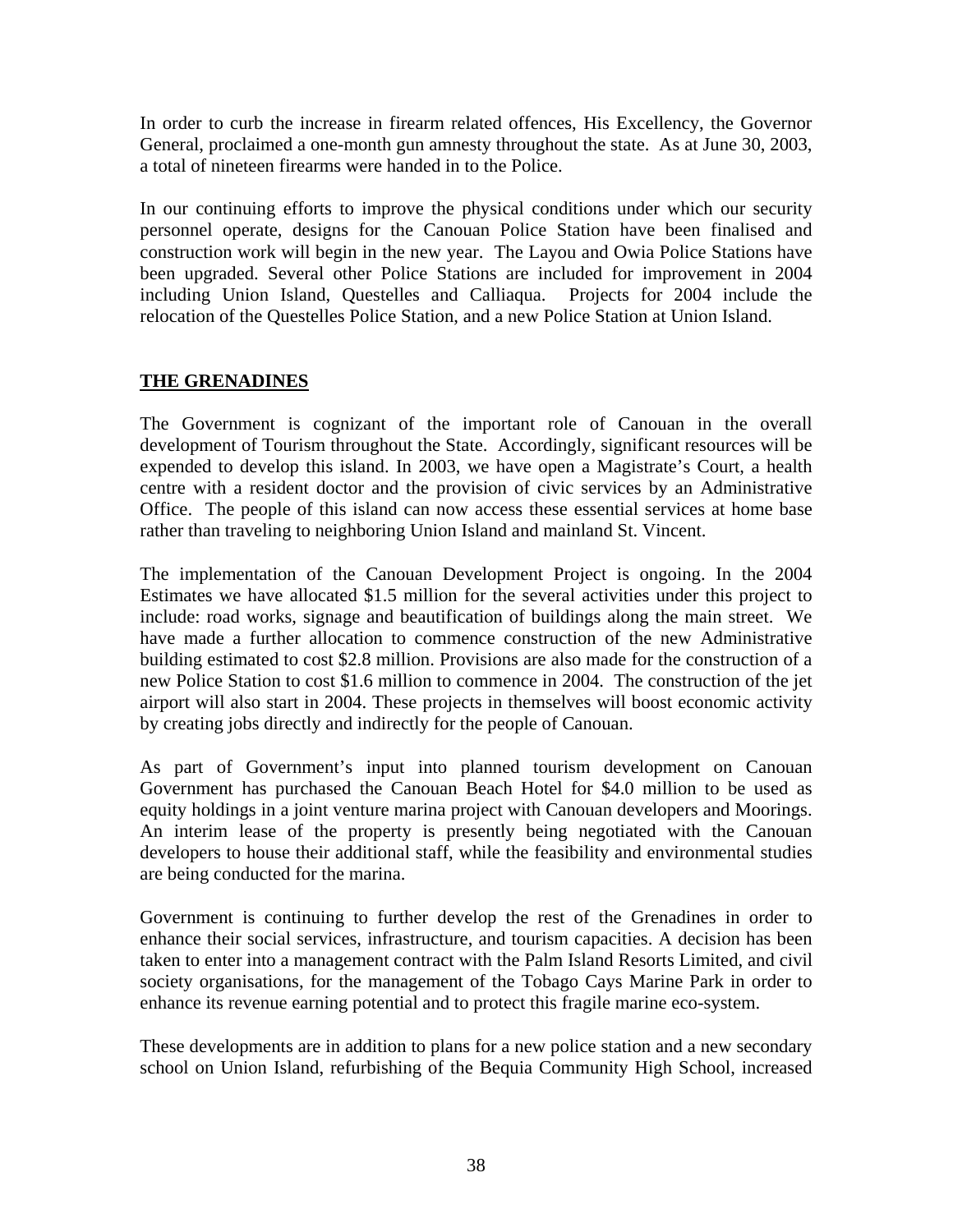electricity generation capacity on Bequia, Canouan and Union Island, and refurbishing of the fisheries centres in Bequia and Union Island already mentioned.

## **CONSTITUTIONAL REVIEW AND LOCAL GOVERNMENT REFORM**

In 2003, the people of Saint Vincent and the Grenadines were engaged in public dialogue on the issue of Constitutional Review in a manner that reflects this Government's belief in participatory democracy and good governance. Consultations included our citizens in the diospora of Barbados, Trinidad and the Tobago, Canada, the Virgin Islands, the United Kingdom, the United States of America and Cuba. The Constitutional Review Commission (CRC) was formally launched on February  $10<sup>th</sup>$ , 2003, with a mandate to examine this country's constitution and make recommendations for its root-and-branch reform in keeping with our social, economic, political and historical circumstances. Given the fact that the Constitution is the Supreme Law governing Saint Vincent and the Grenadines, there can be no question as to the importance of this process in the development of Saint Vincent and the Grenadines.

Following the second round of structured consultations in constituencies in October and November, the CRC will present an Interim Report to Parliament by the end of this month and a Final Report by December 2004. I want, on behalf of the Government and people of St. Vincent and the Grenadines to thank the public spirited citizens who are on the CRC for their magnificent efforts. The work of the CRC's Deputy Chairman has been exemplary.

Shortly, the Government will be appointing a commission on Local Government to consult the public and make appropriate recommendations for the introduction of effective, participatory, democratic local Government.

# **PUBLIC SECTOR REFORM**

Poorly functioning public sector institutions and weak governance are major constraints to growth and equitable development. Government will, therefore, focus on building efficient and accountable public sector institutions as one aspect of its poverty reduction strategy. The Government recognises that the public sector performs many functions including the implementation of policy, service delivery, and oversight and accountability. The aim, therefore, is to build long-term systems for efficient employment and career incentives in the civil service.

The Public Sector Reform Unit is the agency mandated to advise on, and co-ordinate the process of implementation of, Public Sector Reform in St Vincent and the Grenadines. The clearly articulated vision and mission statements of the Public Service will guide the process. Public sector reform will therefore focus on four major programmes:

(1) The Performance Management and Development System (PMDS);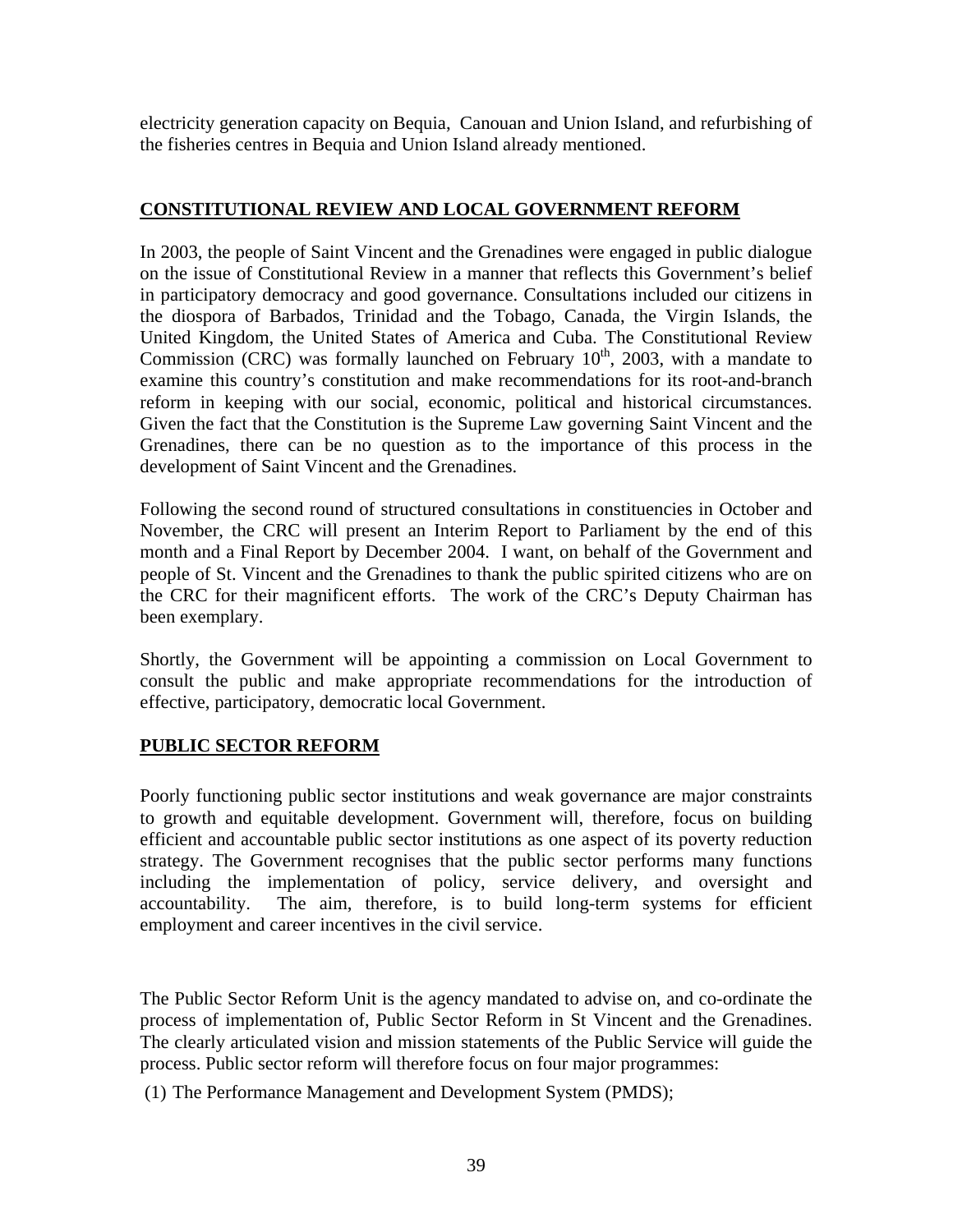- (2) Re-classification of the Public Service;
- (3) The revision of the regulatory instruments; and
- (4) Customer Service improvement.

### **PUBLIC SECTOR PAY**

On October 31, 2003, in preparation for the imminent Estimates for 2004, the Government of St. Vincent and the Grenadines agreed with the leadership of the public sector trade unions for salary increases for public servants for a new salary round for 2004 and 2005. It was agreed that from January 1, 2004, there will be a four percent salary increase for public servants and a further three per cent increase from January 1, 2005. These increases are in addition to the normal increments which across the public service amounts to roughly 2.2 percent annually.

The salary increase for public servants in 2004 brings the salary bill to \$131.9 million. Additionally, allowances amount to \$9.5 million and pensions and employer's contributions to NIS another \$18.8 million. Further wages account for \$14.2 million in the budget. Thus, salaries, wages, allowances and pensions and NIS contributions will cost the Government \$173.9 million, out of a recurrent budget of \$343.68 million.

Mr Speaker, I am sure that the vast majority of nurses, doctors, public servants, teachers, policemen and women and all right-thinking Vincentians view this salary increase as reasonable in all the circumstances. The Government of St. Vincent and the Grenadines, and I personally appreciate the efforts and contributions of public servants over the past 2  $\frac{1}{2}$  years of this administration. I believe that this Government has been a good employer and that we have been looking out for the welfare of all public employees, in many, many ways which do not require elaboration here. The relationship between the public sector unions and this Government has been excellent. I want to thank all the trade union leaders for their profound sense of responsibility and maturity. It is true that while employees would always want higher salaries, they know that fiscal prudence demands reasonableness in salary settlements so as to avert the fiscal imbalances and problems in some of our neighbouring countries. The general public, too, is cognizant of the fact that high salary/wage settlements throughout the economy, unless accompanied by a corresponding increase in productivity, can adversely affect the desirable competitiveness of the economy.

The Government and the public sector unions further agreed that in the first quarter of next year, discussions/negotiations will continue on allowances and other conditions of employment in the public service

#### **PUBLIC FINANCES**

The fiscal position of the Central Government, for the year ended December 31, 2002, improved relative to 2001. On the current account, revenue increased by 12.3 percent, outpacing the growth in current spending which grew by 6.1 percent. As a result, Central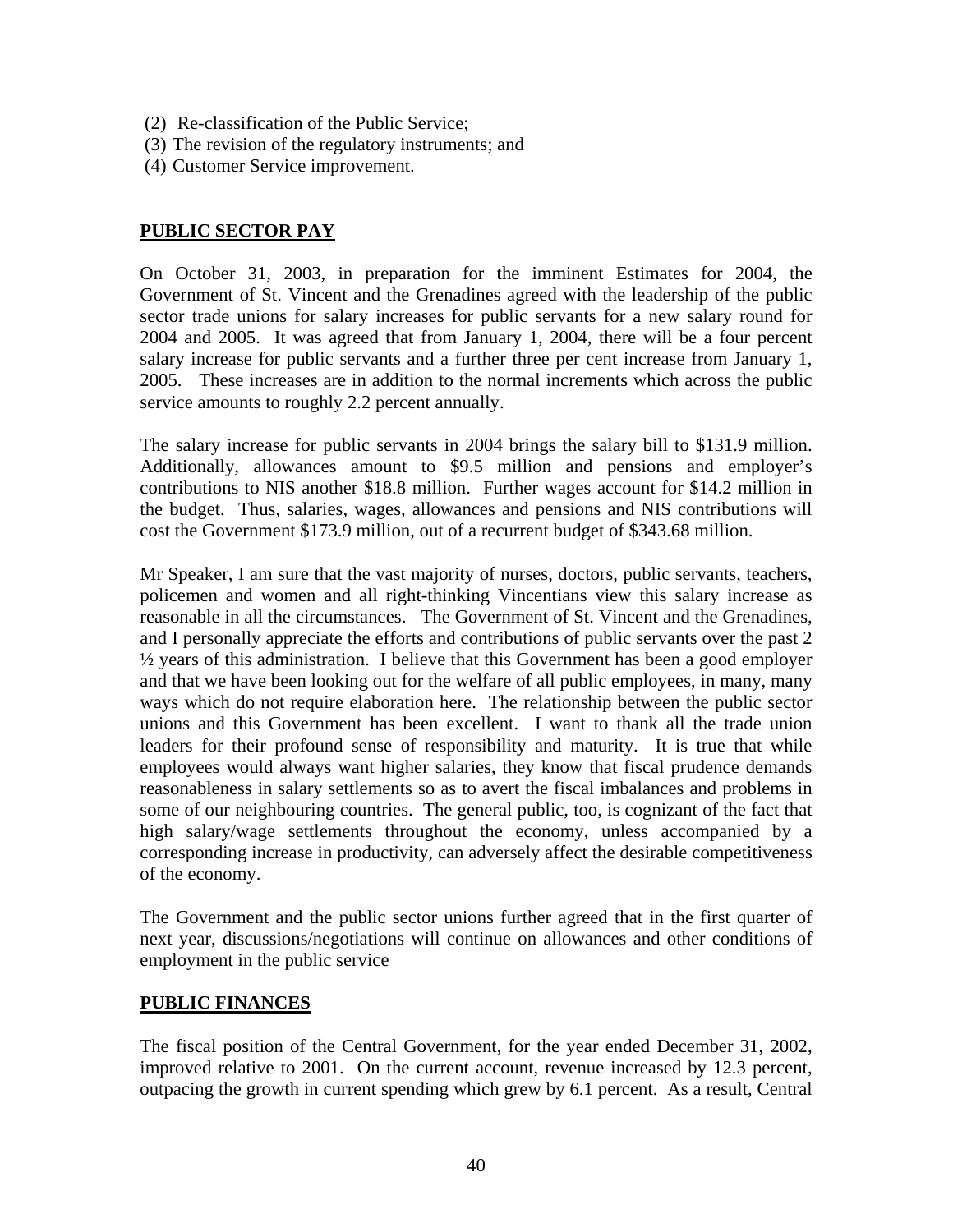Government savings increased to \$31.0 million up from \$13.1 million realized in 2001. The overall fiscal deficit widened by 24.1 percent to \$19.2 million in 2002 compared with \$14.9 million in 2001, due mainly to a 20.0 percent increase in expenditure on the Public Sector Investment Programme (PSIP).

This improvement in the fiscal current account resulted from buoyancy in revenue sources as the external economy impacted positively in the areas of lower petroleum prices and increased domestic consumption.

Preliminary data for the first ten months of the current year show a marked improvement in fiscal performance, with a current account surplus of \$37.9 million compared with a surplus of \$20.9 million for the corresponding period of 2002. Capital expenditure for the first ten months of 2003 amounted to \$53.6 million representing an increase of 16.0 percent over the \$46.2 million spent in the corresponding period of 2002. The overall deficit for January to October, 2003, declined to \$11.4 million in comparison with \$23.4 million in the corresponding period in 2002.

In order to maintain fiscal stability and sustainability, it is essential that Government adopts measures to bolster revenue and more importantly current savings. These savings must be used to finance the Public Sector Investment Programme (PSIP) either in whole or as counterpart funds, for employment generation, poverty alleviation, and amortization of public debt.

Given St. Vincent and the Grenadines relatively high ratio of tax revenue to GDP, it is Government's intention to broaden the tax base through the introduction of a Value Added Tax (VAT) and adoption of a market-based Property Tax System in the medium term which will eventually lead to reduction of the marginal tax rates over time. The Government is presently perusing the Tax Reform and Administration Commission Report with a view to adopting the recommendations. The Report advocates that fiscal policy in the currency union should emphasize fiscal discipline and prudence. It should be directed to supporting the developmental and growth targets by generating surpluses for investment and emergencies, and Government's role as a major facilitator in economic development. Fiscal policies should also embrace tax harmonization across the Currency Union beyond the fiscal convergence necessary for the effective currency union.

Waste, corruption, a mal-administration of resources and a lack of transparency must be fought at every turn. It is for this reason, among others, that the Government is fashioning a fiscal covenant with the major civil society stakeholders as part of an overall social contract.

## **Public Debt**

Preliminary data indicate that at the end of September 2003 the total outstanding public debt was \$741.3 million, representing a \$30.0 million (4.2 percent) increase compared with the outstanding debt at the end of December 2002. The growth in the public debt is attributed mainly to a \$23.41 million (5.1 percent) increase in the external debt which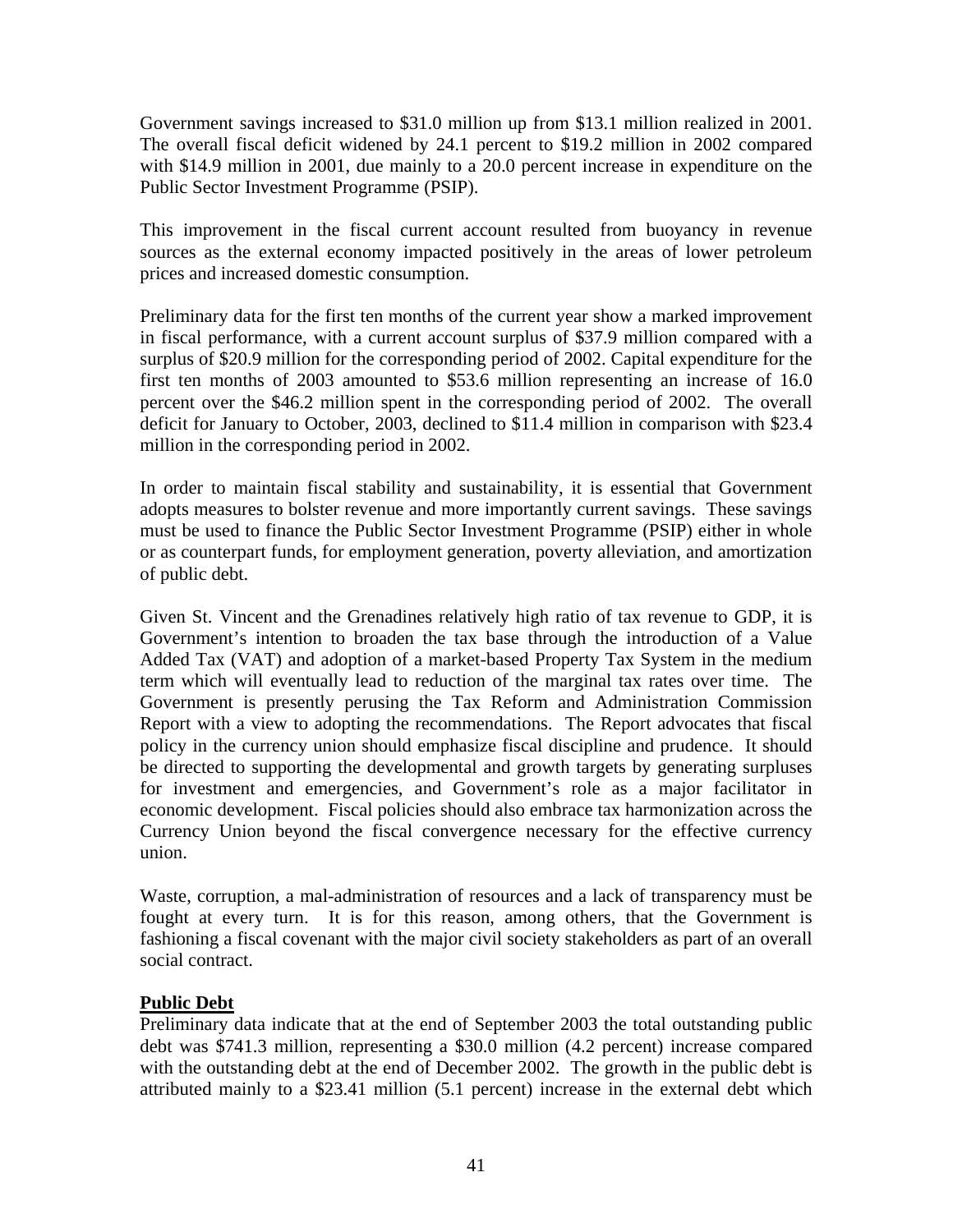moved from \$457.7 million at December 2002 to \$483.1 million at September 2003 as a result of the following:-

- (a) A loan of \$20 million from the Royal Merchant Bank Finance Company to help finance the PSIP.
- (b) A loan of \$4.0 million from the Government of Trinidad and Tobago to finance the purchase of preference shares in LIAT. The share issue is part of LIAT's recapitalisation plan.
- (c) Drawdown of the Emergency Recovery Loan of approximately \$5.0 million.
- (d) A revaluation adjustment of \$5.4 million resulting from the depreciation of the \$US against major currencies in which parts of our debt are denominated.

Notwithstanding an increase in loans from commercial banks and the appreciation of some currencies such as the Euro, we have managed to contain our debt servicing costs and for the first ten months of 2003, interest payments on the public debt amounted to \$22.7 million which represented a 4.4 percent increase of the interest cost for the corresponding period in 2002.

This has been achieved through constant efforts to restructure our debt portfolio so as to lower interest cost by issuing our Treasury Bills on the Regional Government Securities Market (RGSM), and by substituting lower cost external debt for the higher cost local loans.

We also anticipate significant savings from the arrangements which we have negotiated with SACE and the Bank syndicate for the Ottley Hall Loan. The proposal is for the existing rescheduled loan to be repaid over a period of thirty-three years, including a three year grace period on principal repayment. This means that for the period 2004 - 2006 annual debt servicing payment on the Ottley Hall Loan is estimated at \$1.12 million as compared with \$8.8 million under the existing agreement. For the period 2007 to 2018 annual debt service goes up to \$4.56 as compared with the \$8.8 million under the existing agreement. The Government is now awaiting the draft agreement and we anticipate that new agreement will be in place from the first quarter of next year.

## **RESOURCE REQUIREMENTS**

The total cost of the Government's programme for 2004 which I have outlined above is four hundred and eighty-three million, four hundred and fifty thousand, five hundred and seventy-three dollars (\$483,450,573). This is made up of recurrent expenditure (including Amortisation and Sinking Fund Contributions) of three hundred and fortythree million, six hundred and eighty thousand, nine hundred and eighty-three dollars (\$343,680,983) and a capital programme of one hundred and thirty-nine million, seven hundred and sixty-nine thousand, five hundred and ninety dollars (\$139,769,590). A detailed analysis of all this was provided by me in the Parliamentary Debate on the Estimates of Expenditure last week.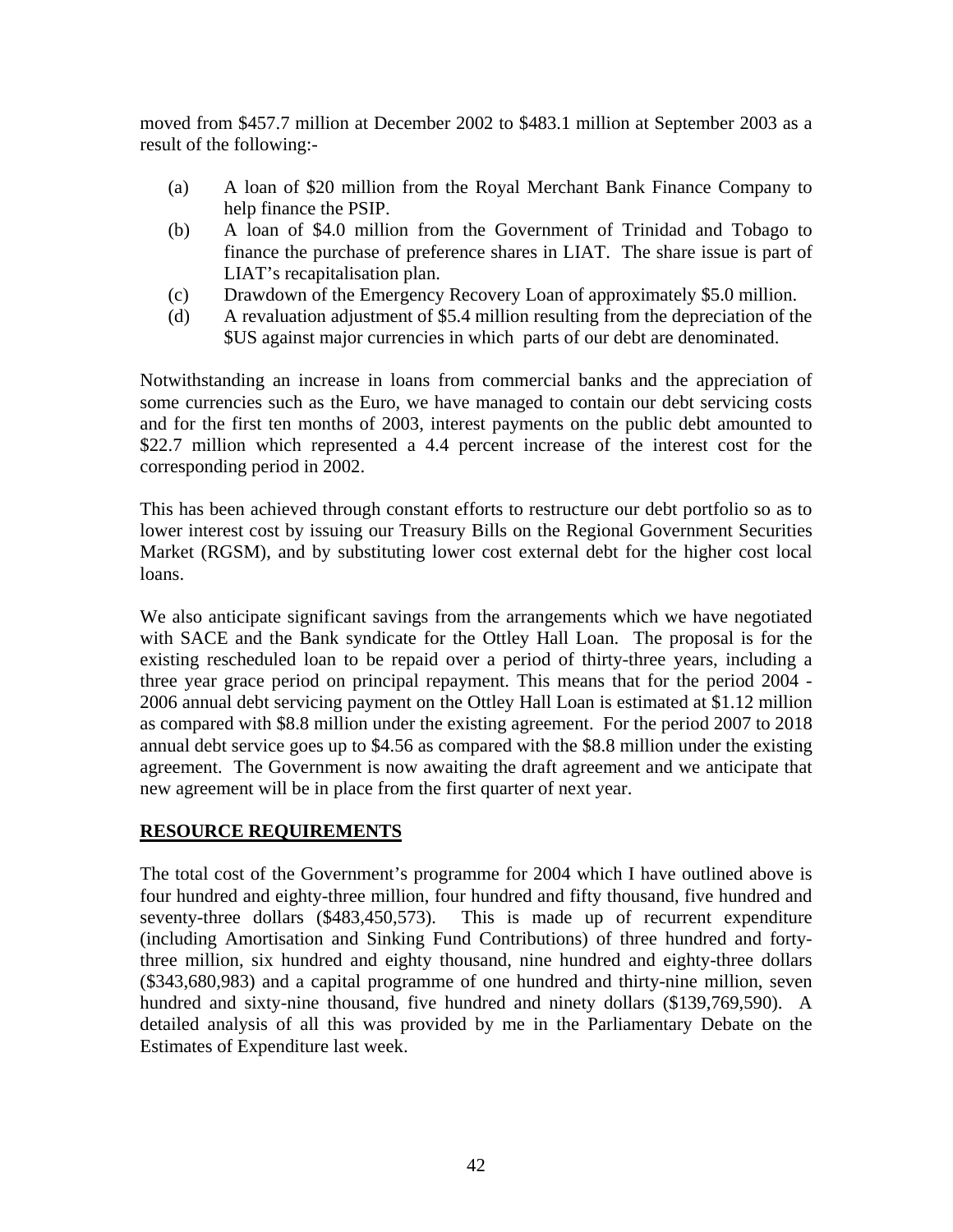This budget has been fashioned in a manner to respond to the prevailing economic circumstances on the international, regional and domestic fronts. For the 2004 fiscal year, much emphasis has been placed in presenting a budget which consolidates our fiscal position and places the economy on a sounder footing to take advantage of the anticipated improvements in the international economy. Therefore, while our fiscal policy stance may be somewhat expansionary, it is carefully balanced to ensure fiscal and debt sustainability. This is evidenced by the modest increase of 5.1 percent of the 2004 budget over 2003.

In 2004, recurrent expenditure is increasing by 6.2 percent over the recurrent expenditure budget for 2003. All categories of spending are increasing over 2003. The main contributors are Wages and Salaries, Good and Services, and Amortization. The summary of the recurrent budget by economic classification is as follows:

| <b>Item of Expenditure</b>        | 2004<br>$\mathbf{\$m}$ | 2003<br>$\mathbf{\$m}$ | % change |
|-----------------------------------|------------------------|------------------------|----------|
|                                   |                        |                        |          |
| <b>Wages and Salaries</b>         | 155.12                 | 149.45                 | 3.8      |
| Pensions and NIS                  | 18.80                  | 17.20                  | 9.3      |
| <b>Other Transfers</b>            | 35.07                  | 33.49                  | 4.7      |
| <b>Interest Payment</b>           | 31.18                  | 29.85                  | 4.5      |
| Goods and Services                | 67.87                  | 63.12                  | 7.5      |
| Sub-total                         | 308.04                 | 293.11                 | 5.1      |
| Add:                              |                        |                        |          |
| Amortization                      | 29.64                  | 24.38                  | 21.6     |
| <b>Sinking Fund Contributions</b> | 6.00                   | 6.00                   | 0.0      |
| <b>TOTAL</b>                      | 343.68                 | 323.49                 | 6.2      |

It is the policy of this Government to utilize the capital programme as a stimulus for economic activity while at the same time providing the platform for private sector development. In this regard, Government places a particular focus on first delivering a realistic and strategically targeted capital budget, and secondly, improving the implementation rate of this budget. The 2004 capital development programme is designed to:

- 1. continue the accelerated developments in Education by providing the requisite physical infrastructure to support the achievement of universal secondary education and improve primary school facilities;
- 2. complement the work being done in education and the productive sectors, by directing resources to other essential services namely health, community services, transport, administration and national security; and
- 3. accelerate the effort to diversify the economic base by investing strategically in Agriculture and Tourism.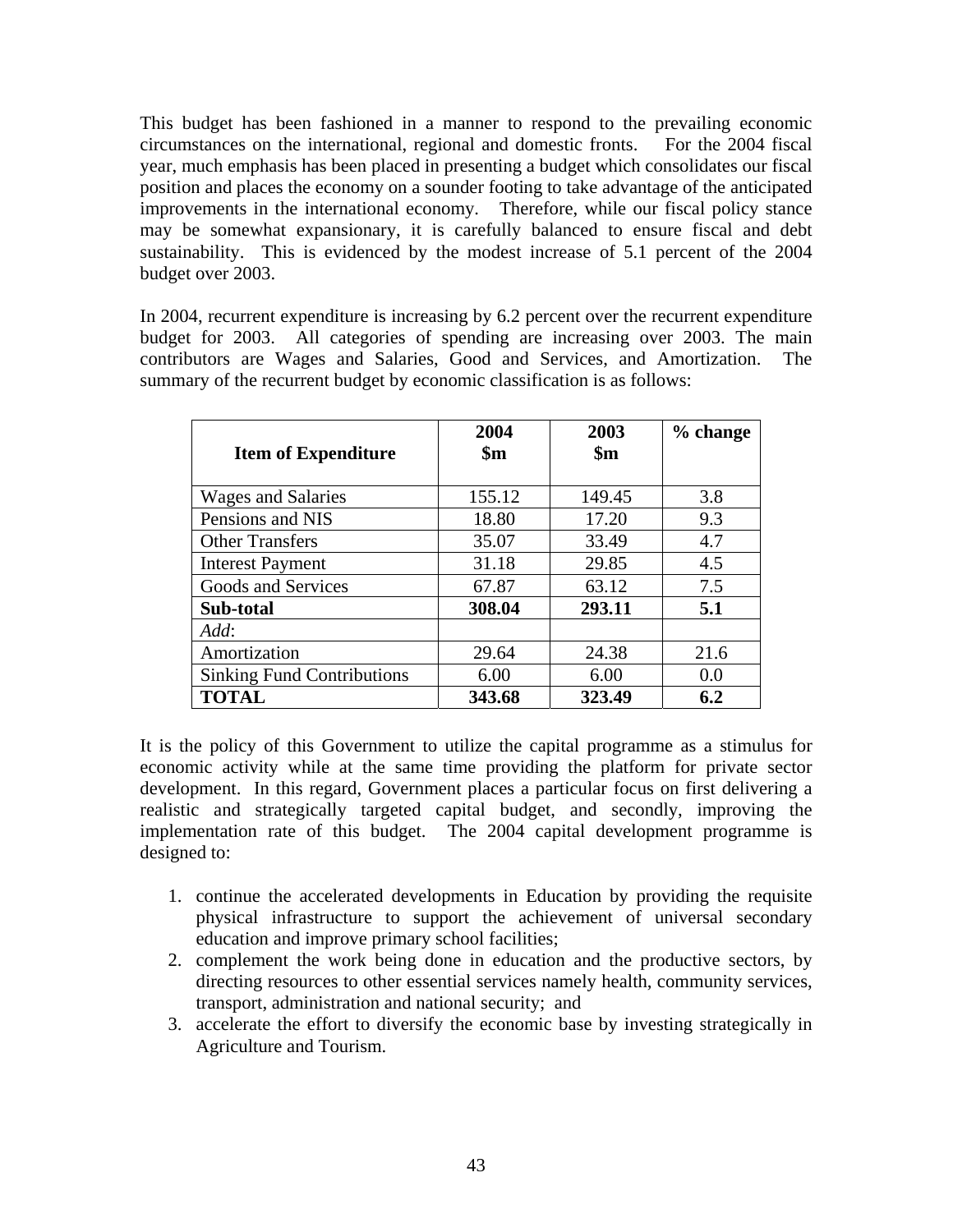At the end of 2002, Capital Expenditure was an estimated \$63.6 million or an implementation rate of 46.6 percent, compared with \$48.2 million in 2001. At the end of October 2003, capital expenditure totalled \$53.6 million dollars, 15 percent above the figure for the corresponding period in 2002. An estimated expenditure of \$75 million, or an implementation rate of about 55 percent, is projected for the year 2003.

We have moved one step closer to a more effective capital program management with the completion in May 2003, of a diagnostic study for the establishment of an integrated project/programme management system. In the medium term we intend to implement some of the recommendations emanating from the study.

As we look towards 2004 we envisage further intensification in activity as several of the major projects enter the construction phase. By extension, a higher rate of project implementation is anticipated. Given the level of activity projected and our commitment to increasing the effectiveness and impact of such activities, a Project Implementation Unit will be established in 2004, charged with responsibility for the implementation of major capital projects. This intervention takes us one step further in the integrated approach to development that we have embarked upon. This Unit is expected to complement the Project Management & Coordination Unit established at the beginning of 2003.

|                           | 2004           | $\frac{0}{0}$ |
|---------------------------|----------------|---------------|
|                           | $\mathbf{\$m}$ | share         |
| Transport                 | 32.03          | 22.9          |
| Education                 | 24.23          | 17.3          |
| Agriculture               | 15.91          | 11.4          |
| <b>Community Services</b> | 12.74          | 9.1           |
| Health                    | 7.42           | 5.3           |
| Tourism                   | 1.19           | 0.9           |
| Others                    | 46.25          | 33.1          |
|                           | 139.77m        | 100.00        |

The 2004 capital budget distributed by economic sector is as follows:

## **Capital Budget Financing**

Approximately sixty-one percent or \$85.1 million of the financing for the 2004 capital budget comes from external sources, namely Grants and Loans, while domestic sources of funding contribute the remaining \$56.7 million or 39 percent.

On the external side, Grants amount to \$41.8 million. The principal donors are the European Union and the Caribbean Development Bank (CDB), the Republic of China and Japan. External Loans totaling \$43.4 million will be raised from the CDB \$3.8 million, the ROC \$2.5 million, and Kuwait \$2.5 million. Government intends to enter the regional and domestic financial markets to raise an additional \$60 million to assist with the funding of the 2004 capital budget. In view of the existing level of liquidity and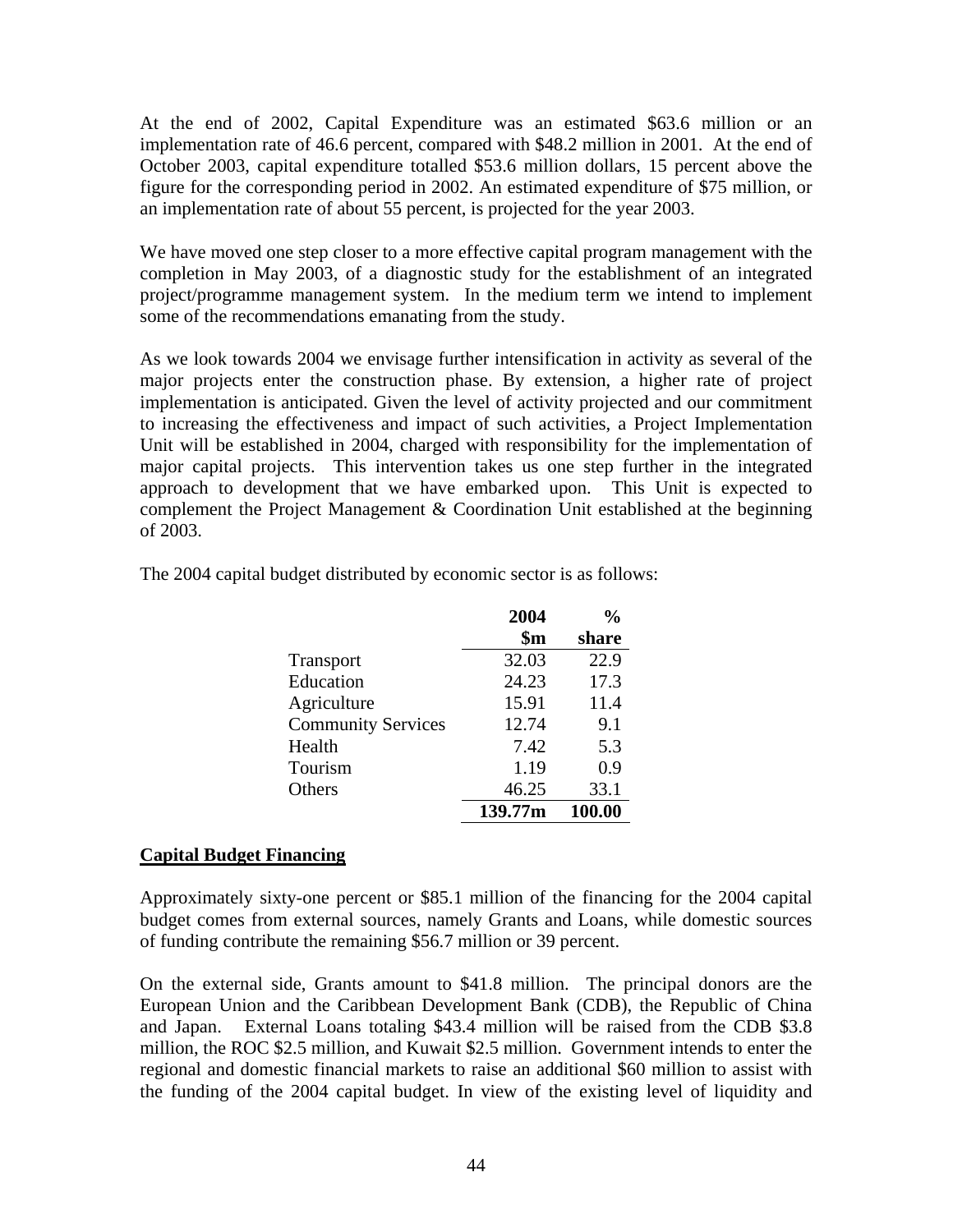interest rate conditions in the market, the cost of these funds is not expected to be high. These new borrowings, net of Amortization and Sinking Fund Contributions will result in a \$24.4 million increase in the Public Debt.

| <b>Source of Funds</b>   | 2004           | $\frac{0}{0}$ |
|--------------------------|----------------|---------------|
|                          | $\mathbf{\$m}$ | share         |
| <b>Domestic Receipts</b> | 54.68          | 39.1          |
| - Revenue                | 9.25           | 6.6           |
| - Local Loans            | 41.50          | 29.7          |
| - Development Bonds      | 3.93           | 2.8           |
| <b>External Receipts</b> | 85.09          | 60.9          |
| - Grants                 | 41.72          | 29.9          |
| - Loan                   | 43.36          | 31.0          |
| <b>TOTAL</b>             | 139.77         | 100.0         |

The full details of the financing structure of the 2004 capital programme are as follows:

A holistic review of the 2004 Budget reveals that there is a current account surplus of \$35.8 million and an overall deficit of \$53.2 million. The current account balance is applied to the capital side to supplement the financing of the development programme, thereby reducing the size of the overall deficit. This is why current account surpluses are of critical importance. The budget for 2004 can be summarized as follows:

| <b>Item</b>                        | $\sin$  |
|------------------------------------|---------|
| <b>Current Revenue</b>             | 343.80  |
| <i>Less:</i> Current Expenditure   | 308.04  |
| <b>Current Account Surplus</b>     | 35.76   |
| <i>Add</i> : Grants                | 41.72   |
| <b>Other Capital Receipts</b>      | 9.13    |
| Funds available for capital budget | 86.62   |
| Less: Capital Expenditure          | 139.77  |
| <b>Overall Deficit</b>             | (53.15) |
| <b>Financed By</b>                 | 53.15   |
| External Loans                     | 43.36   |
| Local Loans                        | 41.50   |
| Development Bonds                  | 3.93    |
| Less: Amortization                 | (35.64  |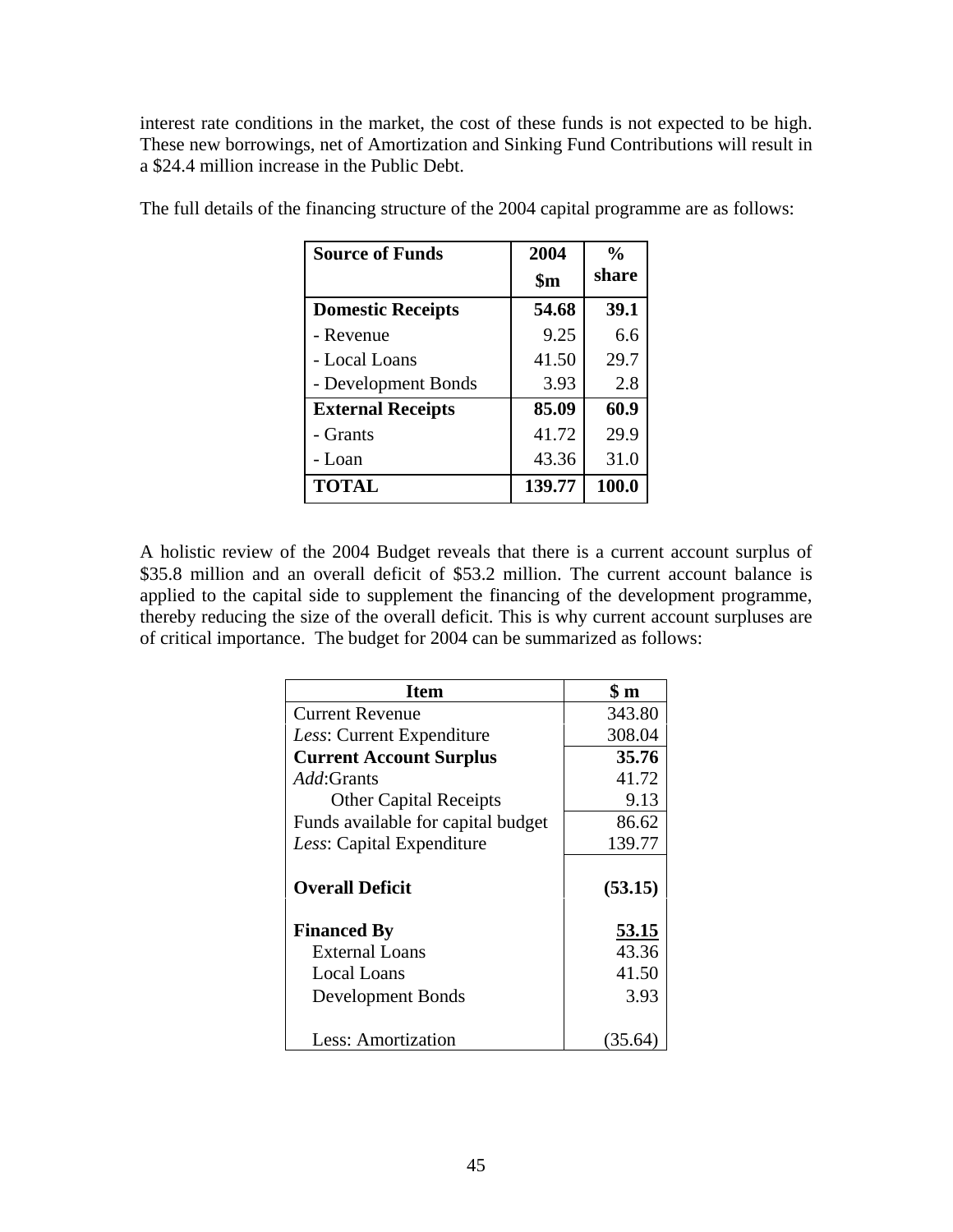#### **FISCAL MEASURES**

Fiscal measures for the upcoming financial year will focus on preparing St. Vincent and the Grenadines to meet the challenges of globalisation and the fuller integration of our economy into the global economic and trading systems. St. Vincent and the Grenadines is a signatory to the WTO and CARICOM trade agreements, both of which require the country to re-examine its fiscal regimes, redesign them in a manner which promotes competitiveness and remove practices which discriminate against non-nationals. Tax reform is also required in advance of the FTAA and to satisfy the requirements of the OECS Heads of Government for a single economic space by 2007.

Under the existing tax structure a significant proportion of revenue originates from taxes on international trade and transactions. Given the specific provisions of the trade agreements, these charges will have to be reduced or removed in some cases. It is in this context that the Government has agreed to the introduction of a Value Added Tax (VAT) which we aim to implement, in conjunction with other OECS Governments from 2006. The intention is to replace all indirect taxes, except import duty with this VAT. It is estimated that a rate of 15 percent will be sufficient to recover all revenue from the taxes removed. To ensure that the VAT will not adversely affect the poor, products that account for a large part of spending by the poor such as basic foodstuff will be excluded from the tax.

We also propose to supplement the VAT by applying an Excise Tax on certain goods that are now highly taxed, including petroleum products, alcoholic beverages, tobacco, passenger cars and possibly some other consumer durables and some services. We have made a provision in the 2004 Estimates for the establishment of a VAT Implementation Unit, within the Ministry of Finance and Planning, which will prepare the country for the new venture.

Government has also agreed to modernise the Property Tax System over the medium term. The current system based on ascribed rental value is administratively cumbersome and gives the impression that the tax is unfair. Accordingly, we propose to convert the rental value assessment system into a market value assessment system and to reassess the values at regular intervals to ensure that property assessments stay up-to-date.

In all of this, we do not propose to increase the Property Tax burden, on homeowners. Our analysis has shown that a tax rate of approximately 0.08 percent of market value will not result in any increase to the average homeowner. The same rate applied to market values of commercial properties will require a 33 per cent discount to produce a neutral tax burden on commercial properties. The analysis has also shown that addressing inadequacies in the list through a revaluation process and pro-active arrears management is likely to result in a 35-40 per cent increase in collections from property tax. The implementation of the new property tax system will be simultaneous with the VAT sometime in 2006.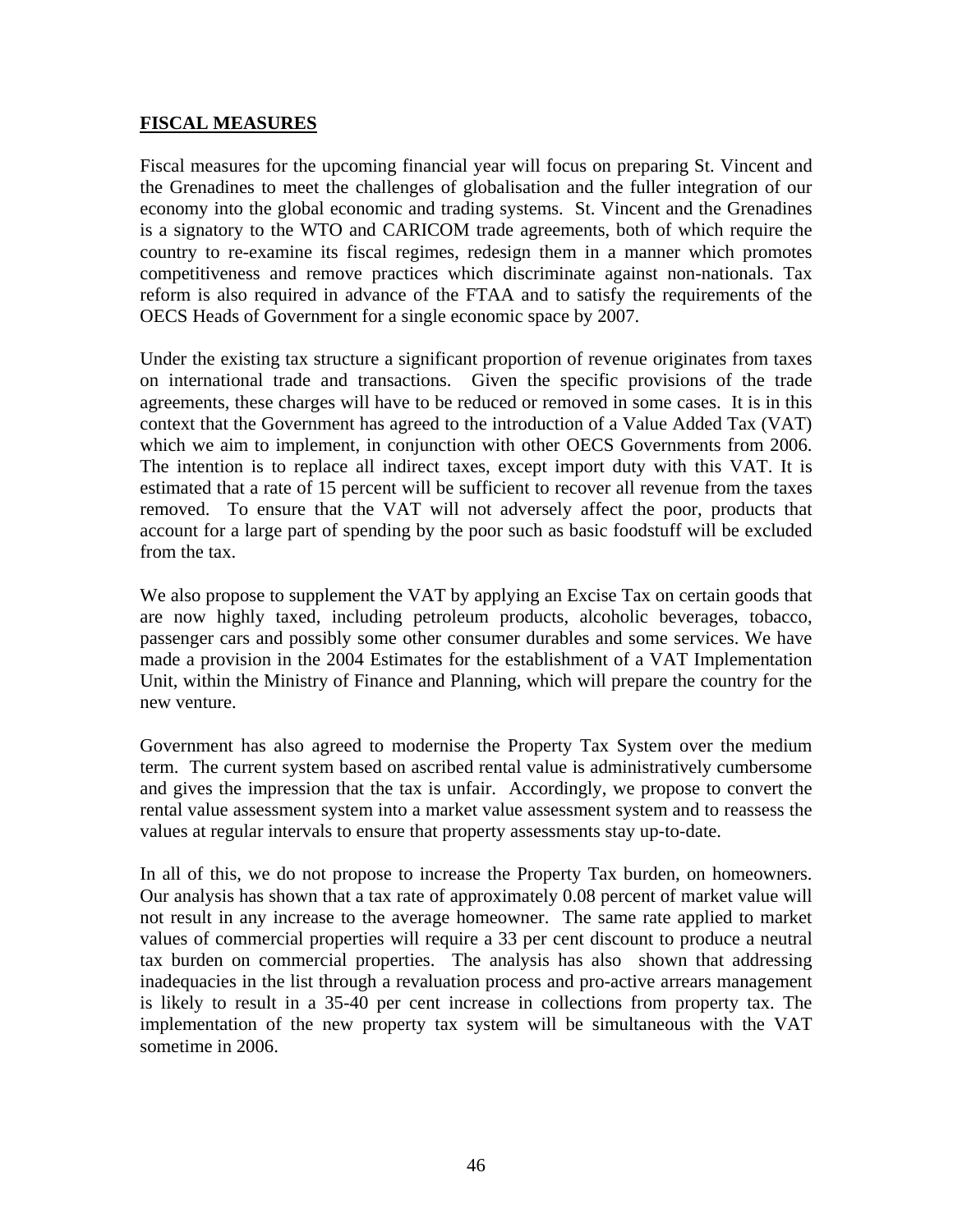As part of our tax reform, attention will be given to implementing measures to ensure that all citizens pay their fair share of the tax burden. I am disheartened to learn that a large number of our professionals have been involved in extensive tax evasion practices with some professionals simply refusing to pay any income tax whatsoever. Such acts of lawlessness by so-called "good citizens" will no longer to tolerated and Government will use the full force of the law to deal with these large-scale tax defaulters and tax cheats. It is absolutely unfair and wrong to have a situation where obviously well-do-do professionals are paying less taxes than corporals, senior clerks and stevedores for example.

The revised Treaty of Chaguaramas requires member states to remove legislative and administrative restrictions, which treat nationals of other CARICOM States less favourably than their own nationals. This is in keeping with efforts to establish the CARICOM Single Market and Economy (CSME). St. Vincent and the Grenadines has been identified as having discriminatory restrictions in a few areas and we have given a commitment to have these restrictions removed no later than December 31, 2003.

In accordance with this commitment we have already amended the Hotels Aid Act in order to allow CARICOM nationals to qualify for concessions under the same terms as nationals of St. Vincent and the Grenadines, that is on the construction of five guest rooms as opposed to ten at present. Earlier in this presentation, I mentioned our plans to amend the Registered Agent and Trustee Licensing Act in order to permit CARICOM and Non-CARICOM nationals to be licensed as Registered Agents. I now propose the following additional measures.

- 1. To amend the Professions Licensing Act in order to exempt CARICOM nationals from the requirement to pay a licence fee as transient traders pursuant to Section 3(3) of the Act. In order to bring these traders on par with local traders, all traders, whether resident or not will be required to pay the annual licence fee charged on traders pursuant to Schedule 1 of the Act.
- 2. To increase the Insurance Business Tax payable on local insurance companies to five percent (5%), which will bring it up to the level of tax charged on CARICOM and other insurers operating in St. Vincent and the Grenadines. This measure to expected to yield \$250,000 per annum.

The following additional revenue measures are proposed for implementation from January 01, 2004.

## **Airport Service Charge**

I propose to increase the Airport Service Charge from \$35 to \$40 per passenger. The Government plans to implement significant improvement to the E.T. Joshua and Canouan airports with planned Capital Expenditure in excess of \$100 million over the next three years on these airports.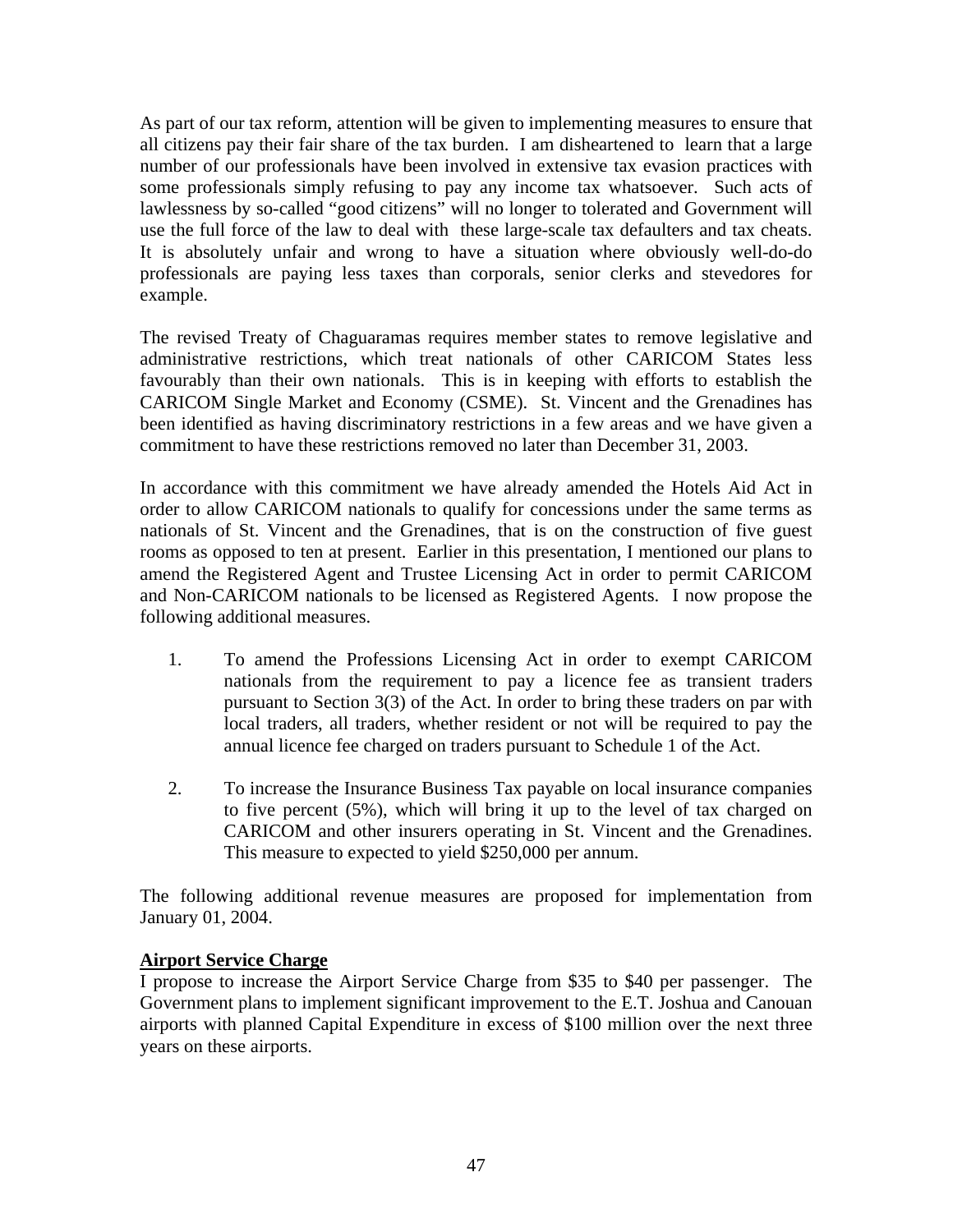The increase in the Airport Service Charge is an attempt to recover a portion of this cost and to improve the viability of the project. The estimated yield from this measure is \$500,000 per annum.

## **Vehicle Surtax**

I propose to increase the vehicle surtax payable on all imported vehicles over four years old by \$1,000 for each category. This charge is to help offset the cost of removing derelict vehicles from the streets of St. Vincent and the Grenadines. Indeed, during 2004 we will in conjunction with the CWSA implement a project for the removal of derelict vehicles from our streets. We have included a provision of \$250,000 in the 2004 Estimates as the Central Government's contribution to this project. The estimated annual revenue yield from this measure is \$750,000.

## **Firearm Licence**

I propose to increase the annual licence fee for carrying a firearm from the present \$50 to \$250 in the case of shotgun and to \$500 for revolvers and pistols, rifles, and firearms for watchmen and servants. The measure is expected to yield over \$250,000 per annum.

## **Charges for Passports and Other Travel Documents**

I propose to increase the charges for passports and other travel documents as shown in the Annex to this presentation. A normal passport will now be increased from \$50 to \$60. This measure is expected to yield \$75,000 per annum.

# **CONCLUSION**

Mr. Speaker on November 7, 2003, the preliminary conclusions of the IMF Article IV Consultant for 2003 – the routine IMF consultations, were delivered to the Government. In keeping with the Government's openness and transparency the "Preliminary Conclusions" were published, unedited, in all three newspapers in St. Vincent and the Grenadines on November 21, 2003.

What was the summary assessment by the IMF Staff Mission on the performance of the economy of in 2002 and 2003 so far and how did the IMF Mission view the management of the economy by the ULP administration? On both issues - performance of the economy and management of it – the IMF's verdict was favourable. Let us succinctly state the IMF position.

First, listen to the IMF's Mission on the issue of economic growth in St. Vincent and the Grenadines:

"Against the backdrop of a weak global economy and the ongoing loss of the preferential trade access for the traditional crop (that is, bananas), the economy has grown modestly in the last two years. Growth has been supported by a counter-cyclical fiscal stance, including large public sector investment, while private sector activity has been weak".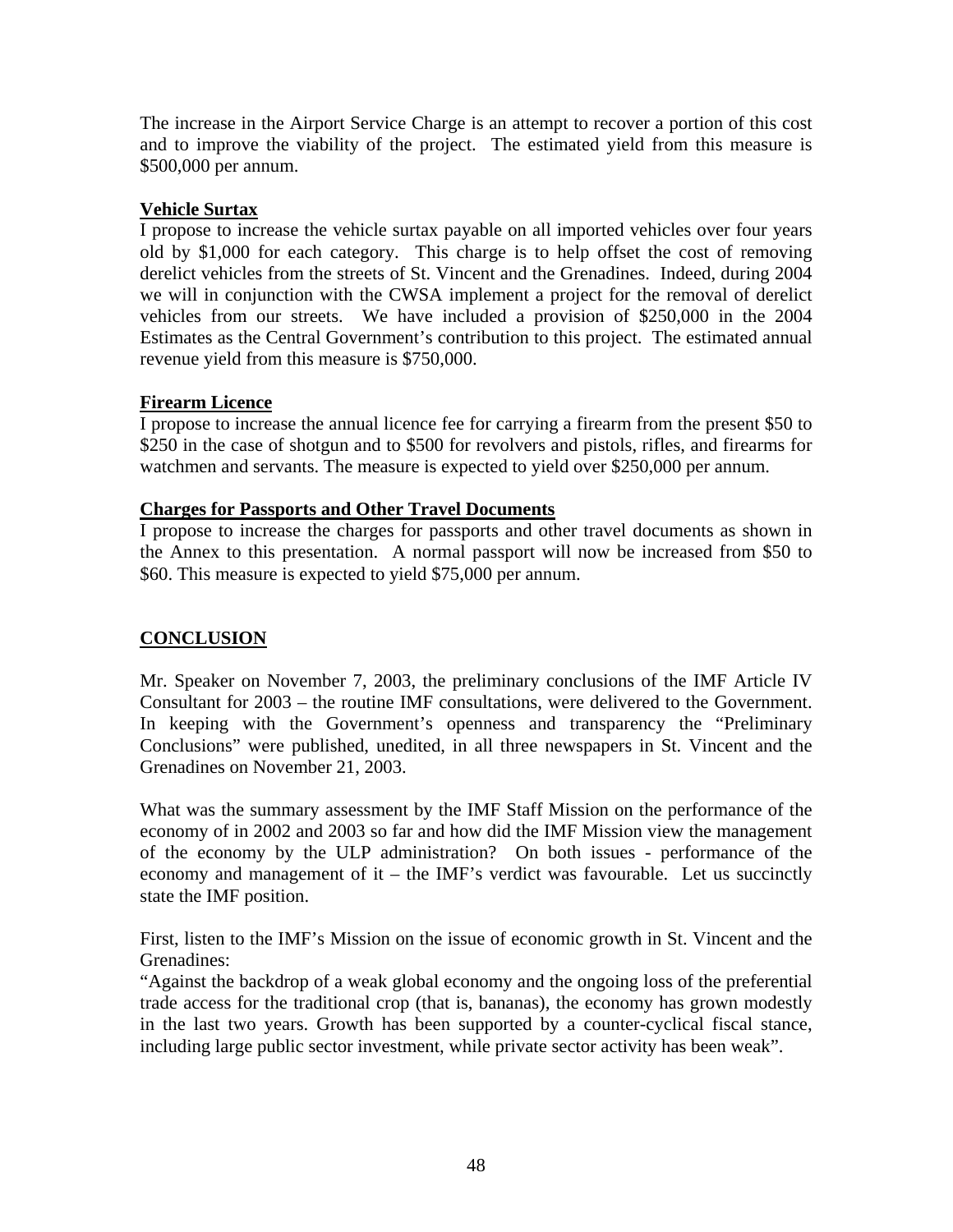Secondly, what did the IMF Mission have to say on the "counter-cyclical fiscal stance" of the Government. It stated:

"The recent fiscal stance combining a boost to the economy through increased capital expenditure, while maintaining control over current expenditure and strengthening revenue collections, represents an appropriate response to the current economic situation".

Thirdly, what was the view of the IMF Mission on certain other critical concerns such as unemployment and poverty? This was their summation:

"The (IMF) Staff was encouraged by the progress being made in developing strategies to address these problems of unemployment and poverty, and the spread of HIV/AIDS, as well as the Government's efforts at building consensus for key economic reforms through extensive consultations with civil society. Full implementation of these programmes will play an important role in improving living standards throughout the population."

Fourthly, what was the gist of the IMF Mission's advice to Government?:

- 1. The counter-cyclical fiscal policy stance, "can only be pursued on a temporary basis and it is crucial that the private sector re-emerge as the engine of growth in the economy. In light of the vulnerabilities facing the region, such as the uncertain prospects for tourism and developments in the global economy, the Mission encourages the Government to adopt an appropriately cautions fiscal stance in the 2004 budget."
- 2. "The need to enhance the economy's competitiveness has to be borne in mind in fixing the minimum wage and wage negotiations involving the private and public sector."
- 3. "Regulation and supervision of the non-bank financial institutions need to be strengthened".

The ULP Government accepts the essential truths contained in the advice proffered by the IMF Staff Mission and it has fashioned efficacious policies for ongoing implementation accordingly. However, the Government makes a somewhat different strategic judgment on the continued pursuance of counter-cyclical fiscal stance for the years 2004 and 2005. We will not be as cautious as the IMF Mission recommends but at the same time we will not be reckless or profligate. We will continue to be prudent, careful, creative and balanced in reconciling, if not resolving, conflicting fiscal objectives regarding increased capital spending, on the one hand, and maintaining sustainable debt levels, on the other, within the context of enhanced revenue collection and tight controls on recurrent expenditure. The Government does not consider the increase in the 2004 Budget over the 2003 figure of \$23.6 million or a rise of 5.1 percent to be imprudent. At the same time, it will not embrace a paralysing condition of excessive caution.

Mr. Speaker, it would be recalled that in 2001 when the ULP Government first embarked on a creative, counter-cyclical stance, we were criticised, here in St. Vincent and the Grenadines by some who are bedevilled by an excessive caution induced by their nature, disposition and philosophy. Even the IMF was prepared to acknowledge that this fresh approach, which emanated from outside the walls of an outdated "Washington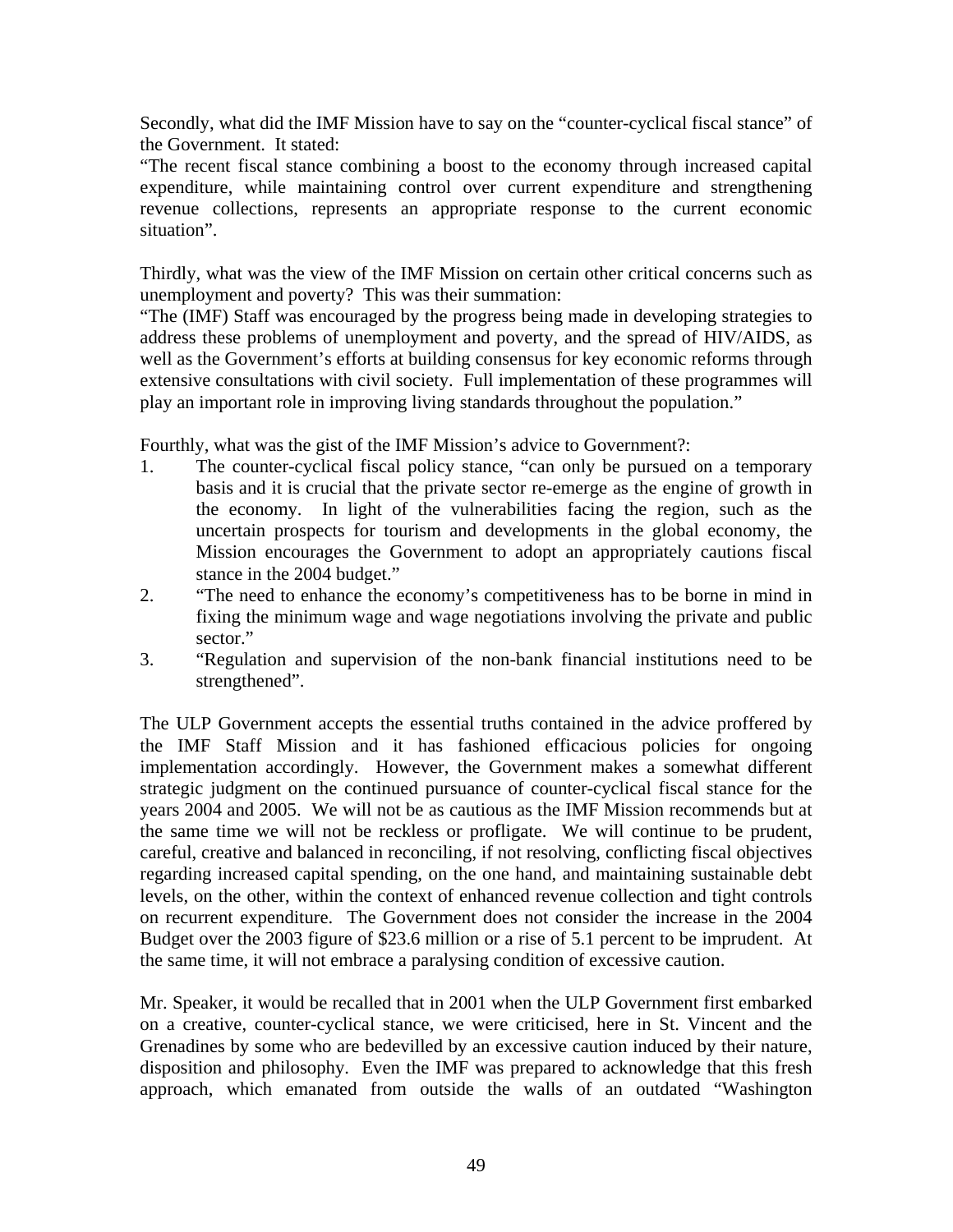Consensus", ought not to be critiqued upfront. The proof of the pudding surely would be in the eating.

Indeed, by the end of 2002, the IMF Staff Mission was forthrightly approving when it asserted that in St. Vincent and the Grenadines the counter-cyclical fiscal policy of the Government averted a recession and stemmed a rise in unemployment. Now, in 2003, the IMF openly states that our fiscal stance is "an appropriate response in the current economic situation", although it urges caution by us in 2004 – an issue which I have just addressed. The sensible approach is this: When the international economic situation is bad, it makes very little sense to wait helplessly, until the recovery cycle comes around. What you do is to prepare yourself, soundly and creatively, to take advantage of the return of the boom cycle when it arrives. This approach calls for, among other things, steady hands, mature judgement, astute leadership, an uplifting philosophy of life and production, and above all, a people who dig deep into their individual and collective resources of strength, motivation and wisdom to turn setbacks into advances.

As Minister of Finance, as a trained social scientist and as someone who has lived through and participated in the most momentous events of the post-independence Caribbean, I say to Honourable Members and this nation that the economic management of any country, including St. Vincent and the Grenadines, is not simply the composite of a series of technical functions. It is partly that; but it is much, much more. It is fundamentally about a profound knowledge of our country's economy and society – "knowledge" not merely "information" about a relevant history of economic thought, about comparative economic history, including that of modern globalisation, and about a many-sided praxis of a focussed political economy.

Mr. Speaker, this ULP Government understands all this. Accordingly, it leads with a sense of purposeful optimism, in the interest of our people's humanisation. This Government concentrates upon enhancing our nation's strengths and possibilities and reducing, as far as is humanly possible, our weaknesses and limitations. We in the ULP Government reject absolutely the political evangelism of negativism and its debilitating philosophical premise of "learned helplessness". Our people who, by-and-large are good-natured, and who have been nurtured in the kingdom values of hope, faith, love, peace, justice and unity, embrace instinctively all that I have been articulating. A remarkable consensus has grown up around these core principles and values, despite an occasional dissonance, which our Caribbean civilisation, including its Vincentian component, has successfully tested in its painful and joyous journey from European conquest and settlement, through slavery and indentureship, through colonalism and imperialism, through the process of constitutional decolonisation, to freedom, democracy and national independence.

Mr. Speaker, our nation, our people have come a long way. And over the past thirty-two months of the ULP administration, our people, purposefully led have done commendably well despite awesome challenges deriving from the condition of the international economy, the awful inheritance bequeathed to this Government by its predecessor, the very economic structure of St. Vincent and the Grenadines, and natural disasters.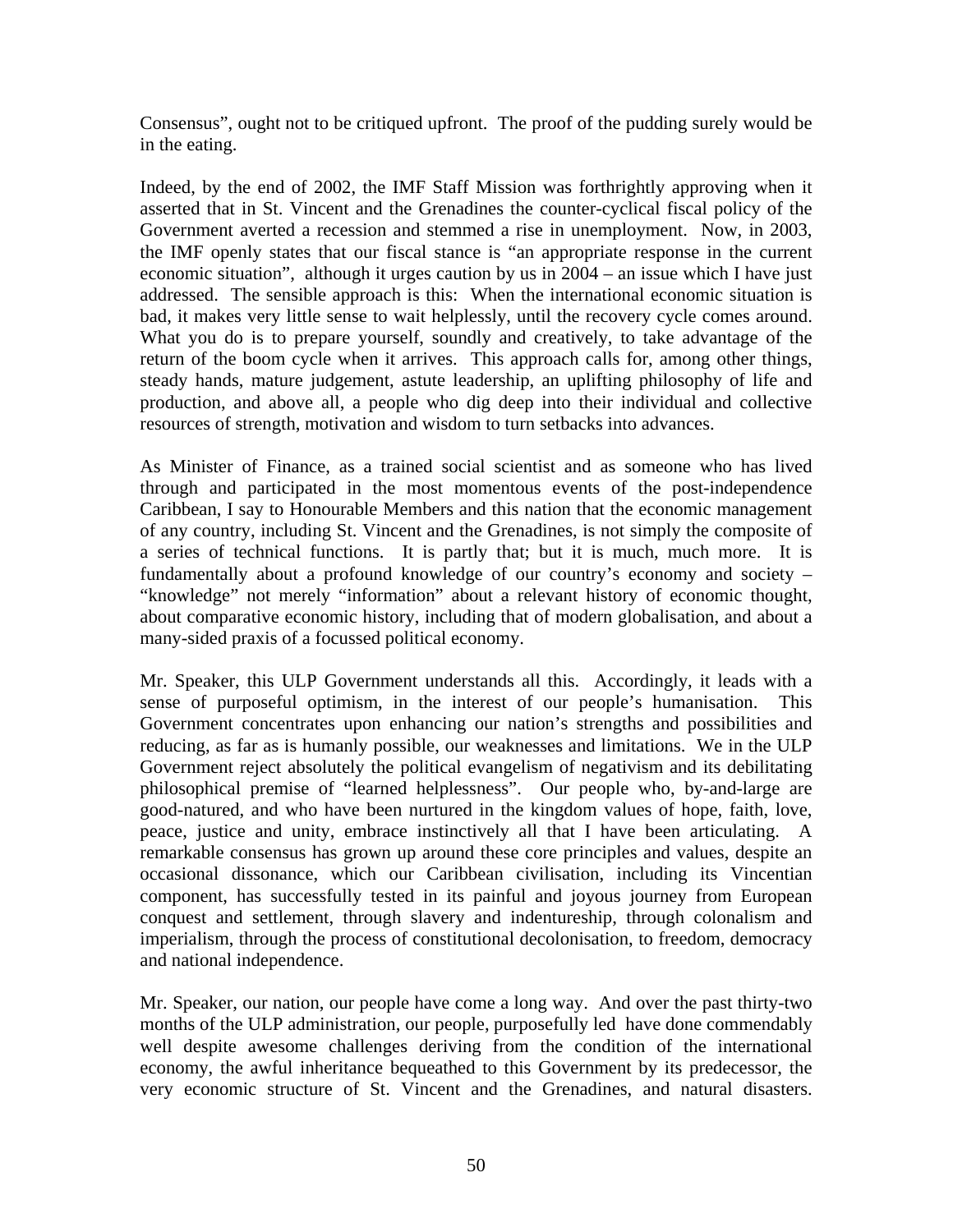Adverse circumstances beyond the control of the people of St. Vincent and the Grenadines or their leaders have come upon our nation in swift succession since 2001: the terrorist attacks in the United States of America on September 11, 2001; the effects of the subsequent wars in Afghanistan and Iraq; the enveloping political and economic uncertainties, internationally; the droughts in 2001 and 2003; the devastating Tropical Storm Lili of September 2002; and the worst economic situation internationally for 30 years.

Throughout the OECS, and wider Caribbean, many perhaps most, countries have been unable to withstand the recent "slings and arrows of misfortune". Accordingly, many have racked up either negative growth rates or deficits on the Government current accounts; some have had both. St. Vincent and the Grenadines, on the other hand, has achieved modest economic growth of some 1.4 percent in 2002 and an estimated 2 percent for 2003 and a current account surplus of 3.2 percent of GDP in 2002 and is on track for a targeted current account surplus of 4 percent of GDP in 2003. While some countries have been unable to service their debts and to pay public servants on time, St. Vincent and the Grenadines has been meeting our payments in a timely manner.

Mr. Speaker, this Government has full confidence in the people of St. Vincent and the Grenadines. It knows that it is responsible to them; and it is responsive to them. It is fundamentally for these reasons, and more, that Ministers and I, accompanied by officials, have engaged the stakeholders and general public in several meaningful consultations on the preparation of the 2004 Estimates and Budget. This exercise is of profound significance to us and many, many proposals from the stakeholders and the general public have found their way in the Estimates and in Government's budgetary policies. I shall detail some of these when I wind up the debate later this week. From the five public consultations alone, 79 members of the public made hundreds of suggestions for inclusion in the Estimates this year or next year.

Mr. Speaker, the consultations are a most rewarding exercise in governance. The public understands the core of the Government's policies; they are keeping their focus and are not being side-tracked by side-shows and irrelevancies.

Mr. Speaker, last year this Government accorded all public servants and retired public servants a one-half month salary tax free. This cost the revenue \$6 million. Private sector entities and statutory bodies followed suit. There were other strategic initiatives by the Government last year to put more money in people's pockets and to stimulate further the economy. What are the reliefs, additional monies, or other strategic initiatives of a similar kind this year.

Mr. Speaker, on November 19, 2003, I announced that all family barrels (excluding electronic or such like equipment) which arrive in St. Vincent and the Grenadines from that day until December 31, 2003, irrespective of the date on which the barrels are cleared from Customs, will be exempt from Customs Duties and Consumption Duties. A handling charge of \$25.00 for the large barrels and \$15.00 for the small ones are to be paid. This is estimated to cost the Treasury in excess of \$300,000 this year. Thousands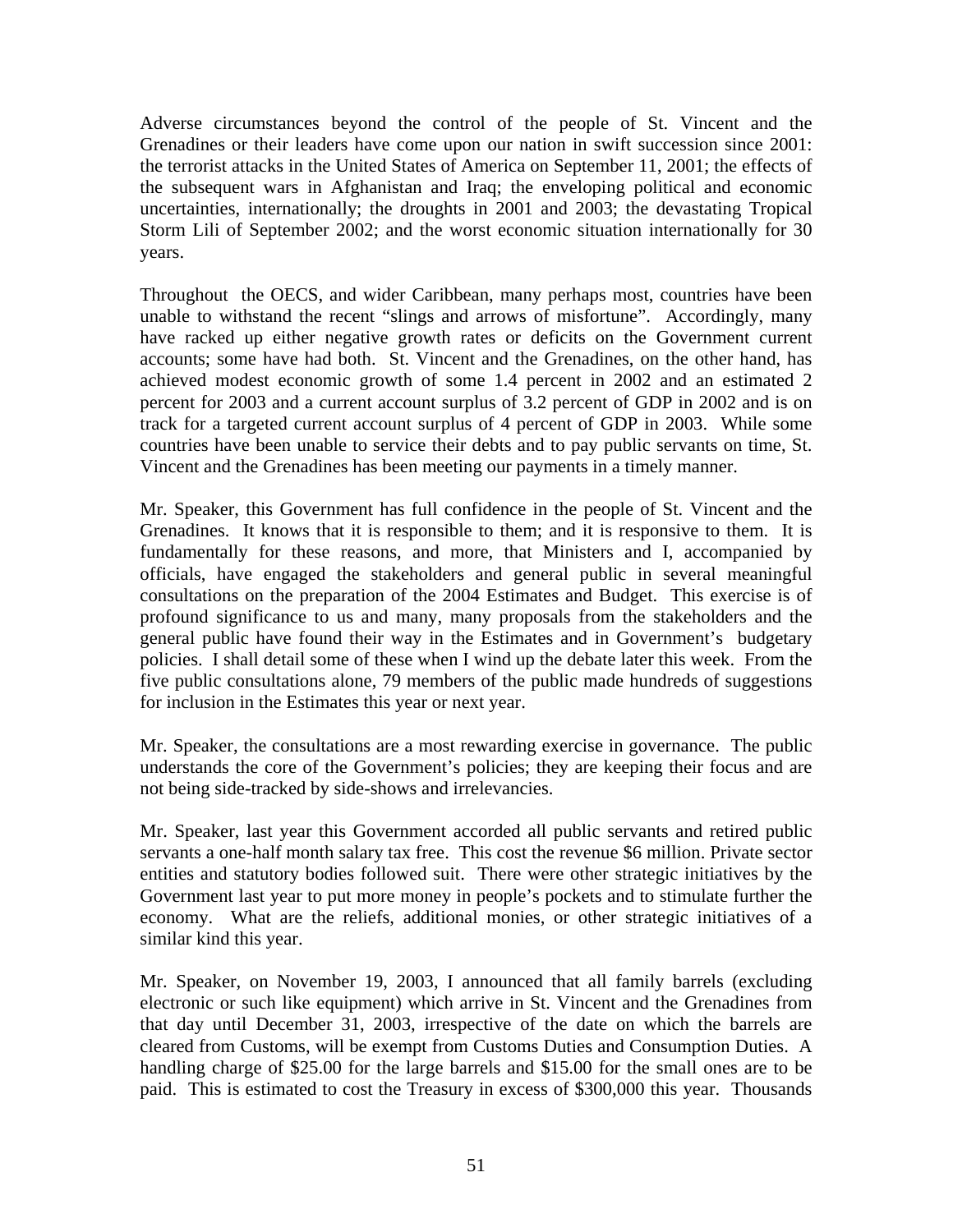of Vincentians are benefiting from this measure. Customs Officers, though are on the look out for those who seek to abuse this exemption.

Mr. Speaker, last year, the poor, including the elderly poor, who are on public assistance or who receive the non-contributory aged pension through the NIS, got no bonus or extras. This year is their time. Accordingly, this year, all those who are on the public assistance or who receive the non-contributory aged pension through the NIS will get an extra \$50 with their December payment. Seven thousand, seven hundred (7,700) persons will benefit from the measure. It will cost the Government \$385,000. This is part of the Government's "Reach Out and Touch" Programme for 2003.

Mr. Speaker, as I speak today, there are more persons in employment on the roads and in various Pubic Sector Investment Projects than ever in the history of St. Vincent and the Grenadines. On November 17, 2003, I approved \$1.5 million to provide Christmas work on the roads. Under this programme some 5,000 persons are up-and-down the country cleaning the roads and drains or involved in ancillary work. Young and old, men and housewives, persons with diverse occupations, are on the road working.

Additionally, hundreds of workers are engaged in rehabilitation work consequent on the recent rainstorms. Further, some 600 workers are currently employed on the low-income housing project and hundreds more are employed in several Public Sector Investment Projects from Union Island to Kingstown, up to North Windward and North Leeward.

Mr. Speaker, I want to say a word or two more about public servants remuneration. On October 31, 2003, the public servants and the Government came to an agreement on salaries for 2004 and 2005, and on the way forward for allowances and the reclassification exercise. The leadership of the Public Service Union, with the concurrence of all the other public sector leaders, formally proposed, as part of the overall agreement, that the public servants, teachers, policemen/women, nurse and doctors be each paid across the board, a \$200.00 bonus in the month of December 2003. I indicated that it was not possible for me to agree to, at that time, this proposal since I had to study carefully the impact on the fiscal situation, including the Government's cash-flow. I am now most pleased to announce that I will add to the unions' bonus proposal. Accordingly, in the December 2003 pay packets of public's servants, teachers, policeman/woman, nurses and doctors and all public service pensioners, there will be a bonus of \$250.00 across the board tax-free. This bonus will cost the Government \$1.5 million.

Mr. Speaker, I am satisfied that the public service employees deserve it. It is an incentive, too, for them to work harder and be more productive. Indeed, it is their patriotic duty to do so. I want all categories of public servants, broadly-defined, to know that this Government cares, this Prime Minister keeps his word, and the workers of this country are again provided with evidence that they can TRUST this Government.

This bonus payment is a vindication, too, of the honest, responsible and mature leaderships of all the trade unions who were so traduced and vilified, not merely